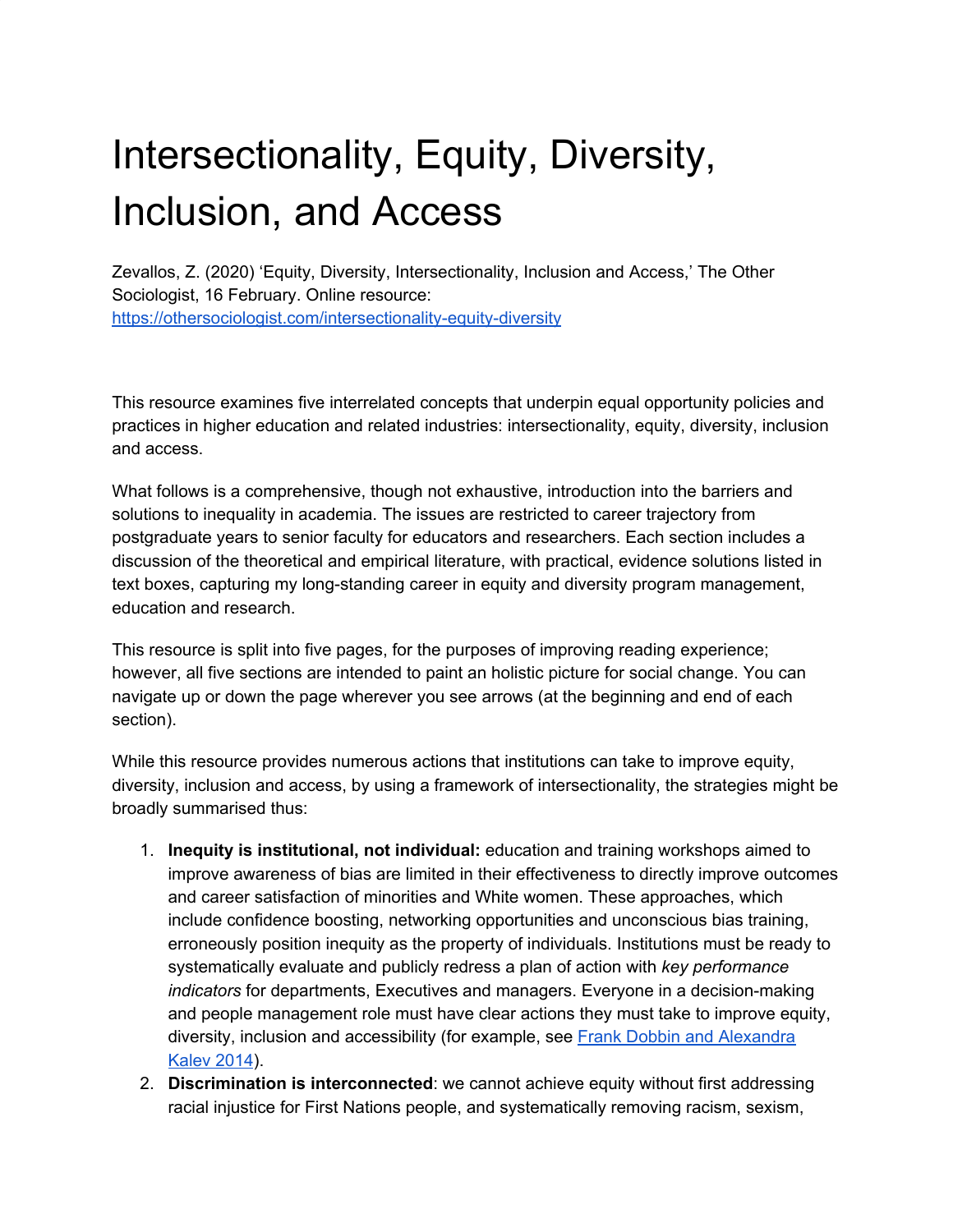homophobia, transphobia, ableism and other forms of discrimination. This work begins with Aboriginal and Torres Strait Islander sovereignty, such as an institutional response to the [U](https://www.referendumcouncil.org.au/sites/default/files/2017-05/Uluru_Statement_From_The_Heart_0.PDF)luru [Statement](https://www.referendumcouncil.org.au/sites/default/files/2017-05/Uluru_Statement_From_The_Heart_0.PDF) from the Heart, and appointing First Nations people into Executive roles, and other competitively remunerated decision-making positions, across all areas of equity, diversity, inclusion and accessibility.

- 3. **Quotas and targets work:** equity and diversity progress is hampered by policies that are divorced from the day-to-day work of institutions (Sara [Ahmed](https://www.dukeupress.edu/on-being-included) 2012). Targets and quotas are paramount to correcting historical inequalities, however, where institutions have them, they are often too broad and focused on recruiting junior staff on short-term contracts. Targets must be set at every level of the organisation, including senior leadership. Goals should address promotion, retention and career satisfaction, to ensure minorities and White women are not being relegated to small areas with little career progression and institutional safety.
- 4. **Zero tolerance for discrimination and harassment:** institutions often protect abusers and fail in their duty of care for scholars who are Aboriginal and Torres Strait Islander, other minorities and White women. Institutional policies alone do not improve experiences and access for staff and students. Rules and guidelines must be proactively actioned by principal investigators, managers and Executives. Policies require swift and transparent resolution processes and a clear point of contact for resolving complaints.

## **Table of contents**

- 1. **Intersectionality:** how gender and racial inequalities are interconnected and compound other forms of social exclusion, such as sexuality, disability, class, age and so on.
	- 1. *Indigenous scholars:* racial injustice; senior leadership
	- 2. *Meaningful career pathways for Indigenous students and faculty*
		- Text Box 1: How to use intersectionality to improve equity and diversity strategy
		- Text Box 2: How to promote careers of Indigenous scholars
- 2. **Equity**: barriers, issues and solutions to structural disadvantage.
	- 1. *Gender equity in service:* "fix the women" approaches; academic service and emotion work; publication; Aboriginal scholarship; public outreach; human rights work by people of colour
		- Text Box 3: How to implement gender equity in hiring and promotion
		- Text Box 4: How to reward public service and activism
	- 2. *"Motherhood penalty"*: pay; Indigenous mothers
		- Text Box 5: How to remove the motherhood bias
	- 3. *Fatherhood bonus*: childcare and parental leave
		- Text Box 6: How to promote equitable parental leave and part-time work options
	- 4. *Work/life balance*: long working hours; impact on family time
		- Text Box 7: Actively promote work/life balance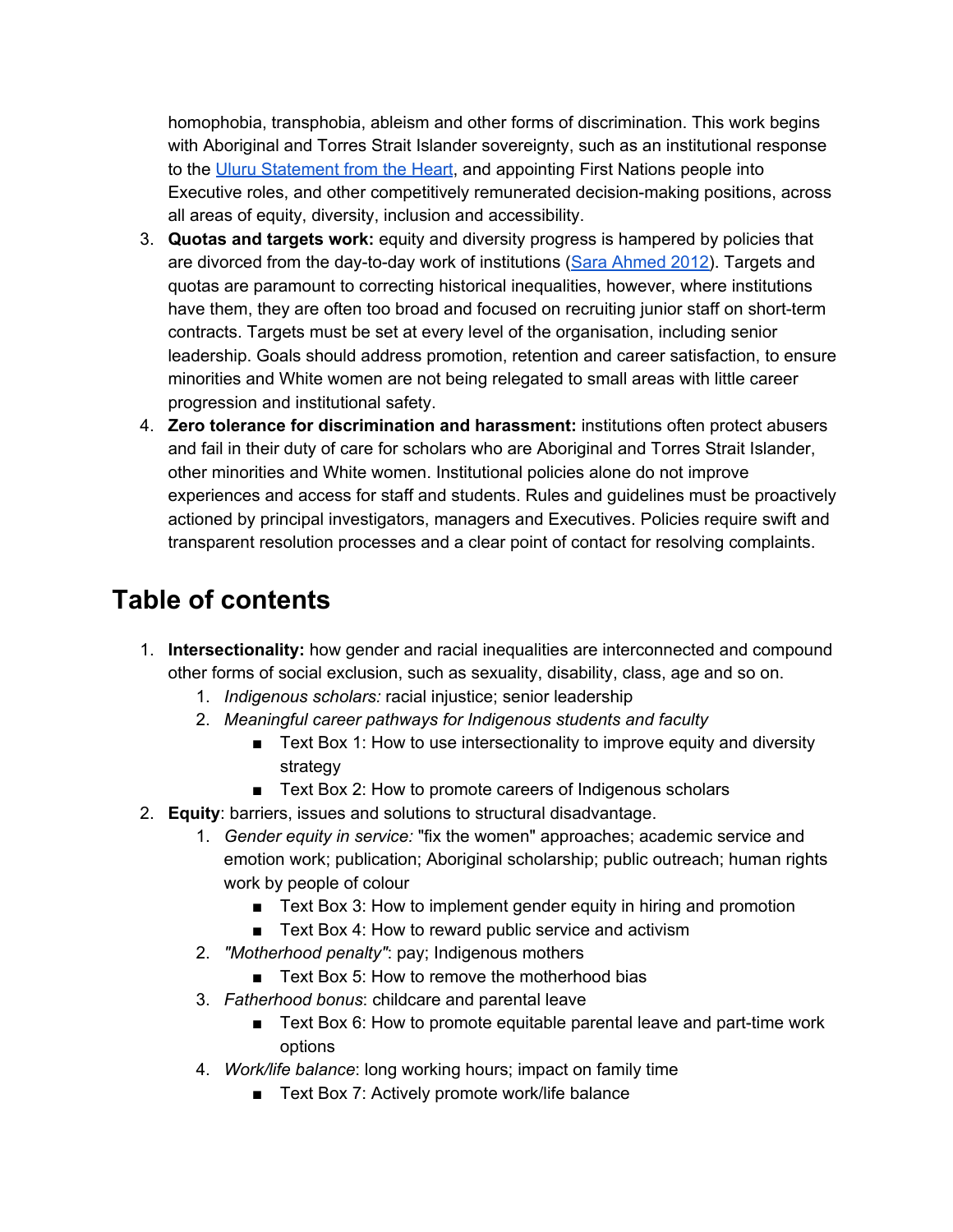- 3. **Diversity**: protections and promotion of differences to achieve equal opportunity
	- 1. *Workplace culture and bullying*
		- Text Box 8: How to create a culture that welcomes diversity
	- 2. *Exploitation of precariously employed workers*
		- Text Box 9: Eliminate the exploitation of precarious workers
	- 3. *Support for early-to-mid-career scholars*
		- Text Box 10: Retaining early-to-mid career workers
- 4. **Inclusion**: actively seeking out, valuing and respecting differences
	- 1. *LGBTQIA scholars*: lack of inclusion; engagement
		- Text Box 11: How to evaluate & improve policies for LGBTQIA+ staff
	- 2. *Transgender staff and students*: gender pronouns; intersectionality; policies ■ Text Box 12: How to support transition
- 5. **Access**: creating, measuring and redesigning opportunities to enhance participation by underrepresented groups
	- 1. *Accomodations for student accessibility*
	- 2. *Discrimination of disabled faculty*
	- 3. *Curriculum, skills and support*
	- 4. *Disabled women of colour*
		- Text Box 13: How to begin addressing accessibility

*A note about this resource: this is intended as a living document, meaning I may add or revise the content over time. Posters, checklists and other free resources to promote action in your institution are forthcoming. The suggested citation is at the bottom of the page.*

## **1. Intersectionality**

**[Intersectionality](http://chicagounbound.uchicago.edu/cgi/viewcontent.cgi?article=1052&context=uclf)** shows how gender and racial inequalities are interconnected and compound other forms of social exclusion, such as sexuality, disability, class, age, religion, geography and so on.

Race, ethnicity, sexuality, gender, class, age, disability, place and other social dynamics impact on how we teach and carry out research. As such, **intersectionality** brings to light how structural inequalities influence how we talk about what it means to be a researcher, who benefits from academic and scientific endeavours, and who is left behind.

In Australia, Aboriginal and Torres Strait Islander women academics, and migrant women researchers, have been systematically examining the intersections gender, race, class and other forms of oppression since the 1970s (Aileen [Moreton-Robinson,](https://www.amazon.com.au/Talkin-Up-White-Woman-Indigenous/dp/0702231347) 2000[;](https://www.amazon.com/Intersexions-Gender-Class-Culture-Ethnicity/dp/004442325X) Gill [Bottomley,](https://www.amazon.com/Intersexions-Gender-Class-Culture-Ethnicity/dp/004442325X) Marie de [Lepervanche](https://www.amazon.com/Intersexions-Gender-Class-Culture-Ethnicity/dp/004442325X) and Jeannie Martin 1991). The same is true for minority women in other Western nations, such as the UK, and in developing nations, who explored gender, class and colonialism (for example, see [F](https://www.amazon.com/Racialized-Boundaries-Nation-Anti-Racist-Struggle/dp/0415103886)loya Anthias and Nira [Yuval-Davis](https://www.amazon.com/Racialized-Boundaries-Nation-Anti-Racist-Struggle/dp/0415103886) 1992; [K](https://www.amazon.com/Feminism-Nationalism-Third-Feminist-Classics/dp/178478429X)umari [Jayawardena](https://www.amazon.com/Feminism-Nationalism-Third-Feminist-Classics/dp/178478429X) [1986\)](https://www.amazon.com/Feminism-Nationalism-Third-Feminist-Classics/dp/178478429X). And so, while popular culture might see intersectionality as a recent phenomena, the struggle to place gender equity issues within a broader set of intersecting forms of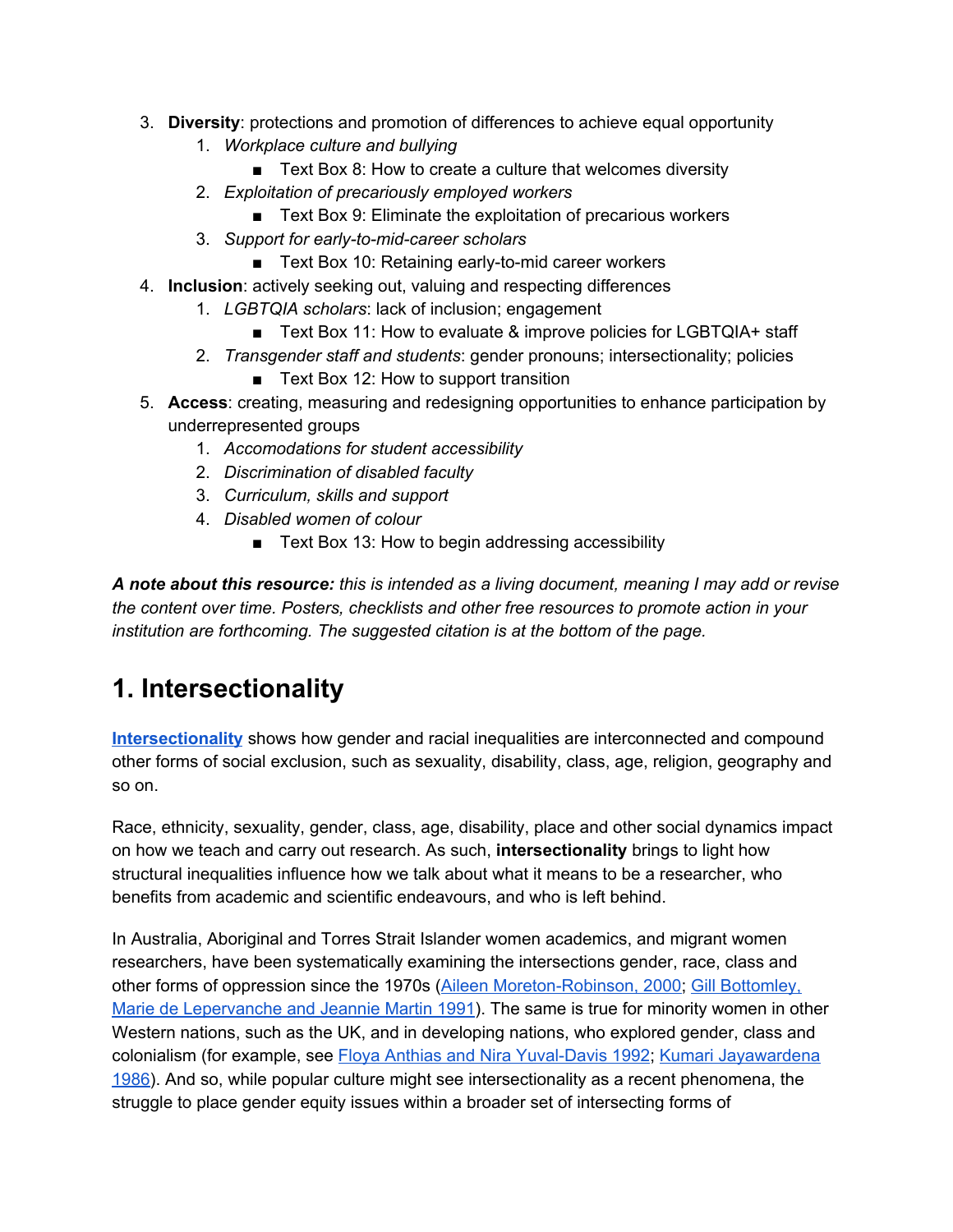discrimination has a long history for First Nations and minority women in academia. This tradition can be traced back for centuries for activists, service providers and community organisers (see for example, Dulcie [Flower,](https://indigenousrights.net.au/people/pagination/dulcie_flower) [Mum](http://ia.anu.edu.au/biography/smith-shirley-coleen-mum-shirl-17817) Shirl, and Ruby [Langford](https://en.wikipedia.org/wiki/Ruby_Langford_Ginibi) Ginibi).

Kimberlé Crenshaw's [\(1989\)](https://chicagounbound.uchicago.edu/cgi/viewcontent.cgi?article=1052&context=uclf) original theorisation of intersectionality was a framework for understanding the limitations of industrial law for Black women in the USA. Organisational policies force Black women to compartmentalise their experiences of inequality at work. In the late 1980s in the USA, Black women were forced to choose to take formal action about *either* racial or gender discrimination, when in fact, these experiences are interconnected. In many ways, this is still the situation Black and other racial minority women face in academia.

Expecting Aboriginal and Torres Strait Islander women and femmes, other Black women, and other gender minorities to challenge systems of inequality without changing the cultural and structural barriers they face leaves them vulnerable to further exploitation and alienation.

A stronger understanding of the connections between gender equity, racial justice and other issues of intersectionality will therefore lead to better outcomes for minorities.

#### <https://youtu.be/akOe5-UsQ2o?t=4m53s>

Most universities and research institutes have an **equity and diversity strategy**. They tend to mention research excellence, scientific rigour, ethical conduct, valuing individuality, respecting difference, work/life balance, and fairness. These are all good things. But the activity areas are often distinct: cultural and racial discrimination is about multicutural 'tolerance,' gender equity is about 'women,' disability is about accessibility - mostly framed around physical access, LGBTQIA+ policies are about eliminating homophobia (with less explicit detail about other forms of discrimination, such as transphobia), and there is usually a Reconciliation Action Plan addressing Indigenous people. Then other policies cover bullying, sexual harassment, racism and other recruitment or employment grievances.

This approach essentialises experiences of disadvantage, atomising race from gender from disability and other forms of inequity. This is the antithesis of intersectionality, which is an attempt to understand the interlocking aspects of structural inequalities. Below are some ideas to start reviewing your organisation's equity and diversity strategic plan.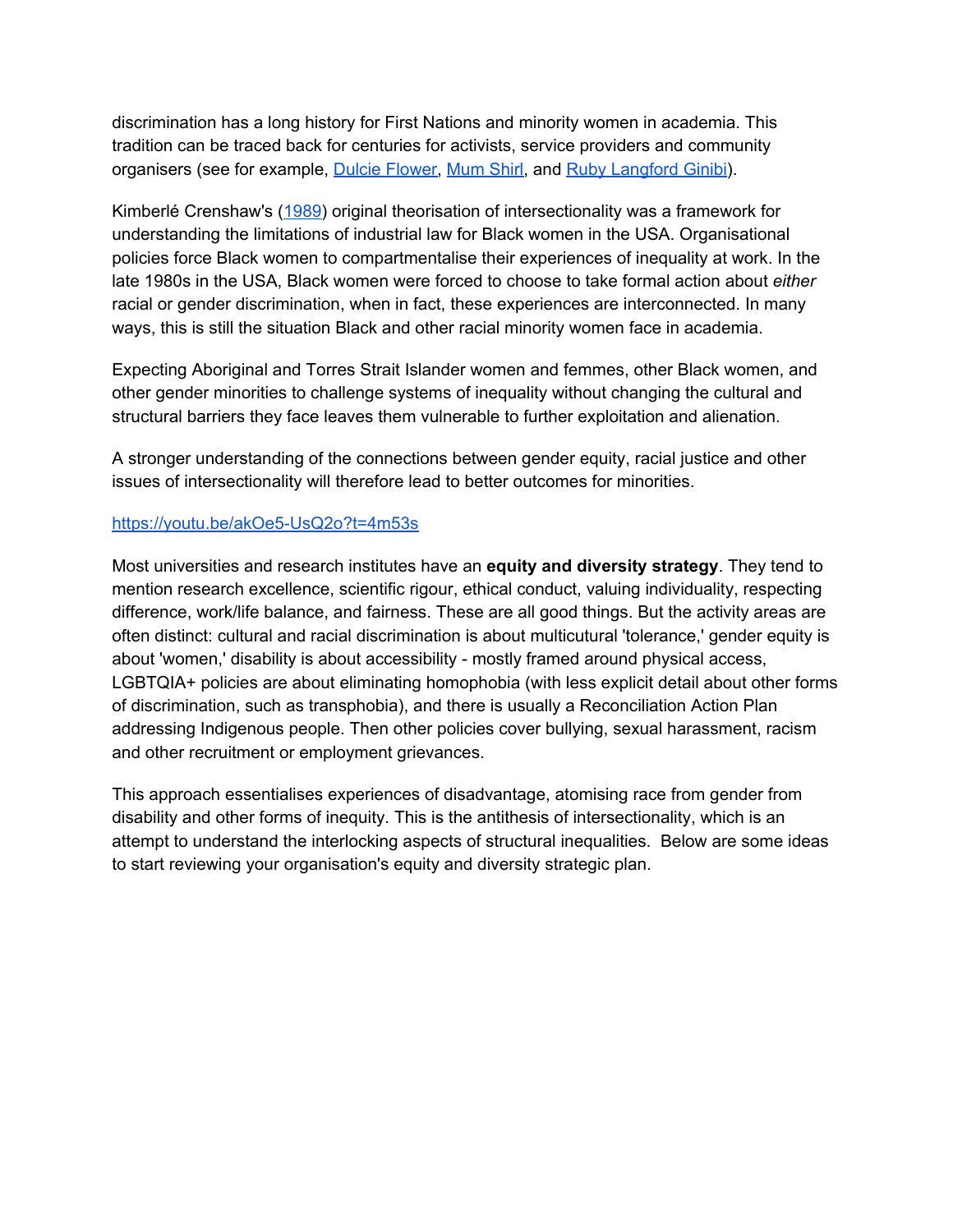#### **Text Box 1: How to use intersectionality to improve equity and diversity strategy**

**Publicise and review policies and practices.** Policies that meet legal requirements are the bare minimum and have not worked to change the gender landscape.

- Publicly commit to critical and ongoing evaluation and revision of policies and practices.
- Publish a clear summary of policies on the organisation's external facing website.
- Make available detailed policies in plain language (not in legalese or in HR speak).

#### **Adopt gender-inclusive language as standard practice**.

- Review policies, using phrases such as *"all genders"* rather than "men and women."
- Embrace gender inclusive pronouns such as *"they"* rather than "he/she."

**Analyse equity and inclusion, and publish results.** Collecting numbers about "men and women" does little to shift the dial on racism, ableism, ageism, classism, homophobia and transphobia in organisations.

- Use an intersectionality framework to evaluate how faculty, staff and students understand and experience gender equity issues.
- Create a transparent plan for change that can be easily accessed by the entire organisation.

**Use intersectionality to overhaul decision-making, resource allocation, improvement of services and representation.** Foster a climate that welcomes and values the safety of minorities, especially people of colour from underrepresented backgrounds, over and above the comfort of White people.

- Provide funding for cross-disciplinary groups and research opportunities for women and femmes of colour to widen their networks of support.
- Respond rapidly and unequivocally to remove racial injustice, ableism, homophobia, transphobia, classism and other forms of exclusion.
- Prominently showcase minorities and White women across the institution, at all levels, including in the physical environment (update portraits and artworks on walls, names of buildings and rooms)
- Develop explicit guidelines and set processes for funding that consciously take into consideration biases in the publication system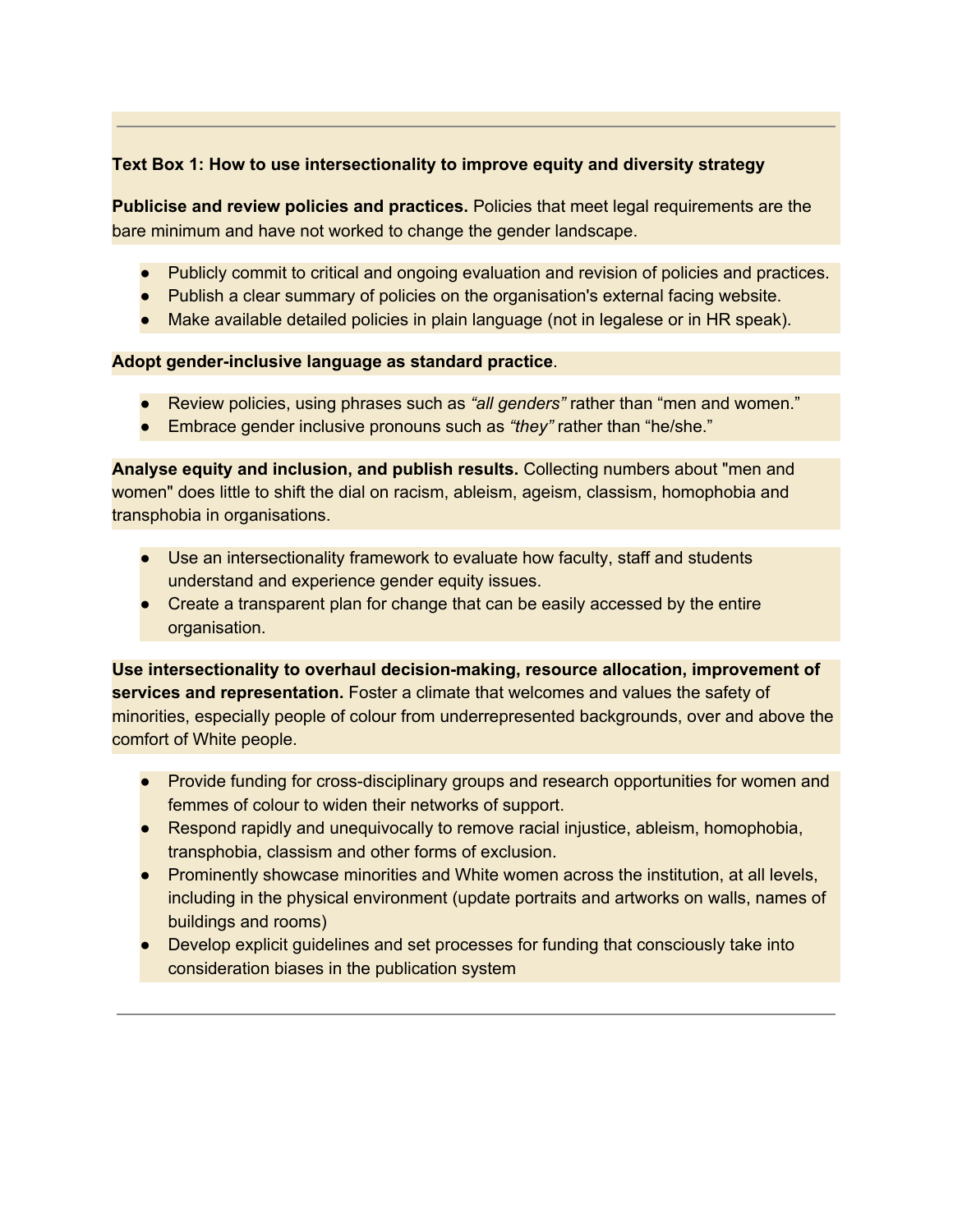## **1.1 Indigenous scholars**

Aboriginal and Torres Strait Islander people bring a wide breadth of knowledge and skills that are applicable across every academic and research domain. For example:

- Science and academia (Makere [Stewart-Harawira,](https://www.researchgate.net/publication/262487908_Unspeakable_Things_Indigenous_Research_and_Social_Science) et. al. 2013)
- Research methods (Maggie Walter and [Michele](https://www.tandfonline.com/doi/abs/10.1080/13645579.2018.1531228?journalCode=tsrm20) Suina 2018)
- Feminism (Aileen Moreton-Robinson [2000;](https://www.booktopia.com.au/talkin-up-to-the-white-woman-aileen-moreton-robinson/book/9780702231346.html) [2014](https://www.tandfonline.com/doi/abs/10.1080/08164649.2013.876664)[;](https://www.questia.com/library/journal/1P3-915346411/black-women-and-women-s-liberation) Jackie [Huggins](https://www.questia.com/library/journal/1P3-915346411/black-women-and-women-s-liberation) 1987)
- Arts, humanities and social sciences (Pearl [Duncan](https://espace.library.uq.edu.au/data/UQ_345997/s33652117_phd_submission_final.pdf?dsi_version=bea57ed6ef89f9faa3709844d26b15ab&Expires=1581824380&Key-Pair-Id=APKAJKNBJ4MJBJNC6NLQ&Signature=Xkkmk3gl4U-EjDVQfG4ofJnxozq7ImB1L1MgF5bHI9vU12RwVy8qzVxahb158QSvYPwtxMlPUdRfi9BUfW4jP1AqfH42ozQG0tWxXmsVOJ9B3vSCFU8H-EAdGDRGuVeSrl~4BBHhbwyt061Xuz7xb3~mdIMTFfifYcHJqH6gC8aszifhDD9i5IIXL0OSPMVZAt1c-mYdUAPhfO2kc1vUSVXNL2JLe1s8loC6aP6MHNXs2KZTDQw-QEAeKUKGAwFuYS1OYTceSL7TwJWh-bPEkmfDxtEdYBH1BSWEtt-7l8H873P-nB1hDa27mBhQqyFofFzeWzgACmZ8atFAR5aeqw__) 2014[;](https://www.amazon.com.au/Aboriginal-Torres-Strait-Islander-Education-ebook/dp/B010G0QD36) [Kaye](https://www.amazon.com.au/Aboriginal-Torres-Strait-Islander-Education-ebook/dp/B010G0QD36) Price 2015; [Maggie](https://journals.sagepub.com/doi/10.1177/1440783313504051) [Walter](https://journals.sagepub.com/doi/10.1177/1440783313504051) and Kathy Butler 2013)
- History (Aileen [Moreton-Robinson](https://www.booktopia.com.au/the-white-possessive-aileen-moreton-robinson/book/9780816692163.html) 2015; [R](https://www.mup.com.au/books/first-australians-unillustrated-electronic-book-text)achel Perkins and Marcia [Langton](https://www.mup.com.au/books/first-australians-unillustrated-electronic-book-text) 2010)
- Politics and legal reform [\(Megan](https://www.griffithreview.com/articles/long-road-uluru-walking-together-truth-before-justice-megan-davis/) Davis 2018; [M](https://www.mup.com.au/books/its-our-country-electronic-book-text)egan Davis and Marcia [Langton](https://www.mup.com.au/books/its-our-country-electronic-book-text) 2016)
- Medicine and health [\(CATSIM](https://www.catsinam.org.au/static/uploads/files/embedding-cultural-safety-accross-australian-nursing-and-midwifery-may-2017-wfca.pdf) 2017[;](https://www.atsispep.sis.uwa.edu.au/__data/assets/pdf_file/0006/2947299/ATSISPEP-Report-Final-Web.pdf) Pat [Dudgeon,](https://www.atsispep.sis.uwa.edu.au/__data/assets/pdf_file/0006/2947299/ATSISPEP-Report-Final-Web.pdf) et. al. 2016; Bronwyn [Fredericks,](https://eprints.qut.edu.au/115966/) et. al., [2017](https://eprints.qut.edu.au/115966/)[;](https://www.jstor.org/stable/43773665?seq=1) [Megan](https://www.jstor.org/stable/43773665?seq=1) Davis 2015)
- Sustainability and climate justice (Marie [McInerney](https://croakey.org/climate-justice-a-call-to-broaden-science-with-indigenous-knowledge/) 2017)
- Astronomy [\(Krystal](https://indigenousx.com.au/indigenous-astronomy-to-revitalise-the-australian-curriculum/) De Napoli 2018)
- Mathematics (Chris [Matthews](https://www.theguardian.com/commentisfree/2015/aug/28/forty-thousand-years-of-indigenous-maths-can-get-kids-into-numbers-today), 2015)
- Other natural and physical sciences (Jill Milroy and Grant [Revell](https://arcade.stanford.edu/occasion/aboriginal-story-systems-re-mapping-west-knowing-country-sharing-space) 2013[;](https://www.booktopia.com.au/dark-emu-bruce-pascoe/book/9781921248016.html) Bruce [Pascoe](https://www.booktopia.com.au/dark-emu-bruce-pascoe/book/9781921248016.html) [2018;](https://www.booktopia.com.au/dark-emu-bruce-pascoe/book/9781921248016.html) [Tamina](https://www.theguardian.com/commentisfree/2017/dec/14/indigenous-australians-are-the-original-engineers-why-are-there-not-more-of-us) Pitt 2017; [J](https://indigenousx.com.au/indigenous-science-goes-far-beyond-boomerangs-and-spears/)oe [Sambono](https://indigenousx.com.au/indigenous-science-goes-far-beyond-boomerangs-and-spears/) 2018)

Aboriginal and Torres Strait Islander people make up around 2.8% of Australia's population, but are underrepresented in the academy and related industries (ABS [2017\)](http://www.abs.gov.au/ausstats/abs@.nsf/MediaRealesesByCatalogue/02D50FAA9987D6B7CA25814800087E03?OpenDocument). Around 1,200 students who completed a degree in 2011 graduated with a diploma or postgraduate degree (Judith Wilks & Katie [Wilson](https://files.eric.ed.gov/fulltext/EJ1073611.pdf) 2015). Of those still studying, Universities Australia [\(2017](https://www.universitiesaustralia.edu.au/Media-and-Events/media-releases/Universities-unveil-indigenous-participation-targets#.WqTavShuYRk)) reports that Indigenous students comprise only 1.6% of student enrolments at universities. It has set a target for the higher education sector, to increase the proportion of Indigenous students by 50% by 2020. (That is now, at the time of writing!) The goal is not unprecedented; New Zealand managed to increase similarly ambitious targets for Maori PhD students and academics in a four-year period (Dominic [O'Sullivan](https://theconversation.com/australia-could-look-to-new-zealand-to-increase-the-number-of-indigenous-academics-and-students-92174) 2018).

And yet, as Gamilaroi woman and academic, Amy Thunig, notes, universities are built on the ongoing history of colonialism, from the people they're named after, to the denial of genocide and White supremacy.

#### [https://youtu.be/Ec\\_xrcO4N0s](https://youtu.be/Ec_xrcO4N0s)

#### **Racial injustice leads to loss of talent**

Research shows that attracting Indigenous students can be tough, as some see no obvious benefits to additional qualifications, especially given the geographic isolation and racism they will face ([Jenny](https://theconversation.com/why-many-high-achieving-indigenous-students-are-shunning-university-79749) Gore 2017). "Prestigious" institutions in metro areas especially struggle to attract Indigenous students, who opt for regional universities (Kelsey Munro and Eryk [Bagshaw](https://www.smh.com.au/education/indigenous-enrolments-at-university-increase-but-prestige-institutions-lag-20170204-gu5jtm.html) [2017\)](https://www.smh.com.au/education/indigenous-enrolments-at-university-increase-but-prestige-institutions-lag-20170204-gu5jtm.html).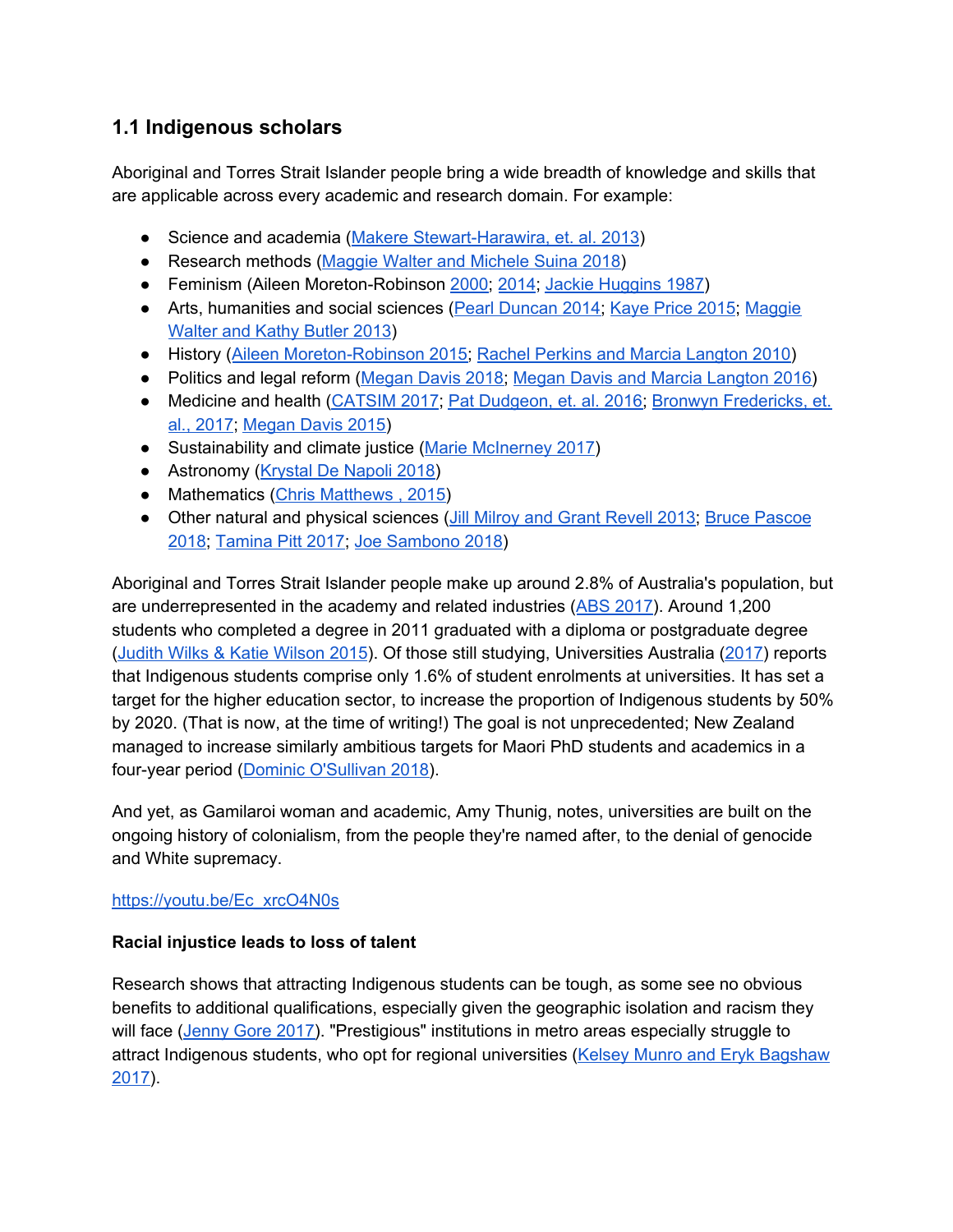Other research shows that Indigenous PhD students often feel disrespected by their supervisors, who belittle their students' interests and the cultural authority they can offer on different subjects (Michelle [Trudgett](https://www.tandfonline.com/doi/abs/10.1080/13562517.2011.560376) 2011). Research also shows that Aboriginal PhD candidates have distinct demographic patterns, such as being mature age, meaning academic engagement requires novel approaches (Michelle [Trudgett](https://www.cambridge.org/core/journals/australian-journal-of-indigenous-education/article/brilliant-minds-a-snapshot-of-successful-indigenous-australian-doctoral-students/AA71AAB503F3566780BB7B18A2281EE1) et. al. 2016). Better content and training for educators is equally paramount, to create meaningful pedagogy to cater to the diverse cultural and linguistic diversity of Indigenous people.

Beyond these junior levels, Indigenous workers must navigate racism in their everyday life, alongside being subjected to hostile working environments. In a survey by the Diversity Australia Council [\(2017\)](https://www.dca.org.au/sites/default/files/dca-suncorp_inclusionwork_index_synopsis_final.pdf), 31% of Aboriginal and Torres Strait Islander workers had experienced workplace discrimination in the past 12 months, compared to 16% of non-Indigenous staff.

Another study of 22,000 academics finds that 28% of academics have experienced workplace bullying, especially women, racial and ethnic minorities and people with caring responsibilities ([Skinner](https://www.tandfonline.com/doi/full/10.1080/1360080X.2015.1079400#.ViB_xBArJBw) et. al. 2015). However, this is most acute for faculty at regional universities (42%), with Aboriginal people reporting the highest level of harassment of all groups, especially in regional universities, where they are employed in relatively greater numbers. This study also finds regional universities are also more likely to employ people without doctorates and on temporary contracts, thereby compounding gender, race and class effects for Aboriginal people. The study also finds that negative attitudes towards family commitments at work is correlated with workplace bullying.

Taken together, this creates a culture of hostility that impinges on general wellbeing of Indigenous scholars, demonstrating the need to take an intersectionality approach to equity and diversity. The *motherhood penalty* experienced by Aboriginal and Torres Strait Islander women is greater, not just leading to loss of income, but higher experiences of workplace bullying. It seems likely that the *fatherhood bonus* may not apply to Aboriginal men (research on the motherhood penalty and fatherhood bonus has not addressed First Nations people to date).

#### **Senior leadership opportunities are lacking**

In 2010, only 0.8% of full-time academic staff and 1.2% of general university staff were Aboriginal and Torres Strait Islander people ([Universities](https://www.universitiesaustralia.edu.au/uni-participation-quality/Indigenous-Higher-Education#.WqTnVShuYRl) Australia 2014). In 2016, this translates to only 400 Indigenous academics working in Australian universities, with only one-quarter at the associate professor level and above (Bridget [Brennan](http://www.abc.net.au/news/2017-03-01/universities-australia-indigenous-strategy/8313116) 2017). Within the natural and physical sciences, the number might go up to 1,200 people when counting both teaching and research roles as well as professional and support roles (ABS data held by Zevallos 2015 unpublished). Of these, 68% are men and only 32% are Indigenous women (ABS data held by Zevallos 2015 unpublished).

These statistics are the circular outcome of the structural racism within academia. Indigenous people continue to battle the intergenerational trauma of colonialism and forced removal of children, known as the *Stolen Generations* (National Inquiry into the [Separation](https://www.humanrights.gov.au/our-work/aboriginal-and-torres-strait-islander-social-justice/publications/bringing-them-home-stolen) of Aboriginal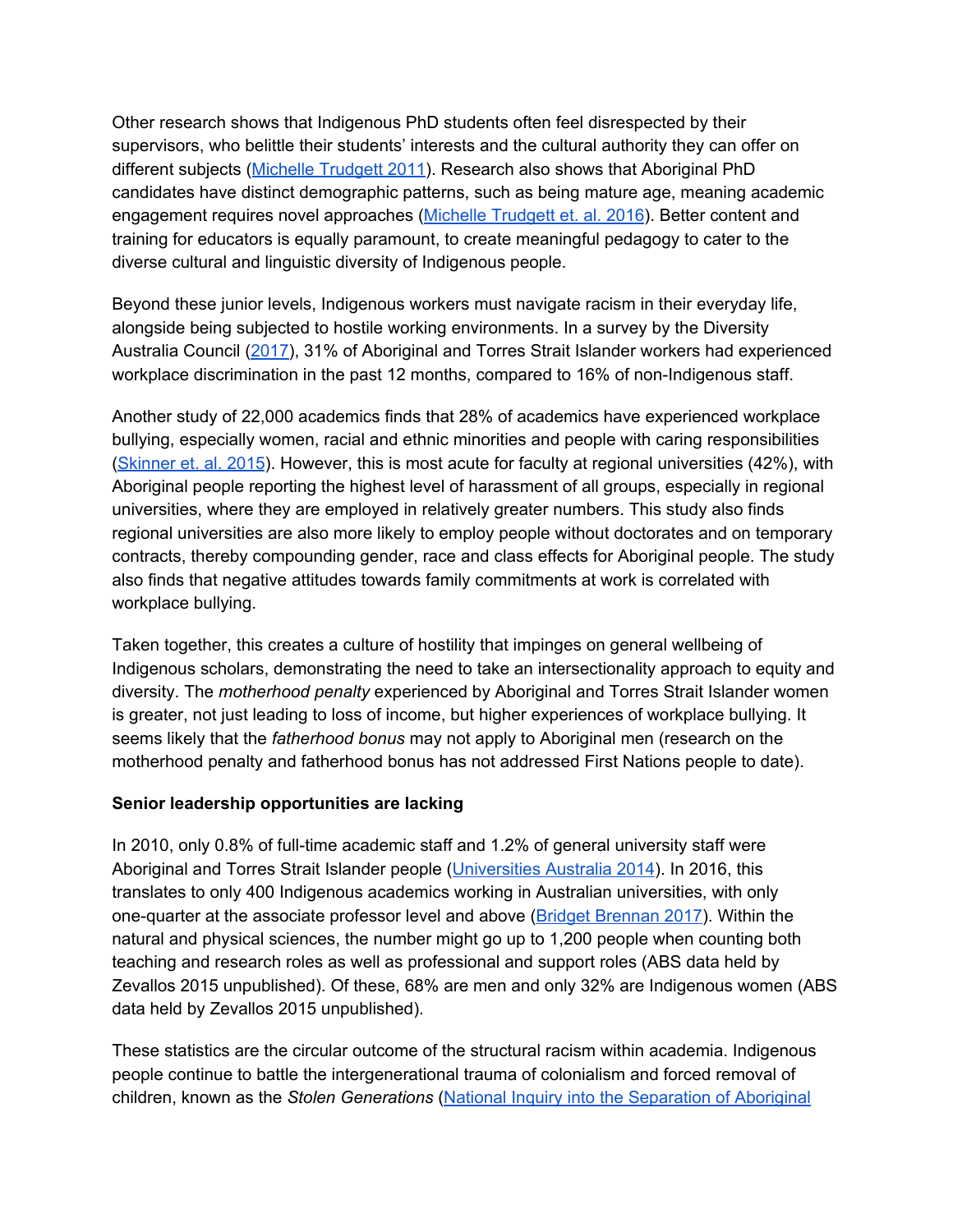and Torres Strait Islander [Children](https://www.humanrights.gov.au/our-work/aboriginal-and-torres-strait-islander-social-justice/publications/bringing-them-home-stolen) from their Families 1997[;](https://www.thelancet.com/journals/lancet/article/PIIS0140-6736(19)30252-1/fulltext) Marlene [Longbottom,](https://www.thelancet.com/journals/lancet/article/PIIS0140-6736(19)30252-1/fulltext) et. al. 2019). Aboriginal and Torres Strait Islander people have only been counted as citizens since the 1967 Referendum, and were, for the greater part of two centuries, denied basic rights to education and economic opportunities in mainstream institutions. Academic and other research positions require a PhD, a high number of publications, a history of successful grants and other requirements that often preclude junior Indigenous scholars, who are discouraged from pursuing an academic career.

This is why inequality is not simply about gender; **equity and diversity is also about racial justice**. Barriers must be removed, structural changes made to the way in which we think about and reward knowledge, and novel entryways need to be created along the "pipeline."

In short, growing the academic workforce will require a configuration of where Indigenous academics are positioned. The Aboriginal and Torres Strait Islander Higher Education Advisory Council ([ATSIHEAC](https://docs.education.gov.au/system/files/doc/other/atsiheac_academic_workforce_paper.pdf) 2015b) writes:

*"Indigenous academics must not be sidelined in meaningless roles that do not provide them the opportunity to develop and contribute to the academy to their full potential. This should be self-evident for all wouldbe academics, but there appear to be disciplinary and systemic drivers that serve to disproportionately push Indigenous academics and aspirants into roles and disciplines not considered high value in the academy generally."*

<https://www.facebook.com/othersociologist/posts/1407067066029620>

### **1.2 Meaningful career pathways for Indigenous students and faculty**

Concrete changes to the development and delivery of curriculum are needed to build a path to inclusion. This includes policy reform led by Indigenous experts [\(Sunanda](https://theconversation.com/new-research-network-aims-to-boost-indigenous-phd-completion-rates-15949) Creagh 2013); specialised tutors who are multilingual ([Lesley](https://theconversation.com/tutors-are-key-to-reducing-indigenous-student-drop-out-rates-86130) Neale 2017); and tailored training programs for PhD students alongside more scholarships (Ian [Anderson](https://theconversation.com/three-ways-to-increase-the-number-of-indigenous-academics-in-australian-universities-55655) and Elizabeth McKinley 2016).

Policy reform might also include these strategies:

**Build engagement with local Indigenous leaders and representative groups** into all stages of gender equity policy development and implementation of programs. Consult with Indigenous community leaders in specific local regions, as well as staff and representative groups to evaluate issues and opportunities for Indigenous inclusion. Remunerate Indigenous experts for their time and contributions.

**Improve recruitment and career development of Indigenous researchers**. For example, pro-actively assist with applications for new positions, promotions and grants. Implement culturally relevant professional development initiatives such as leadership courses.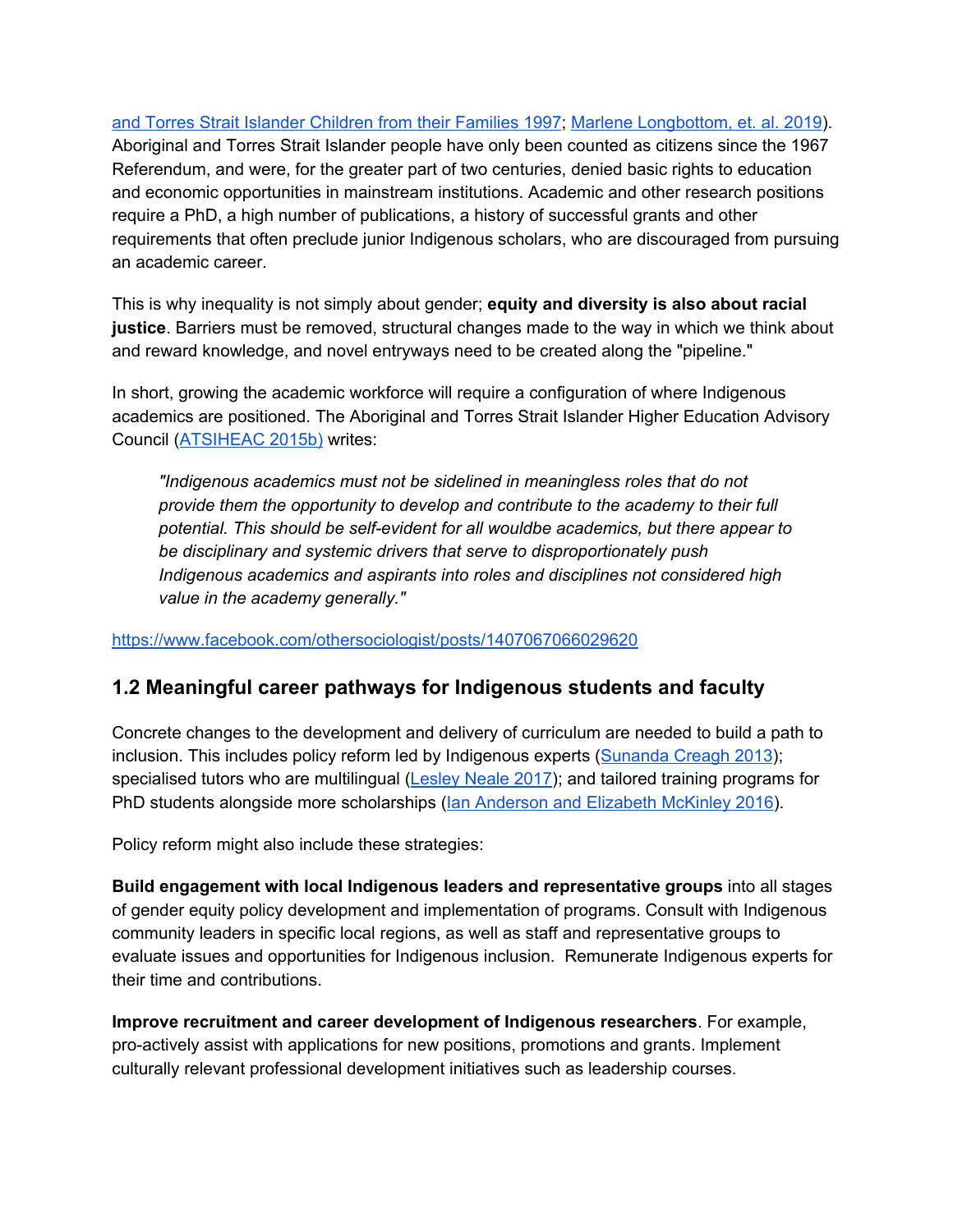**Commit to decolonising curricula and research practices**. Review citations, examples used in classrooms and lab experiments, bring in paid Indigenous experts for workshops with students. Find opportunities to integrate Indigenous research and teaching methodologies, including principles of reciprocity and cultural relevance. (See [t](https://indigenousknowledge.research.unimelb.edu.au/themes)his [example](https://indigenousknowledge.research.unimelb.edu.au/themes) led by Professor Langton and colleagues at the University of Melbourne, developed for school kids.)

#### **Text Box 2: How to promote careers of Indigenous scholars**

Here are a few strategies to promote Indigenous-led policies and programs that meet the unique needs and interests of Indigenous scholars:

- **Build cultural awareness training** into gender equity mentoring and leadership.
- **Create Indigenous-specific places** in professional development programs.
- **Make explicit culturally-specific leave** and flex work arrangements for Indigenous staff and students, such as additional bereavement responsibilities (sorry business) and community activities.
- **Address racial justice action** as part of unconscious bias training (concrete changes, not just 'awareness').
- **Cultivate deep and practical understanding of intersectionality** to support Indigenous women and gender minorities, such as multiple disadvantages they face. Recognise and promote their leadership and knowledge.
- **Promote Indigenous activities, images and symbols** throughout the institution. Hire Indigenous artists, catering staff and other Indigenous businesses for university events and promotions.
- **Develop Indigenous-specific recruitment initiatives**, including targets/ quotas, a landing webpage on a website with case studies and testimonials on the policies, opportunities and diverse career pathways available to Indigenous faculty, staff and students.
- **Invest in culturally appropriate mentors and sponsors** (who are paid) instead of over-burdening Indigenous staff and students with unpaid support.
- **Develop Indigenous-specific scholarships and awards**, including targeted initiatives for cis women, gender minorities and/or men in underrepresented disciplines.
- **Reward how Indigenous staff are valued and promoted** in speaking and media opportunities, awards, publicity and other honours.
- **Remunerate and protect the social media engagement** undertaken by First Nations staff and students. Aboriginal people are high adopters of new technologies ([Bronwyn](https://indigenousx.com.au/why-are-indigenous-people-such-avid-users-of-social-media/) [Carlson,](https://indigenousx.com.au/why-are-indigenous-people-such-avid-users-of-social-media/) 2017). They create strong connections and disseminate their work widely online, but they are also exposed to high rates of racism as a result. Online and offline activism by Aboriginal academics must be supported and valued by institutions.
- **Address intersectionality of Indigenous representation** on senior committees, being aware of potential challenges of committee overload. Create deputy roles for junior First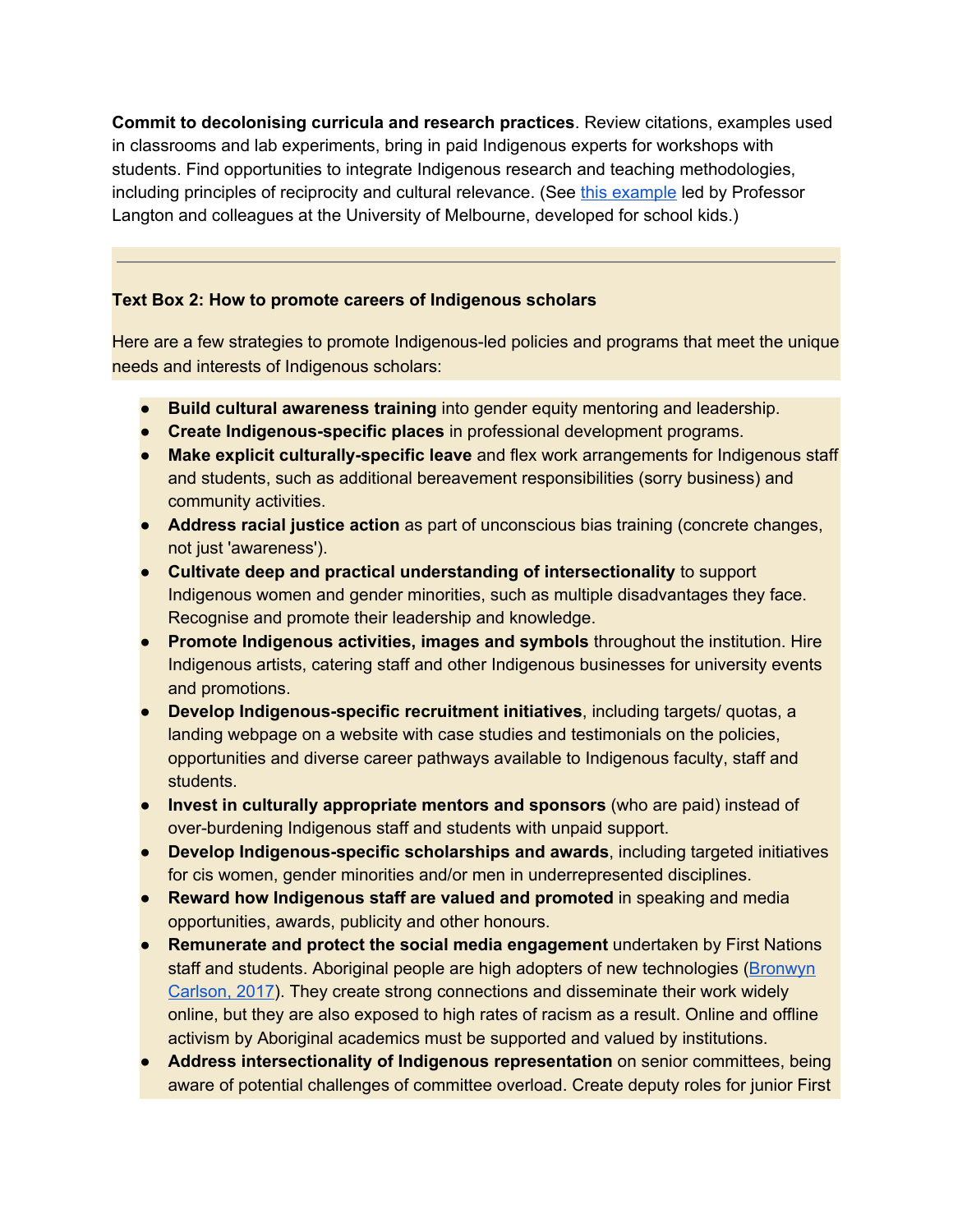Nations staff to contribute and lead in key committees, to increase visibility and boost opportunity for promotion.

## **2. Equity**

**[Equity](https://www.nap.edu/read/12190/chapter/12)** refers to identifying barriers, issues and solutions to structural disadvantage.

It is well-established that wherever women are employed in low numbers, they face greater stress, pressure to conform, to be perfect, to not draw attention to themselves—all the while being more socially isolated, judged against negative stereotypes and denied professional credibility [\(Rosabeth](https://www.amazon.com/Women-Corporation-Rosabeth-Moss-Kanter/dp/0465044549) Moss Kante Kanter 1977).

Then again, **women and femmes of colour,** along with other gender minorities, are 'presumed incompetent,' routinely questioned by White women and men faculty and students about their credentials and seen as a 'tokenistic' or 'affirmative action' hires (Gabriella [Gutiérrez](https://www.amazon.com/Presumed-Incompetent-Intersections-Class-Academia/dp/0874219221) y Muhs et al. [2012](https://www.amazon.com/Presumed-Incompetent-Intersections-Class-Academia/dp/0874219221)). The latter myth persists even though White middle class women are the biggest beneficiaries of affirmative action initiatives [\(Victoria](https://www.vox.com/2016/5/25/11682950/fisher-supreme-court-white-women-affirmative-action) Massie 2016[;](https://www.jstor.org/stable/4316599?seq=1#page_scan_tab_contents) Tim Wise [1998\)](https://www.jstor.org/stable/4316599?seq=1#page_scan_tab_contents). Common experiences include a Black woman professor told to drop her research to teach summer courses because she is 'nurturing,' and a Latina lesbian discouraged by White women and men from applying for tenure and told to abandon her feminist research ('too controversial'). The 'physical manifestations' of racism shows another intersection: **disability and race**. Racism in academia leads to higher rates of **physical and mental health illness** for women of colour academics.

Women and femmes of colour experience extreme isolation (including by White women), professional disrespect, ignorance on the gender equity issues they face - such as competing demands of family, community and career needs, and they are 'underemployed and overused by departments and/or institutions' ([Caroline](https://www.researchgate.net/profile/Caroline_Turner4/publication/236813152_Women_of_Color_in_Academe_Living_with_Multiple_Marginality/links/5491a36c0cf2f3c6657b7001.pdf) Sotello Viernes Turner 2002).

The majority of equity and diversity policies in academia cater to women in dominant groups, usually White, middle-class, cisgender able-bodied women. First Nations and other women of colour do not necessarily feel protected by these policies, and they are often isolated from women's groups that are run by, and for, White women.

In short, it is not enough to look at equity as a gender issue in isolation. Instead, we must address how gender inequity and racism are compounded by disability, sexuality, class and other social disadvantages (see 'Chapter 3: Intersectionality').

<https://twitter.com/OtherSociology/status/991982717125431296>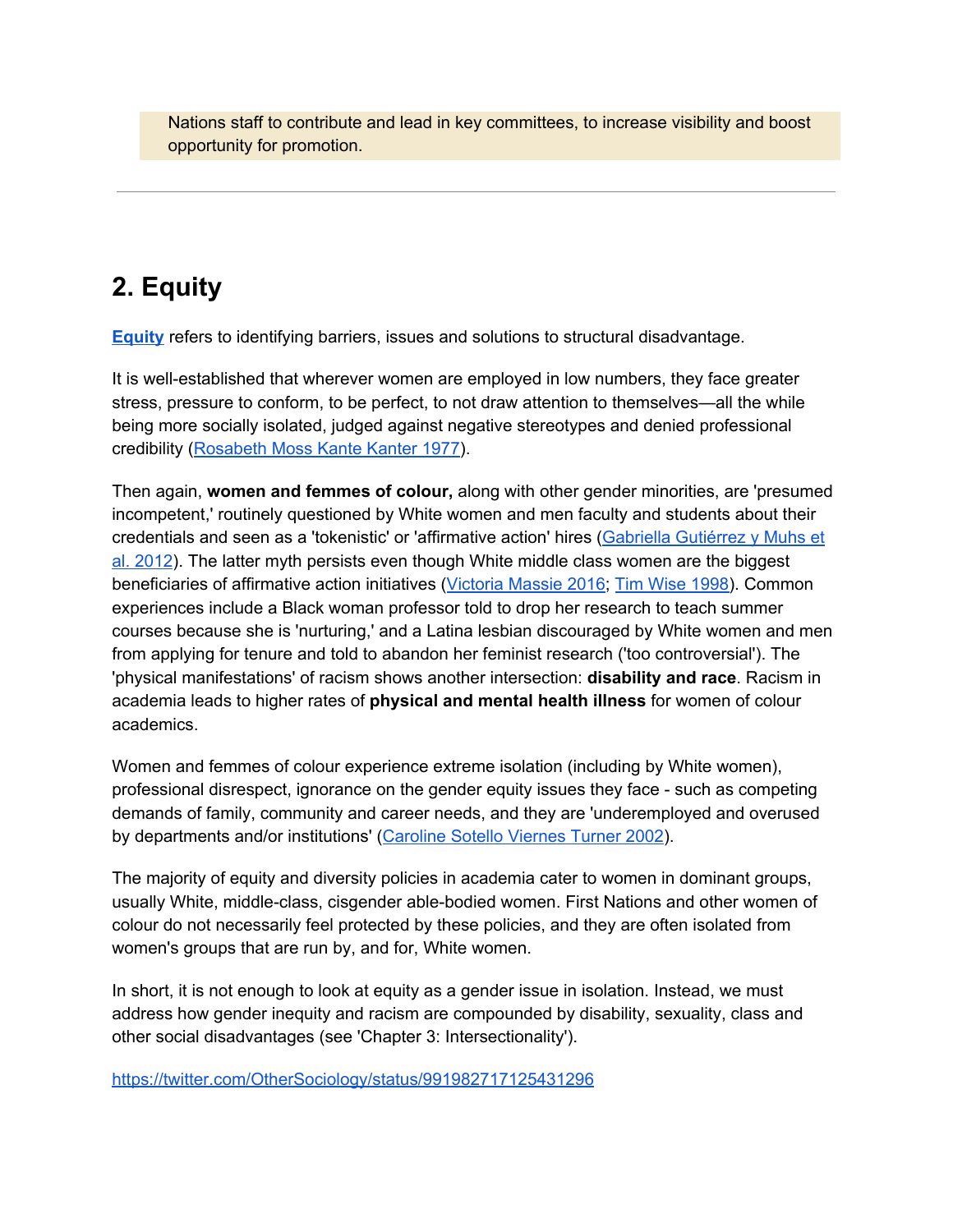#### **'Fix the women' approaches don't lead to institutional changes**

Programs that try to address equity have what I call a **"fix the women"** approach. There are four issues with this approach. First, they are tunnel-visioned by the **erroneous view that equity is solely about gender**, and specifically women's rights in relation to men. In this sense, women are positioned as a monolithic category. This means other axes of oppression are ignored. To put it another way, many equity programs don't adequately address how women from majority or privileged groups have some structural advantages over other minority women due to dynamics such as race, class, disability, sexuality and so on.

#### <https://twitter.com/OtherSociology/status/894011895929229314>

Second, equity programs **almost exclusively focus on** *cisgender* **White women** (that is, women who are not transgender or gender diverse). This definition of womanhood ignores the additional hurdles that women of colour face, and does not address the needs of other gender minorities, including femmes (feminine-identifying people who may or may not be cisgender women), transgender women, intersex people, agender people, and others who experience gender inequity. Women and femmes are disproportionately affected by gender inequity, but race in particular narrows life choices, especially for Aboriginal and Torres Strait Islander women and femmes, Black, other women-identifying folk of colour.

Third, most gender equity programs are **overly focused on individual training**, such as building up women's confidence to ask for promotions – but this misses the point. Women face structural barriers and individual approaches that expect women to change themselves (often to emulate masculine norms) do not get to the cause of gender inequity.

Longitudinal research finds that advances in gender equity have had limited impact. Where there has been improvement, the focus of programs has been mostly on approaches that have limited benefit for White women (Frank Dobbin, Soohan Kim and [Alexandra](https://scholar.harvard.edu/files/dobbin/files/link_asr_2011.pdf) Kalev 2011). For example, schemes that focus on mentoring alone do little to help women of minority backgrounds, who face not just sexism, but also racism. Similarly, training programs alone have no systematic benefits for disabled women, lesbian, gay, bisexual, transgender, transgender, queer, intersex and asexual (LGBTQIA+) women and femmes, and other minorities who cannot push for change as individuals. Why is this the case?

Equity and diversity training programs mostly ask minorities and White women to change themselves to be more like the ideal (like cisgender White men), without asking the institution to change. Even when women do follow masculine expectations, they are punished.

Studies show that women are seen as aggressive or rude when they exert their freedom to be more confident. This includes a corpus of 450 million words published in both fiction and non-fiction books, where women are called "pushy" at twice the rate of men (Nic [Subtirelu](https://linguisticpulse.com/2014/05/19/beyond-bossy-more-on-our-gendered-characterizations-of-leadership-and-authority/) [2014a\)](https://linguisticpulse.com/2014/05/19/beyond-bossy-more-on-our-gendered-characterizations-of-leadership-and-authority/), and the same goes for "bossy" (Nic [Subtirelu](https://linguisticpulse.com/2014/05/19/beyond-bossy-more-on-our-gendered-characterizations-of-leadership-and-authority/) 2014b). This comes through in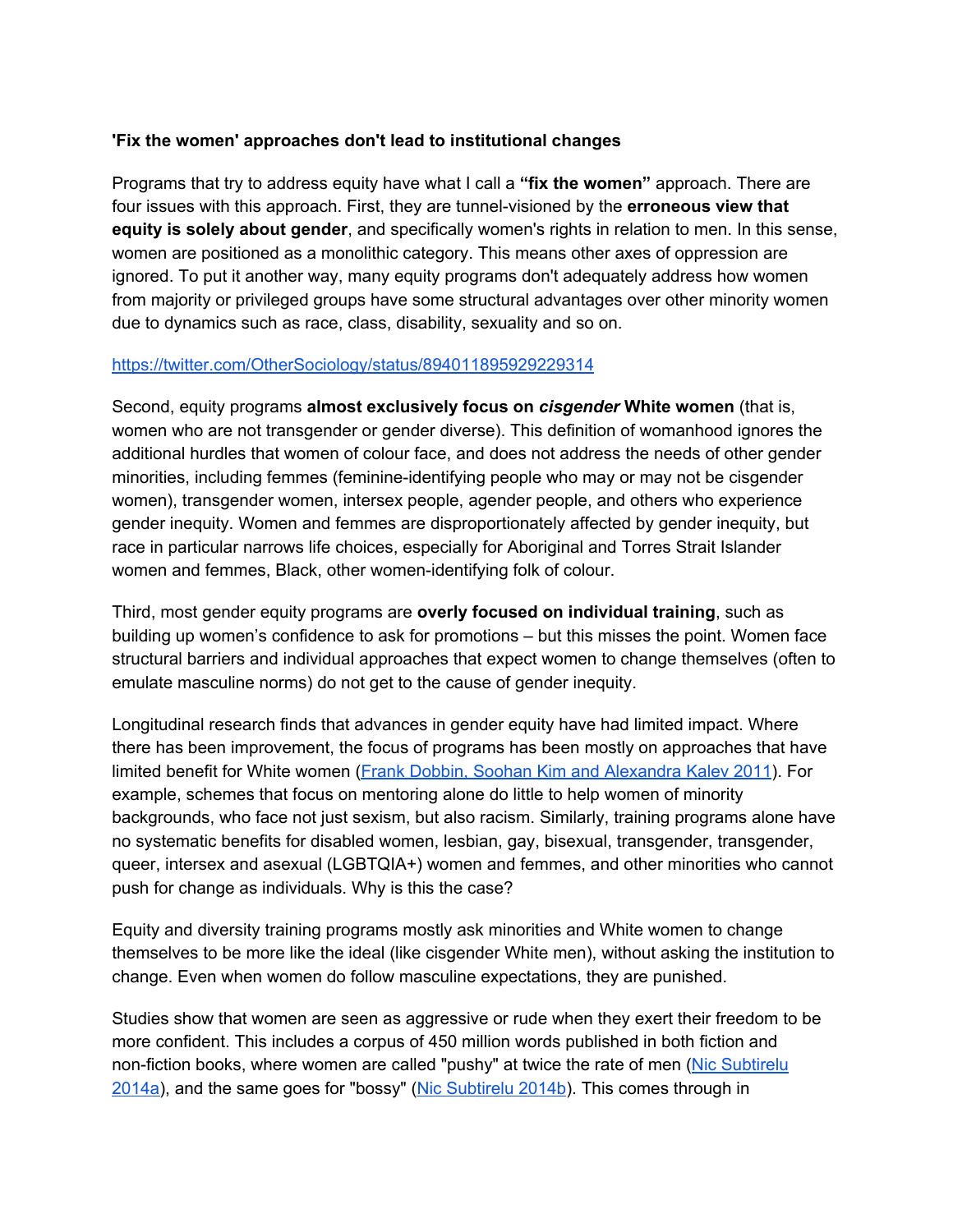performance reviews studies, which analyse the language used by managers (Kieran [Snyder](http://fortune.com/2014/08/26/performance-review-gender-bias/) [2014\)](http://fortune.com/2014/08/26/performance-review-gender-bias/). Men are praised for showing initiative and more positive language is used to describe their achievements. Whereas managers tend to speak more critically of women for speaking up, and negative language is used to describe not only their ambition, but performance reviews focus less on their skills and more on their personality: a team player versus too aggressive.

As we see, 'fix the women' approaches do not lead to widespread change.

Gender equity issues are not just individual women's issues. They affect everybody, including cisgender men and gender diverse people. In the rest of this section, I outline issues that lead to entrenched gender inequity in academia, from the unequal allocation of service work, to public service, to parental leave to work/life balance. But if you'd like to get started on institutional change, Text Box 3 below provides some useful strategies that target gender equity issues at the structural level, starting with hiring and promotion.

#### **Text Box 3: How to implement gender equity in hiring and promotion**

Australian law allows for targeted recruitment of women and Aboriginal people; this should be used as a recruitment asset. White women are not a proxy for any other underrepresented group; that means, hiring a White disabled woman does not achieve equity for Indigenous or other disabled people of colour. Considered recruitment efforts must be made to ensure minorities apply for jobs.

#### **Make a public commitment to targets and quotas in the recruitment, promotion and retention of minorities and White women**.

- Increase secure funding for ongoing Indigenous-identified positions at all levels, with immediate attention to senior and Executive roles.
- Contracts with recruitment companies should stipulate equity and diversity targets, which, if not met, means the company will not be used again in future by the institution

#### **Implement best practice in hiring.**

- De-identified application processes can reduce bias, but long-listed and short-listed candidates should be monitored for intersectionality at every step.
- Lack of intersectionality of short-listed candidates should be reviewed and formally reconsidered.
- Unsuccessful minorities and White women candidates should receive detailed and constructive feedback, with high-potential candidates enthusiastically invited to apply in future rounds for similar roles.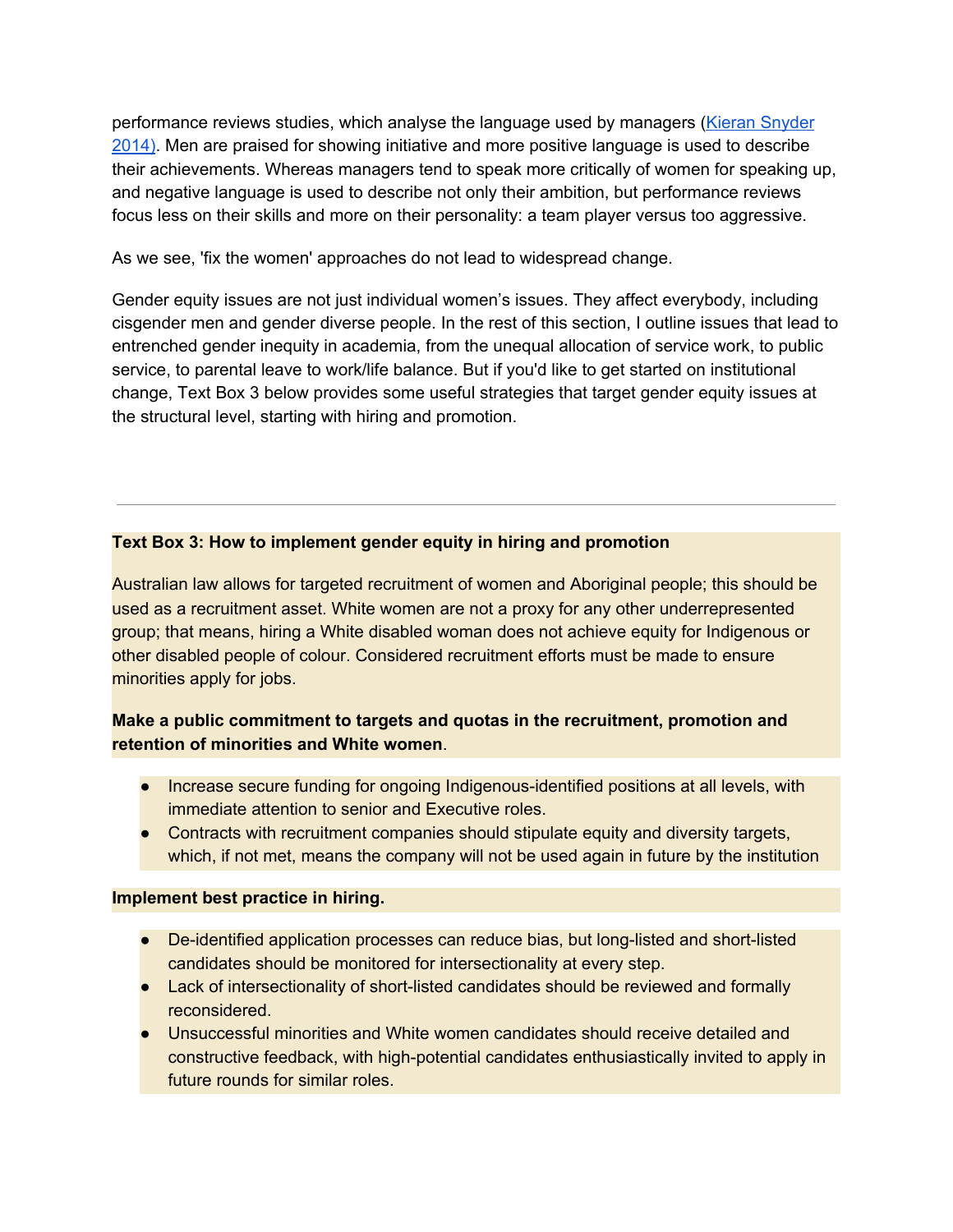Indigenous and other women of colour may benefit from receiving kind and constructive personalised outreach by a member of the institution to strengthen their next application.

**Remove exclusionary questions and bias from interviews**. Asking people to account for career gaps sends a negative signal, especially to women who are used to being penalised for taking time to care for children. Similarly asking people if they have a disability sends a message of discrimination. Even if presented as 'we need to know if we need to make special adjustments,' disabled people often face prejudice.

- Promote such adjustments in job advertisements, as well as clearly state the institution's commitment to making workplace adjustments.
- Workplaces should make buildings and roles accessible from the outset and then make additional modifications as required
- Include a list of possible adjustments for each phase of recruitment, such as varying assessment tasks for neurodiverse people, dimmed lighting for visually impaired people, the ability to conduct all phases of recruitment via Skype or using other technology.

#### **Make adjustments 'relative to opportunity.'**

- Funding applications should include a provision for researchers to signal they've had a career gap but demonstrate this is not seen as a deficiency.
- Allow ciswomen, gender minorities, disabled people and others to pick the years of research output that they'd like to be judged against.
- Develop explicit guidelines so that *quality* not quantity of publications matter during grants review.

#### **Assemble diverse hiring and promotion panels**.

- Panels should not only have broad gender representation, but also include disabled, Indigenous people, and other people of colour.
- To avoid overburdening underrepresented faculty, minority and White women academics should either be remunerated for this corporate labour or institutions should bring in panellists from other agencies or institutions.
- Recruitment and promotions panels should be required to write to the Vice Chancellor or Director of the institution to formally explain any recruitment action that favours White men over minorities.

#### **Provide mandatory unconscious bias and other cultural awareness training about all protected characteristics.**

- Training for all executives, managers, and anyone sitting on recruitment, funding and promotions panels.
- Focus on the strengths, talents and unique needs of Indigenous people, as well as other gender, racial, sexual, and disability training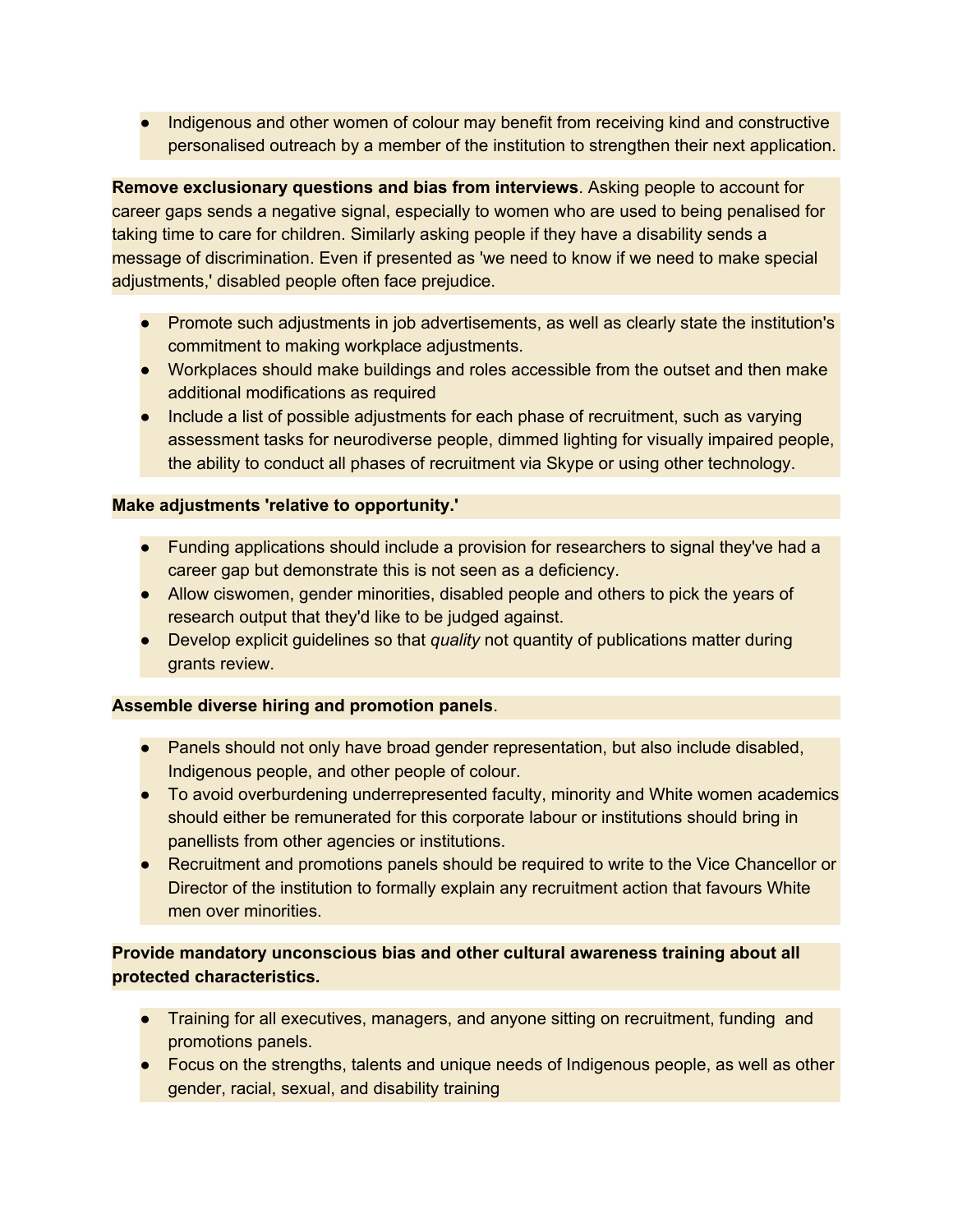● This training is not enough. It must be coupled with a practical plan of action for achieving change (such as key performance indicators) to be implemented as part of training.

#### **Ensure equitable promotions is a core business goal**.

- Ensure people at all levels clearly understand the concrete requirements for promotions.
- Promotions of minorities and White women should be tied to key performance indicators for all managers, so they invest in diversity.
- Remove tacit expectations and other barriers that presume women should emulate White men to get ahead (for example, the need to be more 'assertive' or self-interested).
- Provide peer-to-peer buddy system with recently promoted staff, as well as mentoring and networking opportunities on improving applications and to practice interviews.
- Showcase the career outcomes and opportunities of minorities and White women in career development events.
- Default minorities and White women for consideration of promotion at regular intervals.
- Alternatively, senior managers can annually review the CVs for promotion. If staff don't feel ready, compassionately listen to their reasons and encourage them by providing opportunity for training and mentoring to get them ready.
- If the barrier is presumption that senior roles preclude work/life balance, review senior positions to implement equity.
- Provide promotions at all levels for both teaching and research staff.
- Make available one-on-one coaching for women and gender minorities.

#### **Weave equity into the induction process.**

- Ensure induction covers various policies in an engaging and interactive way, rather than simply asking new staff to read volumes of dry text they will soon forget.
- **Include case studies to make salient key messages on rights and responsibilities.**
- Refresh equity policies and training at regular intervals, especially for all managers.

### **2.1 Gender equity in service**

There is a massive problem with academic service and the undervaluing of minorities and White women's "invisible labour" – that is, the administrative and pastoral care work that goes unrecognised.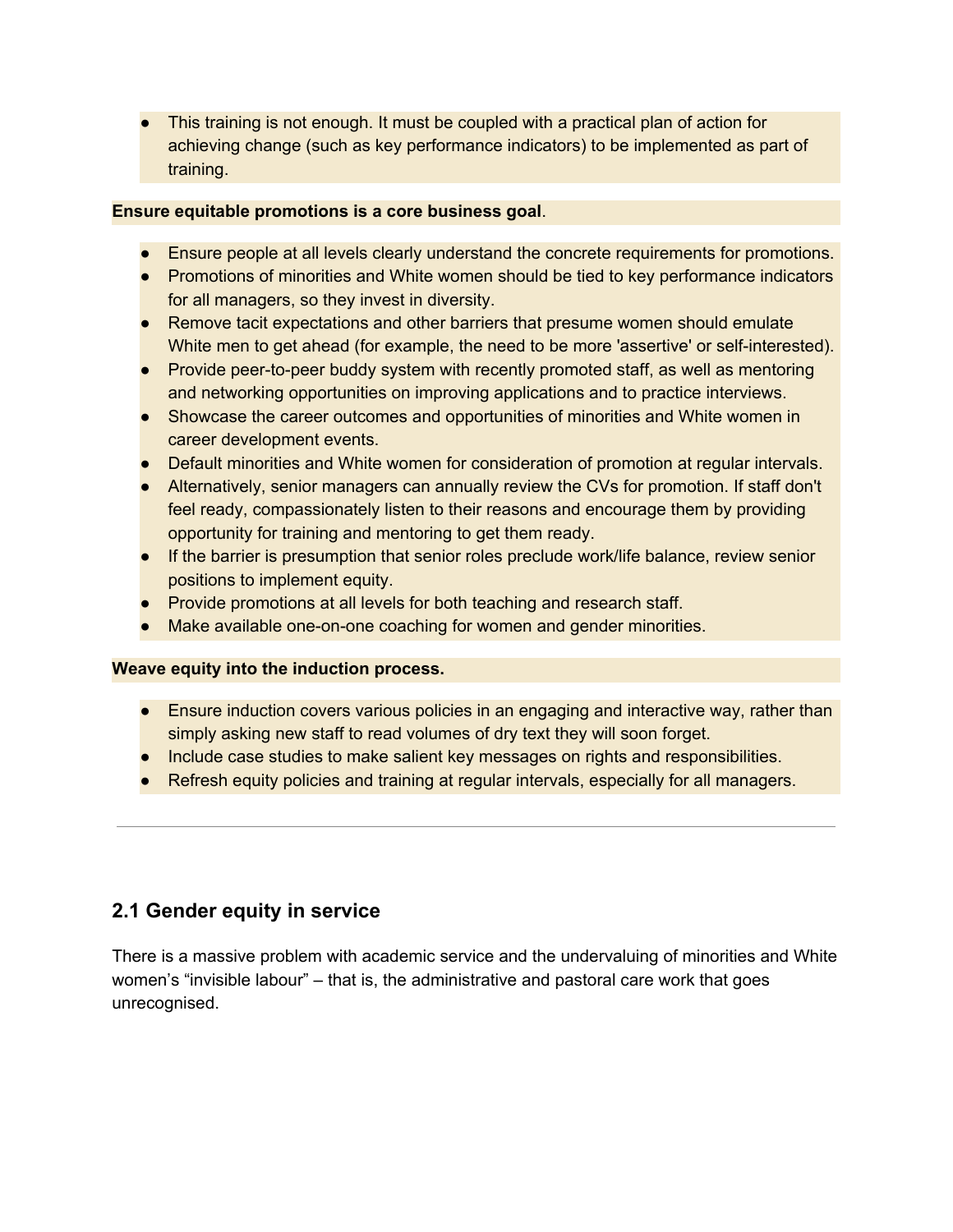#### **Women do more unpaid academic service and emotion work**

Women in general do more academic service than men [\(Cassandra](https://link.springer.com/article/10.1007/s11162-017-9454-2?wt_mc=Internal.Event.1.SEM.ArticleAuthorOnlineFirst) Guarino and Victor Borden [2017\)](https://link.springer.com/article/10.1007/s11162-017-9454-2?wt_mc=Internal.Event.1.SEM.ArticleAuthorOnlineFirst). Women as a whole also do teaching than men; they are more likely to be on administrative committees that don't advance their careers; and they have less time for research. In general, women are expected to do unpaid **emotion work** in the workplace. This includes managing our own feelings in unfair settings against social expectations of what we ought to feel *('feeling rules')*, looking after the feelings of others, and anticipating other people's needs whilst subverting our own emotions (cf. [A](https://www.ucpress.edu/book/9780520272941/the-managed-heart)rlie Russell [Hochschild](https://www.ucpress.edu/book/9780520272941/the-managed-heart) 1983). This unpaid labour has high costs on workers' **mental health**, especially those who have less organisational power but are expected to smile, overlook or otherwise fight professional **gaslighting** ([George](https://counsellingresource.com/features/2011/11/08/gaslighting/) [Simon](https://counsellingresource.com/features/2011/11/08/gaslighting/) 2011; [Samantha](https://www.linkedin.com/pulse/gaslighting-work-when-you-think-going-crazy-samantha-young/) Young 2016). In research and academic settings, this might mean spending long hours listening to grievances of colleagues, mentoring students even when they are not a direct supervisee, and managing the inner turmoil of not being listened to and looked after by the organisation.

#### [https://othersociologist.tumblr.com/post/140533903342/the-idea-of-emotion-work-recognises-th](https://othersociologist.tumblr.com/post/140533903342/the-idea-of-emotion-work-recognises-that-our) [at-our](https://othersociologist.tumblr.com/post/140533903342/the-idea-of-emotion-work-recognises-that-our)

#### **Women publish at similar rates as men but are not rewarded**

Yet despite all this unpaid admin, pastoral and emotion work, women still publish at comparable rates to men, when viewed relative to women's proportional representation in different sub-fields (Karen [Schucan](https://www.tandfonline.com/doi/abs/10.1080/01425692.2011.596387) Bird 2011). Men might publish in greater absolute numbers (which is an outcome of gender imbalance and therefore evidence of inequity), but women are cited more frequently ([Elizabeth](https://www.the-scientist.com/?articles.view/articleNo/17145/title/Study--Male-Scientists-Publish-More--Women-Cited-More/) Culotta 1993). The issue is not that women cannot match the volume of men's work, it's that they do much more work on top.

Research suggests women academics are more collaborative and publish prolifically as co-authors, but they are less likely to be listed as first author, at least in "prestigious" journals ([Leslie](https://www.tandfonline.com/doi/full/10.1080/00330124.2011.611434?src=recsys) Rigg et. al. 2011). Men are also gaming the system; from the year 1779 to 2011 (that's the majority of formal foundation of Western academia), men are 56% more likely to cite themselves in comparison to women who cite their own works (Molly King et al. [2017\)](https://arxiv.org/abs/1607.00376). This is another indication of gendered notions of what it means to be collegial.

In short, women's research is not sufficiently recognised nor valued by our universities or the academy.

#### <https://twitter.com/OtherSociology/status/750686406347988992>

#### **Aboriginal people's scholarship is not valued**

Professor Aileen Moreton-Robinson is a Geonpul woman from Minjerribah (Stradbroke Island), Quandamooka First Nation (Moreton Bay) in Queensland. Moreton-Robinson [\(2000\)](https://www.amazon.com.au/Talkin-Up-White-Woman-Indigenous/dp/0702231347) illustrates how Aboriginal women's scholarly contributions encompass notions of relationality (generosity,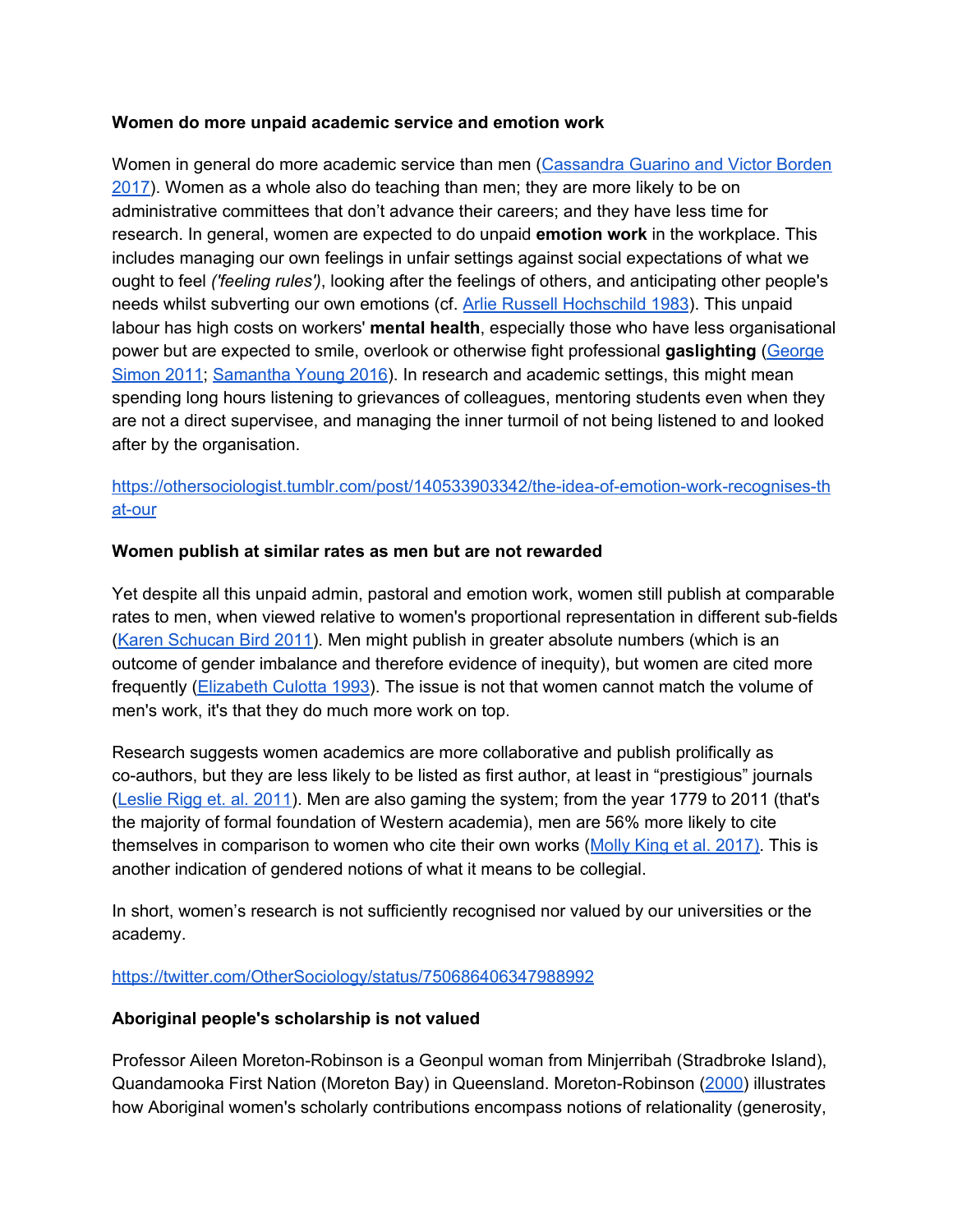respect, empathy, respect for culture, nurturing communities) and spirituality (country, mission and kinship). These central concepts which frame Indigeous contributions are not only de-valued in academia, they are openly disputed by White women and other non-Indigenous scholars, who continue to ignore or undermine Indigenous ways of knowing. Moreton Robinson argues:

"As keepers of the family, Indigenous women are the bearers of subjugated knowledges, and their experience speak of intersubjectivity between white women and themselves in white cultural domains..."

As a result, Aboriginal women deal with additional responsibilities, not just in mentoring students, but also in navigating service to their communities. This exemplifies First Nation women's strong leadership; however, this cultural knowledge is not rewarded by the academy.

Watch the video below to hear Associate Professor Kathleen Butler, sociologist and Bundjalung and Worimi woman, talk about the methods, community service and insights that Aboriginal people bring to the academy, which are not adequately recognised.

#### [https://youtu.be/eje0\\_DEn8KM](https://youtu.be/eje0_DEn8KM)

#### **Women's public outreach is not recognised**

Women academics' outreach has been limited by media conventions, with journalists more likely to contact male researchers for stories ([Lafrance](https://www.theatlantic.com/technology/archive/2016/02/gender-diversity-journalism/463023/) 2016; [Yong](https://www.theatlantic.com/science/archive/2018/02/i-spent-two-years-trying-to-fix-the-gender-imbalance-in-my-stories/552404/) 2018[;](http://journals.sagepub.com/doi/abs/10.1177/1075547010378658) von [Roten](http://journals.sagepub.com/doi/abs/10.1177/1075547010378658) 2010). This is slowly changing with social media, with technology providing another avenue to engage with the public. Women and male academics use social media for public communication at equal levels ([McClain](https://journals.plos.org/plosbiology/article?id=10.1371/journal.pbio.2002020) 2017), though women are less likely to use blogging as opposed to Twitter [\(Sugimoto](https://onlinelibrary.wiley.com/doi/abs/10.1002/asi.23833) et al. [2017](https://onlinelibrary.wiley.com/doi/abs/10.1002/asi.23833)). Yet public outreach is more publicly recognised when male academics do it. Women in general are more likely to be informally sanctioned by their peers over their online public outreach [\(Johnson](https://www.researchgate.net/profile/Anne_Lincoln/publication/257514003_Narratives_of_Science_Outreach_in_Elite_Contexts_of_Academic_Science/links/004635282a1be182d2000000/Narratives-of-Science-Outreach-in-Elite-Contexts-of-Academic-Science.pdf) et. al. 2013). The stakes are higher for women of colour and other minorities, who are targeted for harassment with little institutional support (Zevallos [2017a](https://othersociologist.com/sociology-public-harassment-prevention-policies/), [2017b\)](https://othersociologist.com/2017/07/06/activist-academics-public-harassment/).

#### **Minority people of colour do more unpaid human rights work**

On top of routine work, people of colour, especially Indigenous and other Black women, take on academic activism ([Zevallos](http://othersociologist.com/2017/07/06/activist-academics-public-harassment/) 2017b), advocacy of human rights and additional mental health support of students and colleagues. Women of colour also do the highest-cost equity work [\(Sara](https://feministkilljoys.com/2015/11/26/women-of-colour-as-diversity-workers/comment-page-1/) [Ahmed](https://feministkilljoys.com/2015/11/26/women-of-colour-as-diversity-workers/comment-page-1/) 2015) with diminished rewards and impact for themselves ([Caroline](http://psycnet.apa.org/record/2011-17452-001) Sotello Viernes [Turner](http://psycnet.apa.org/record/2011-17452-001) et al. 2011). This is despite the fact that they work on 'emancipative social thought' and social justice alongside other equity issues (Yolanda Flores [Niemann](https://www.amazon.com/Presumed-Incompetent-Intersections-Class-Academia/dp/0874219221) 2012: pp. 446-500). This additional **emotion work** by academics of colour takes its toll [\(Louwanda](https://academic.oup.com/socpro/article/62/3/439/1637635) Evans and Wendy Leo [Moore](https://academic.oup.com/socpro/article/62/3/439/1637635) 2015).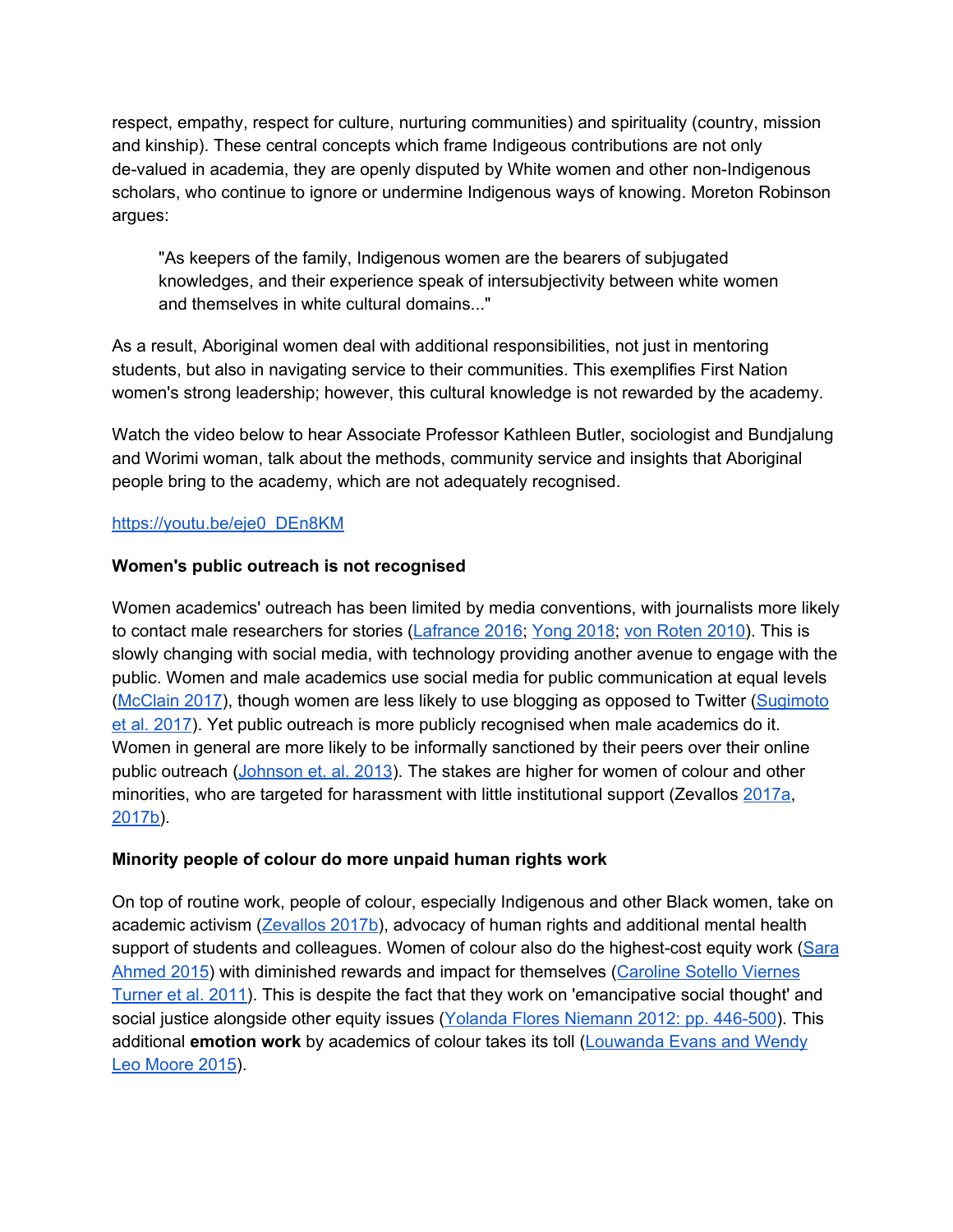Institutions rely on minorities and White women - especially Indigenous and other Black women - to do the lion's share of meeting their legal responsibilities and pushing change on equity. This work goes unpaid, or where there are equity and diversity officers, they are often inadequately resourced and not given authority to act on the inequities they witness.

Aboriginal and Torres Strait Islander academics are overburdened by additional service requests, such as being asked to do Acknowledgement of Country (welcoming ritual to open events). Indigenous academics also face the burden of attempting to **decolonise** their academic disciplines, facing hostility or alienation for doing so (Kathleen [Butler-McIlwraith](https://journals.sagepub.com/doi/abs/10.1177/1440783306069994) 2006; [Zevallos](https://othersociologist.com/2018/01/06/indigenous-sociology-for-social-impact/) 2018). Further, Aboriginal people do extensive community organising, on top of other extra curricular activities. As Yiman and Bidjara woman, Professor Marcia Langton, explains in the Blackademia (2020) podcast below, being an Aboriginal academic means going to protests and showing up for community events, as much as attending meetings and conferences.

#### <https://soundcloud.com/blacademia/season-1-episode-1-professor-marcia-langton>

Murri woman from South-East Queensland, Professor Bronwyn Fredericks [\(2013\)](https://eprints.qut.edu.au/26717/2/26717.pdf), notes that non-Indigenous academics who espouse ideals of equity and social justice are just as likely to exercise racism towards Aboriginal and Torres Strait Islander scholars. Only eight years earlier, Fredericks and another Aboriginal woman PhD, Pamela Croft, were asked to do three days' worth of unpaid work to review university policies. Their Aboriginal knowledges and expertise were expected to be gifted to non-Aboriginal consumption, as if the exchange was equal. It is not. While many academic tasks are not remunerated, Aboriginal women are asked to do the same unpaid work as other women, along with racial justice work. Fredericks writes:

Moreover, the whole argument that 'you don't have to be one to teach Indigenous Studies' is negated when the issue of needing an Indigenous person arises for the purposes of equity, cultural diversity, representation, to sit on a committee, be a resource to assist in connecting students to community groups, or in this case to be a member of a review panel (Deloria 2004; Mihesuah 2004). In this there is a difference between authority and authenticity and legitimate and illegitimate knowledge.

Gamilaroi woman, Bindi Bennett, along with Helen Redfern and Joanna Zubrzycki ([2018](https://academic.oup.com/bjsw/article/48/3/808/3868132)) examined how Indigenous academics and practitioners contribute to culturally responsible methods of supporting students, families and communities in social work. For example, by emphasising knowledges embodied in land, animals, plants, waterways, skies, climate and spiritual systems, and an emphasis on culture and kinship. Intergenerational trauma means that young people need not just academic guidance but also cultural supervision (an Aboriginal or Torres Strait Islander person who can help them navigate their studies). They also need recognition of how their education and research interests align with their community ties, and anti-racism advocacy. Moreover, Indigenous scholars are often exposed to, and forced to speak up against, racism in higher education as well as correcting historical inaccuracies in curriculum.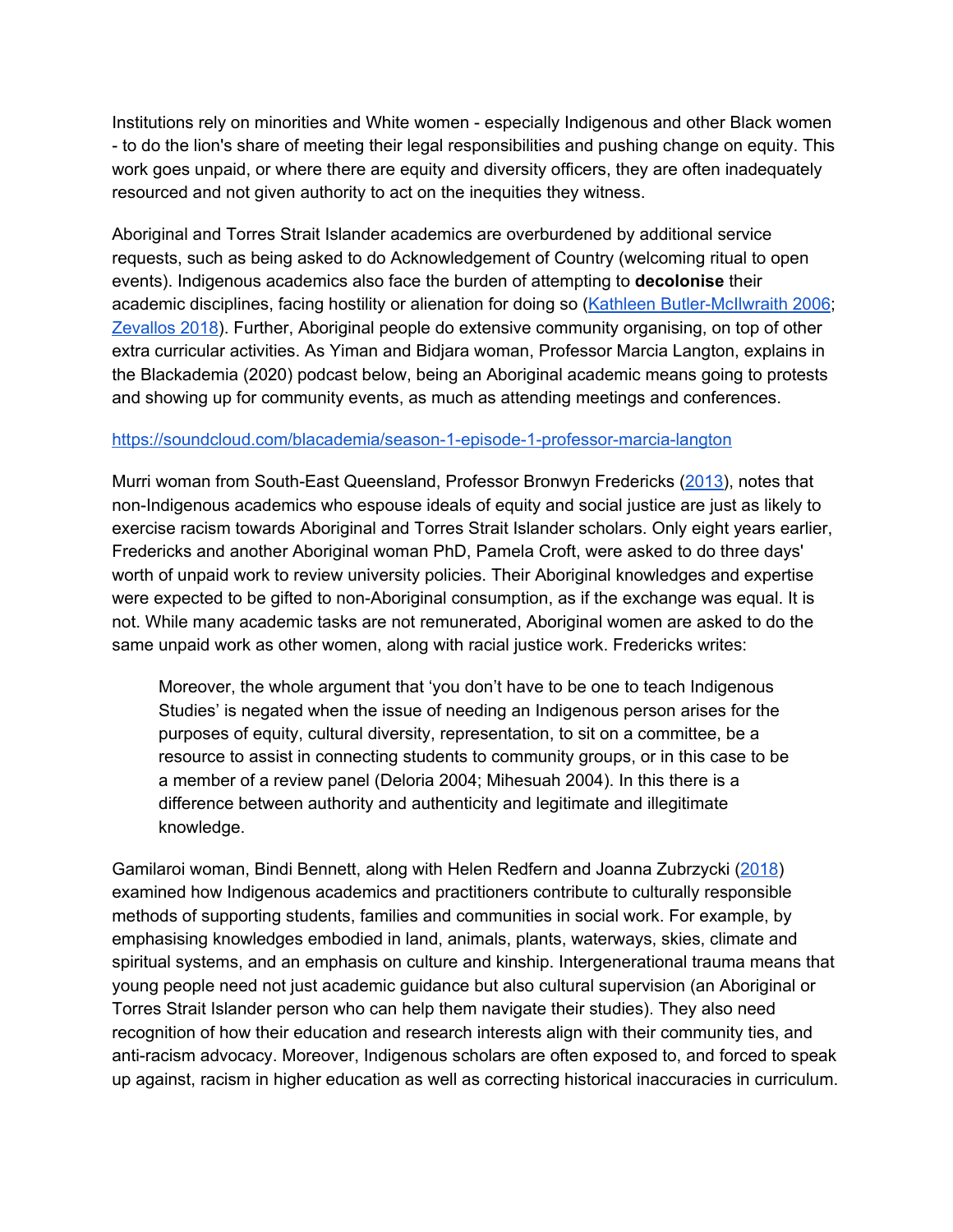All of this specialised cultural work requires additional knowledge, community training, labour and time that is not rewarded by the academy.

Studies demonstrate that minority academics face multiple forms of sexism, racism and homophobia that makes academia a hostile environment (Gabriella [Gutiérrez](https://www.amazon.com/Presumed-Incompetent-Intersections-Class-Academia/dp/0874219221) y Muhs et. al. [2012\)](https://www.amazon.com/Presumed-Incompetent-Intersections-Class-Academia/dp/0874219221). Daily interactions reinforce that minorities are not supported and valued (Brett [Stockdill](http://www.uhpress.hawaii.edu/p-8563-9780824835262.aspx) et. al. [2012\)](http://www.uhpress.hawaii.edu/p-8563-9780824835262.aspx). People of colour, especially Indigenous and other Black women, face a disproportionate amount of harassment.

<https://www.facebook.com/othersociologist/posts/1465744130161913>

#### **Text Box 4: How to reward public service and activism**

Equity work is the backbone of a fairer organisation, while public outreach brings esteem to the organisation.

#### **Make the workload transparent**.

- Ensure teaching, mentoring, pastoral care and administration duties are evenly distributed across genders and at all levels.
- Formally recognise and allow time for outreach and professionally-related social-media.
- Anonymised workload should be accessible to all staff (at least broken down by gender, race, disability and other characteristics where the privacy of individuals can be protected).

#### **Validate and reward equity work**.

- Adequately remunerate or prominently recognise equity work with high-profile organisational awards.
- Empower equity and diversity workers to influence policy change and properly inform sanctioning of misconduct.
- Social justice work by Indigenous academics, disabled scholars, and other minorities should be recognised as part of promotion opportunities.
- Equity and diversity champions should be diverse. White men should not receive special kudos for this work over and above minorities and White women.

#### **Support public outreach and social media professionalism of minorities and White women**.

● Remunerate and formally recognise public outreach as part of career progression.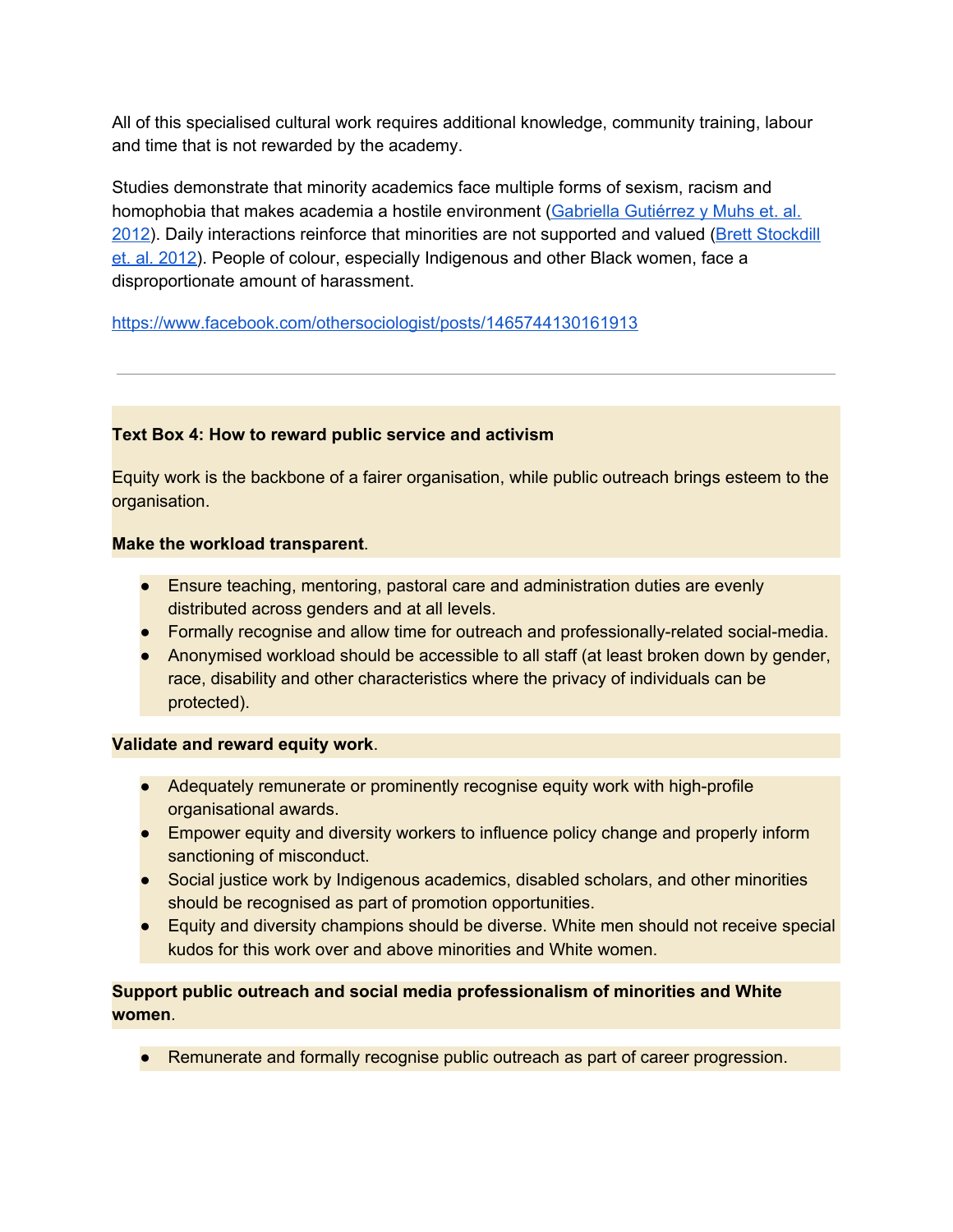● Protect staff and students from public [harassment](http://othersociologist.com/sociology-public-harassment-prevention-policies/) following their research, education and advocacy work.

## **2.2 "Motherhood penalty"**

As I've described [previously,](http://othersociologist.com/2014/12/31/motherhood-penalty-in-academia/) the **motherhood penalty** refers to the ways mothers are penalised at work. Shelley Correll and colleagues [\(2007](https://www.jstor.org/stable/10.1086/511799)) find that there is a cultural bias against women at work, and that the experience is especially acute for women who care for children. When sending fake résumés to hundreds of employers, including a line about being part of a parent-teacher association, CVs with women's names were half as likely to get a call back as men. The presumption is that women are going to be too busy looking after their kids to devote themselves to the job. Conversely, potential employers perceive men with children as being stable and committed. To bring the point home: women with children are erroneously seen as unreliable and more easily distractible, while men with children are an asset to their jobs.

#### **Womens' earning potential worsens after having children, while men's increases after fatherhood**

Correll and colleagues' research also finds that, on average, mothers are offered a starting wage \$11,000 less than women who are childfree. Yet fathers were offered \$6,000 more than nonfathers - and \$13,000 more than mothers. This suggests some inequity between women once they have children, but an even bigger gap between women and men.

A longitudinal study from 1979 to 2006 finds that men's earnings increased more than 6% when they had children (if they lived with them), while women's decreased by 4% for each child they had [\(Michelle](https://www.thirdway.org/report/the-fatherhood-bonus-and-the-motherhood-penalty-parenthood-and-the-gender-gap-in-pay) Budig 2014). The gap persisted even after controlling for factors like experience, education, hours worked, and spousal incomes. While some fathers sometimes work more after they have children, this only correlates with 16% of their bonus pay. While some mothers cut back on hours or accept lower-paying jobs that are more family-friendly, this explains only a quarter to a third of the motherhood penalty.

#### **Indigenous mothers and other women of colour are most disadvantaged**

Then again, women of colour suffer even more due to employer bias, especially Indigenous and other Black women, particularly those from working class and other minority backgrounds. This is tru[e](https://lib.dr.iastate.edu/cgi/viewcontent.cgi?article=13458&context=rtd) for all professions, including academia in  $\frac{\text{Australia}}{\text{Australia}}$ , the [UK](http://blogs.lse.ac.uk/equityDiversityInclusion/2014/08/black-academia-in-britain/) and the [USA.](https://lib.dr.iastate.edu/cgi/viewcontent.cgi?article=13458&context=rtd) Women of colour suffer greater disadvantages due to their family and community responsibilities, which are not supported by the academy (Sotello [Viernes](https://www.researchgate.net/profile/Caroline_Turner4/publication/236813152_Women_of_Color_in_Academe_Living_with_Multiple_Marginality/links/5491a36c0cf2f3c6657b7001.pdf) Turner 2002). 'Family friendly policies' often do not take into consideration women of colour's leadership roles outside of academia, which are intricately interwoven with their academic life. For **Indigenous scholars**, their primary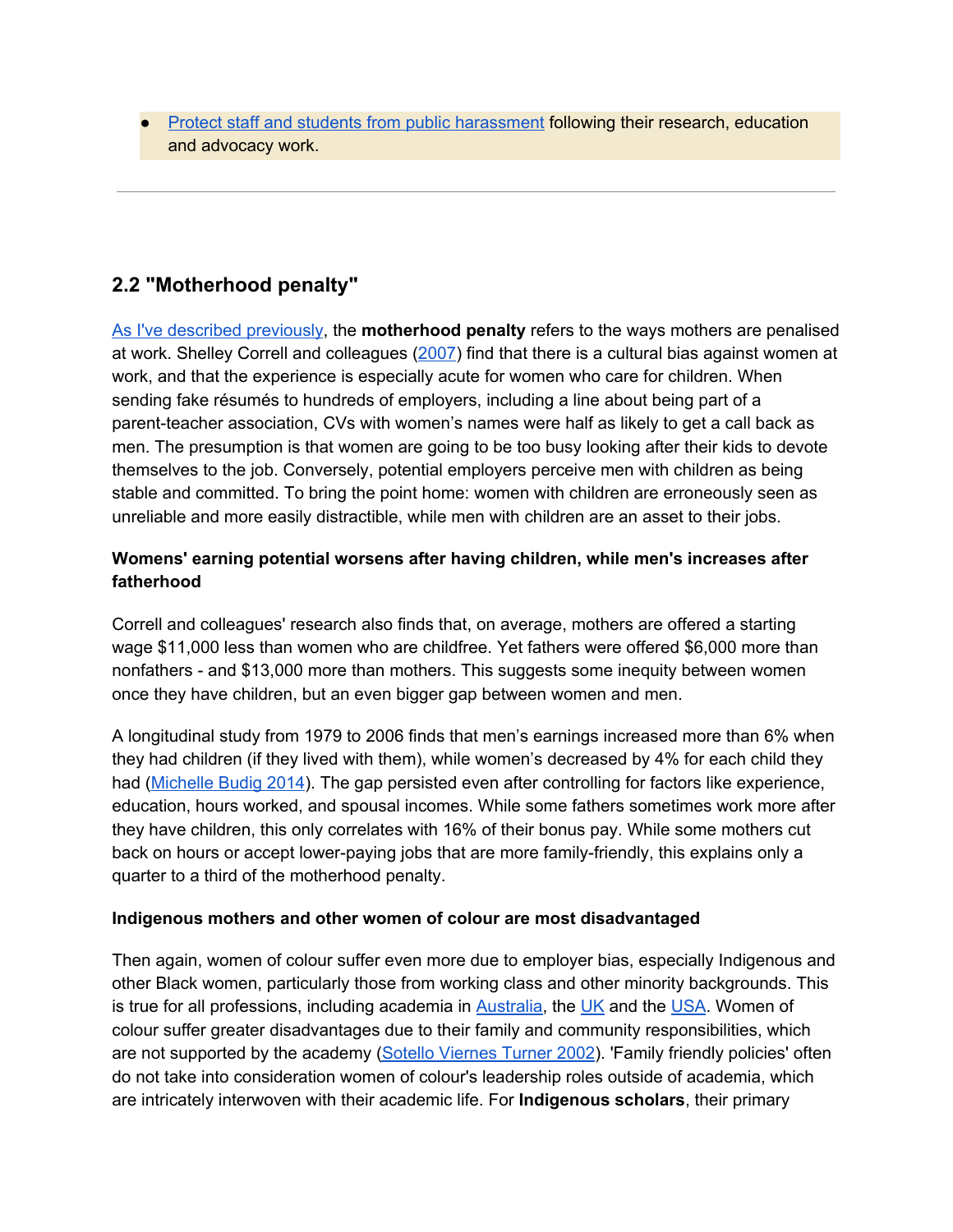motivation for education and research is likely to be bound up with the cultural survival and resilience of their people; for **Latin researchers**, there's a strong community affiliation and the need to give back; for **Black academics** it is racial justice and community strength.

#### <https://www.facebook.com/othersociologist/posts/1737092176360439>

#### **Text Box 5: How to remove the motherhood bias**

#### **Commit to reducing the gender pay gap with honesty and transparency.**

• Analyse and make public salary and benefits across genders, with some key references to marital status and family responsibilities

#### **Promote clear and specific family-friendly policies in job ads.**

- Include wording that welcomes people with career gaps to apply.
- Highlight Indigenous family-friendly policies, including flexibility to bring children and other family members to work, special time off for *sorry business* (extended bereavement leave for community rites).
- Showcase proactive policies via a special landing page on websites for applicants who wish to know more

#### **Represent and support diversity amongst carers.**

- Consider and address the unique needs of people caring for children, parents, disabled family members, foster parents, and extended family in the case of Indigenous academics.
- Make it easy to extend the period of tenure-track for all carers.

#### **Support women's transition to maternity leave**.

- Provide special fellowship or additional funds to hire a part-time or full-time research assistant to maintain funding requirements whilst on leave.
- Where welcomed by the mother, offer a singular point of contact chosen by the woman to remain in touch whilst on leave, to the pre-arranged stipulation of the mother.
- Ensure maternity leave equally covers adoption and foster care

#### **Lift the workload of mothers returning to work**.

- Explicitly allow at least one day working from home in principle.
- Partner returning mothers with other women who have previously taken maternity leave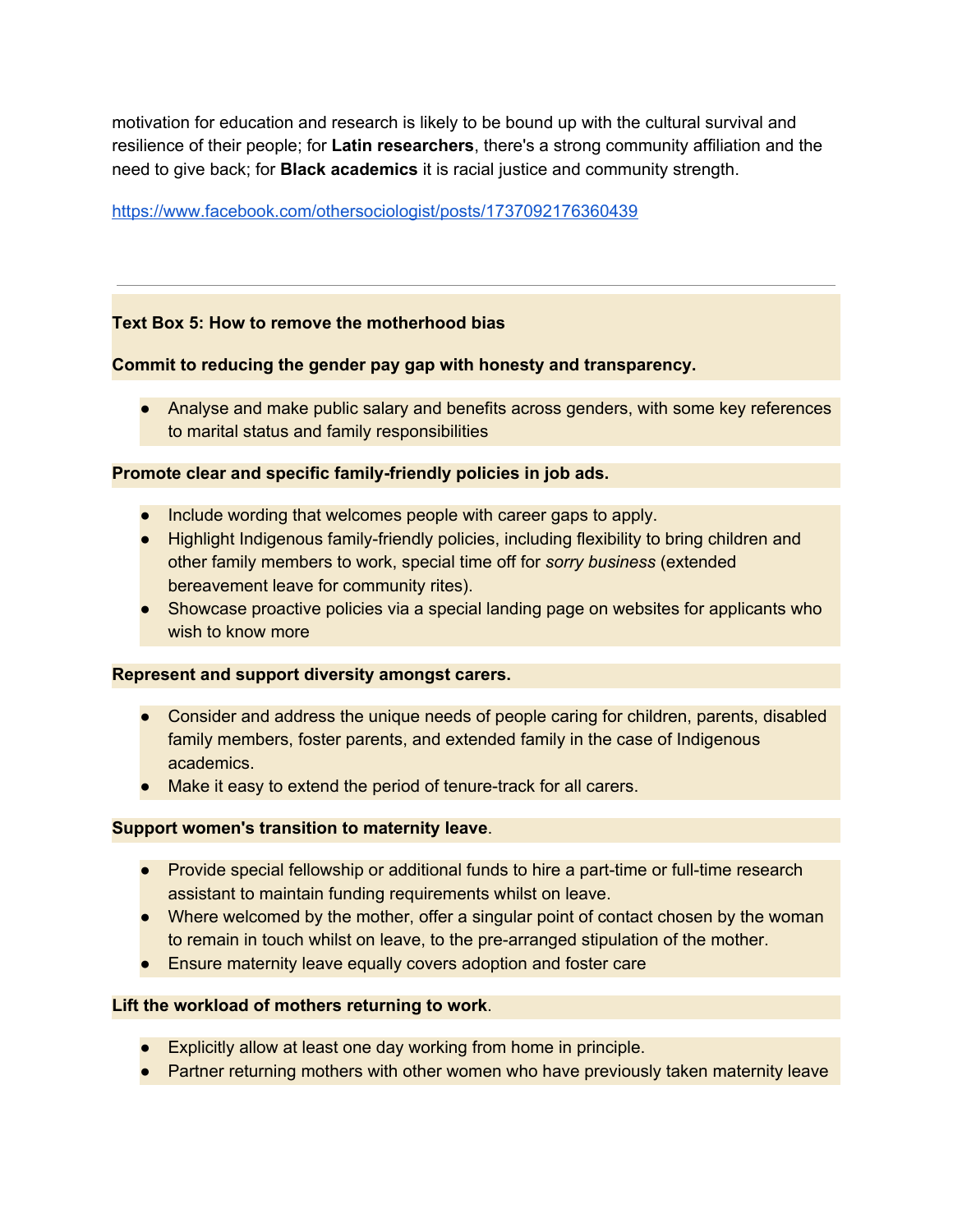#### **Fund re-entry schemes to attract mothers returning after a career break.**

- Following extended maternity leave, allocate scholar reshment time for women to catch up on literature and developments in their field, as part of their return to work plan.
- Provide relief or reduced load for teaching and administrative duties upon return to work for a set period

#### **Special support for single parents and part-time carers.**

- Ensure parents, mothers and part-time carers are making full-use of flexible work options (see below), without career penalties or extra unpaid work.
- Provide job-share and other arrangements to increase promotion of single parents and part-time carers.

#### **Provide childcare**.

- Review the need for childcare at least biannually, with the aim to build or increase on-site facilities.
- Otherwise create subsidies with nearby childcare providers or coordinate with other research institutions to build or lease new facilities.
- All local conferences should provide childcare options or rebates. For smaller institutions, corporate sponsorship is a good way to fund this option.
- Make travel bursaries or scholarships available to cover childcare

#### **Cultivate a family-friendly culture**.

- Designate family spaces or special events where families can visit, where this poses no occupational health and safety risk.
- Parents' room in a toilet is not adequate for breastfeeding. Designate a clean, comfortable and lockable room for breastfeeding, with facilities to express milk (a mini-fridge, arm chair, and adjacent bathroom). Providing a confidential online sign-up sheet might help mothers to coordinate feeds or expressing.

### **2.3 "Fatherhood Bonus"**

Robert B. Townsend ([2013](https://www.historians.org/publications-and-directories/perspectives-on-history/january-2013/gender-and-success-in-academia)) finds that male academics who have children receive tenure, on average, two years quicker than women. His research shows that 25.6% of women history professors take leave following the birth of a child, while only 3.4%of male professors do the same. Moreover, 8.3% of women professors said that they had taken a leave for child-care reasons, while only 4.8% of male professors had done so.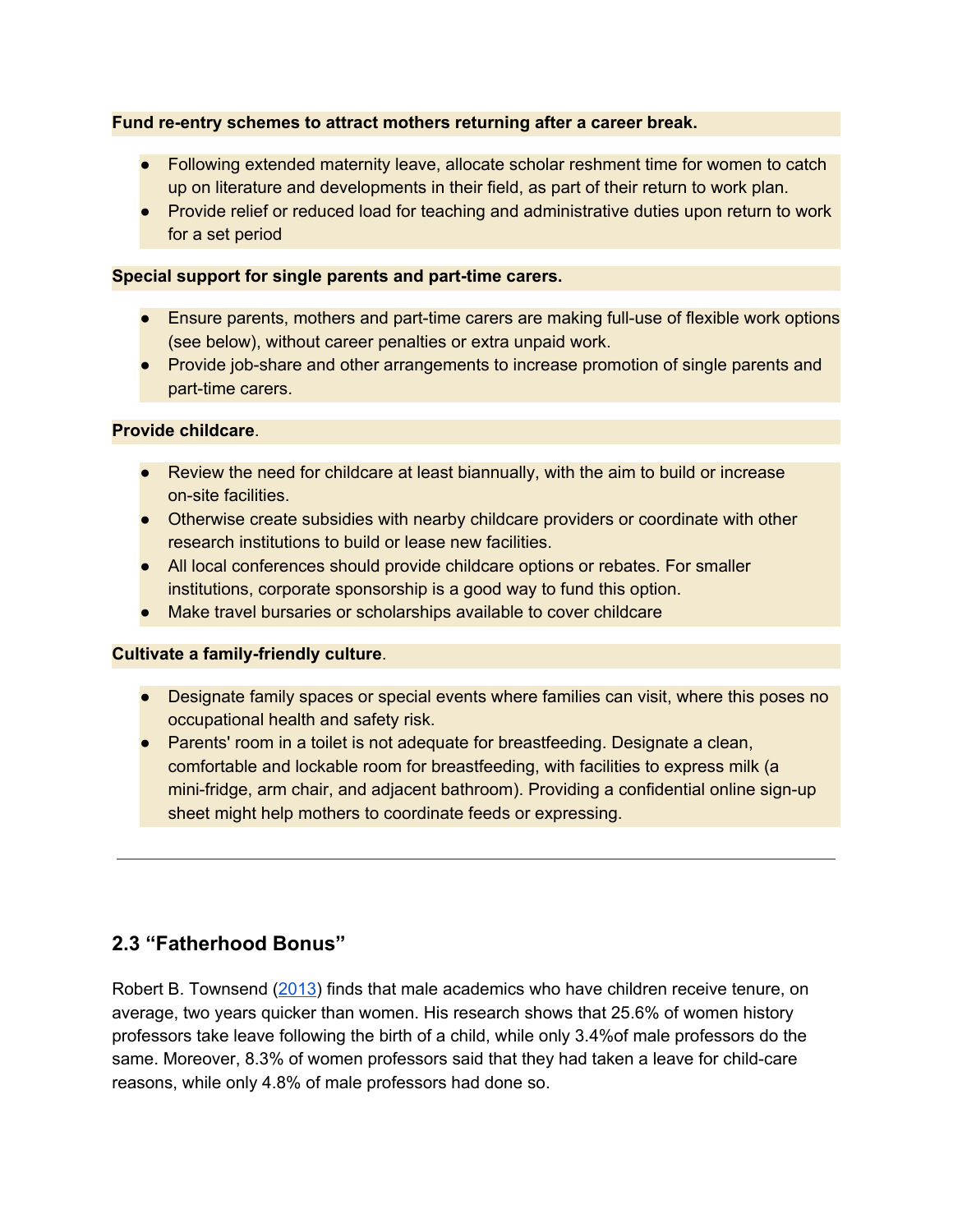#### **Men spend less time on childcare and take less parental leave**

While both men and women work the same number of hours, women spend more time on child or elder care. Townsend finds that, at associate professor level, women do 13.6 hours a week compared to men's 9.1 hours. At the full professor level, the gap is 5.2 hours a week compared to 2.9 hours a week. Townshend finds women were also more likely to leave a position in order to support their spouse or partner's career. To make these differences even more visible, Townsend reports 85% of male history professors think women are treated fairly, whie only 55% of women professors agree. Jessica McCutcheon and Melanie Morrison [\(2016\)](http://psycnet.apa.org/buy/2016-12367-001) have similarly found that women academics spend at least 10 hours more on childcare than men and this impacts negatively on their sense of productivity.

In another study by Steven and Christopher Rhoads ([2012](http://psycnet.apa.org/record/2012-24855-003)), the researchers find that 69% of academic women take parental leave after a child is born but only 12% of men do the same, even when it's paid leave. When they do take leave, men are more likely to use this time to do research and finish off papers.

The 'fatherhood bonus' exists because heterosexual men who work full-time benefit from the unpaid domestic, emotion and childare labour of their women partners. Heterosexual men do not return this labour to their women academic partners, leading to physical and mental 'burn-out' (Gizem [Günçavdı](https://files.eric.ed.gov/fulltext/EJ1143789.pdf) et al. 2017). Women are more likely than men to be married to an academic but women academics are also more likely to make career sacrifices than their partners (Mary Ann [Mason](https://www.amazon.com/gp/product/0813560802/ref=as_li_ss_tl?ie=UTF8&camp=1789&creative=390957&creativeASIN=0813560802&linkCode=as2&tag=slatmaga-20) et al. 2013). In short, inequity is built into both the working and home lives of academics. As such, the academy must act by reorganising its labour relations.

#### **Structural dynamics limit personal choices**

Often, dynamics of inequity are framed as a personal choice - women make a decision to have children and stop working to be the primary caregiver. Yet the choice is made under structural constraints created by the academic system. Research careers demand long hours, making it difficult to continue working full-time as a primary caregiver. Women academics are paid less than men. So when the decision comes to plan a family, the financial context makes it more likely that women will suffer. If the academic culture could shift to meet modern demands of family, then flexible work arrangements should make it equally likely that any parent of any gender takes time out to look after their children. Moreover, part-time options would be promoted to men and be supportive of single parents as much as it is for dual-parent families.

What might a more equitable paternity and part-time workforce look like? Read on below for some ideas your organisation might consider.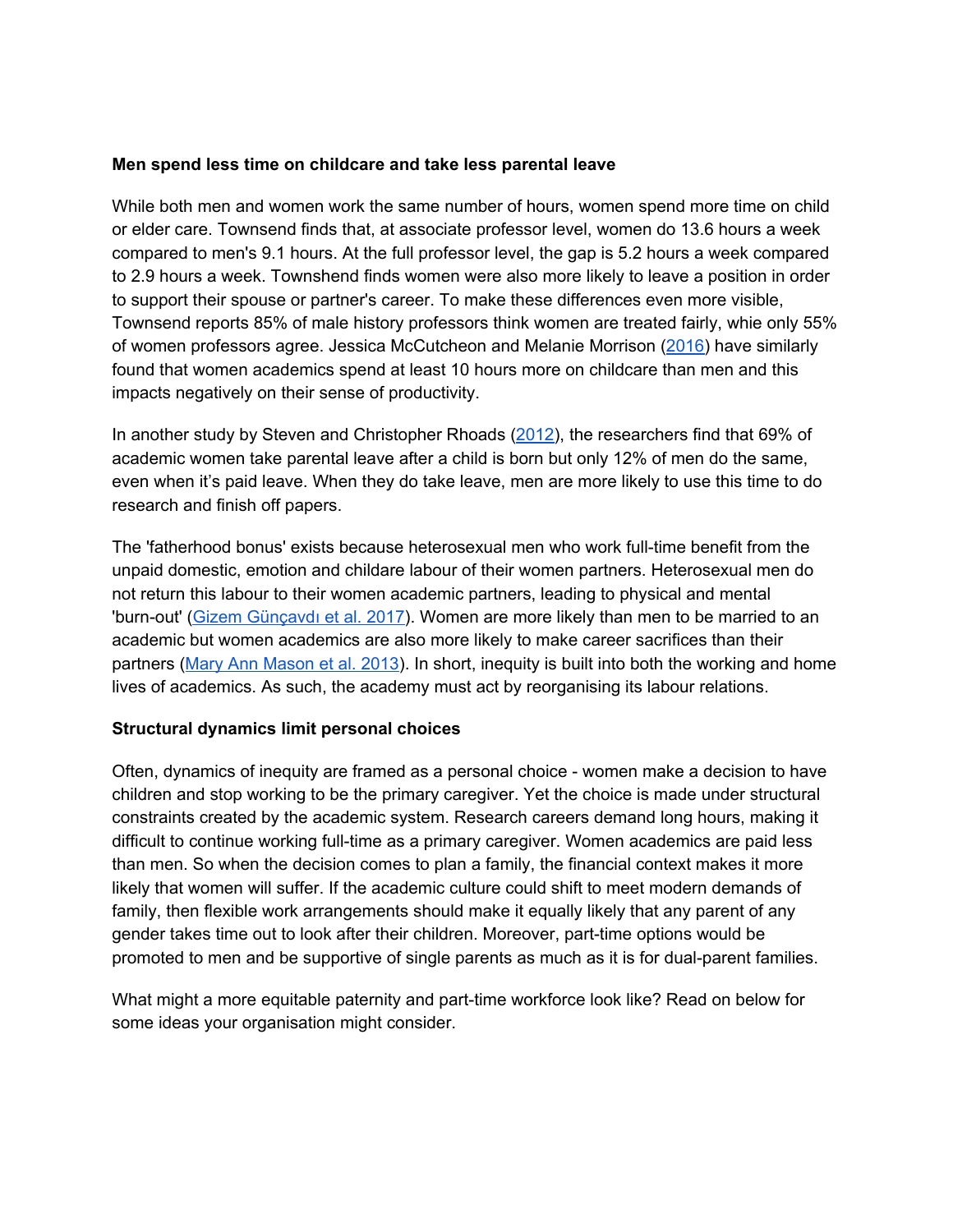#### **Text Box 6: How to promote equitable parental leave and part-time work options**

**Promote equitable paternal leave** as an opportunity to connect with family, and remove pressure to work. Ensure paternity is equally accessible to transgender, same-sex and adoptive fathers. Do not disadvantage non-biological parents (foster and adoptive dads). Allow flexibility to share or transfer parental leave to free up men to be the primary caregiver.

**Comprehensive parental leave pack** actively promoted to men as well as others, including information on parental leave policies, flexible work arrangements, campus child care facilities, testimonials from executive managers promoting paternity leave benefits for diverse men and their partners, and case studies of men who have thrived by sharing parenting responsibilities as well as support for single parents.

**Make part-time and shared-work arrangements universal.** Advertise all positions as shared work. Executives should meet with managers and supervisors to encourage uptake. Where roles have unique needs that require full-time hours, negotiate alternatives, such as a fixed number of hours equivalent to part-time that must be met in six or 12 month blocks. Perhaps for parents this might mean a few weeks of consecutive work, with a couple of weeks off.

**Regularly review part-time arrangements,** so tasks and performance are judged fairly. Part-time carers in particular are penalised for their output if they work their required hours, as they are often judged against ideals set by full-time workers. Part-time workers often work full-time hours to keep up with funding requirements. Develop more equitable metrics to ensure part-time workers are free to work their best and be assessed against the hours they actually work.

**Provide leadership opportunities** for part-time and share-work staff.

**Support fair transition from part-time to full-time workers**. Senior managers should meet regularly to monitor and alleviate workload and any other challenges for staff that have chosen to transition to full-time work.

#### **2.4 Work/ life balance**

On average, senior academics work between 51 hours [\(Roderick](https://news.csu.edu.au/__data/assets/pdf_file/0011/1297604/Duncan-et-al-AUR-57-01.pdf) Duncan et al. 2015) and 61 hours per week (John [Zicher](https://thebluereview.org/faculty-time-allocation/) 2014), including weekend work. Most of this time is spent teaching in an environment that has become more strained than previous decades (Arthur [Levine](https://www.taylorfrancis.com/books/e/9781351305792/chapters/10.4324%2F9781351305808-1) 2017). While men and women professionals work similar hours, especially at senior levels, men are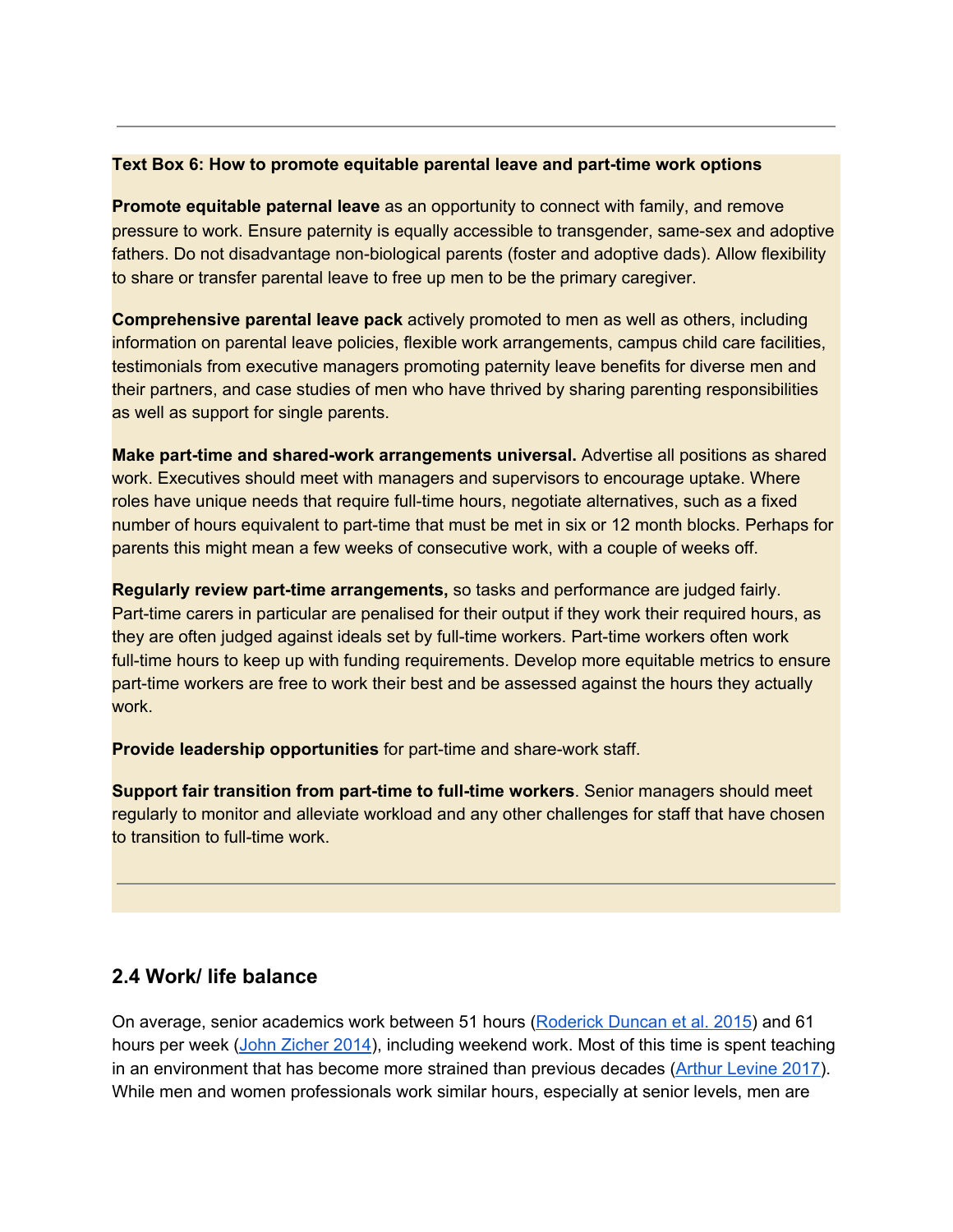more likely to report feeling pressure to work long hours (Erin Reid [2015](https://pubsonline.informs.org/doi/abs/10.1287/orsc.2015.0975)). In general, men feel a sense of pressure to work 80 hours and a pressure to over-report the number of hours they actually work as a result.

#### **Long working hours negatively impact on wellbeing and family**

Where people feel in control of their work hours, health is less impacted (Andrea [Bassanini](https://www.econstor.eu/bitstream/10419/93285/1/dp7891.pdf) [2014\)](https://www.econstor.eu/bitstream/10419/93285/1/dp7891.pdf). This is true for academics who feel fulfilled by their job and satisfied with their institution ([Andrea](https://srhe.tandfonline.com/doi/abs/10.1080/03075079.2017.1326023#.WziiPtIzYRl) Brew et al. 2017). Work strain negatively impacts men and women academics alike (Ataus [Samad](https://onlinelibrary.wiley.com/doi/abs/10.1111/1744-7941.12058) 2014), though longer work hours are especially damaging to the psychological wellbeing of women academics ([Victoria](https://www.tandfonline.com/doi/abs/10.1080/03033910.2015.1011193) Hogan et al. 2015). There is a growing debate about longer hours and productivity, versus quality of work and wellbeing ([Meghan](https://www.timeshighereducation.com/blog/you-do-not-need-work-80-hours-week-succeed-academia#survey-answer) Duffy 2015). Work/ life balance have led to a growing call for 'slowing down' academic work (Ruth [Müller](http://www.qualitative-research.net/index.php/fqs/article/view/2245) 2014; [Margaret](http://eprints.whiterose.ac.uk/121882/) O'Neill 2014)

There is also an increase among men to report wanting to share caring responsibilities, but feeling as if academia is not parent-friendly. Physics professor Philip Moriarty [\(2014\)](https://www.timeshighereducation.com/news/parenthood-and-academia-an-impossible-balance/2015507.article) writes how he's only been able to cut down on the amount of travel to conferences and workshops because he's now more senior in his career. Yet he still feels he spends "too much time away" from his children.

#### **Men increasingly report missing out on family time**

A study by Sarah Damaske and colleagues ([2014\)](http://journals.sagepub.com/doi/abs/10.1177/0730888414539171) finds that the majority of academic men reported feeling "pull of fatherhood" was in tension with the demands of academic science. Sixty-four percent of men wanted to spend more time with their children, and 15% said they chose not to become fathers because they thought they could not balance this with their careers. A small number of men believed they may never have children because they saw fatherhood as incompatible with the demands of academic science. The researchers writes:

These findings suggest to us that the academy does not merely have a gender problem, but also a child-rearing problem -- men who want to have and spend time with their children likely will face challenges in academic science.

#### **Text Box 7: Actively promote work/life balance**

I've shown elsewhere that simple [changes](http://othersociologist.com/2018/07/01/women-in-tech/) can promote a healthy work/life culture. Some tips:

● **Analyse faculty and staff awareness of flex-work policies**, as well as uptake and managerial practices. Reduce the need for formal approval of flex work for short periods.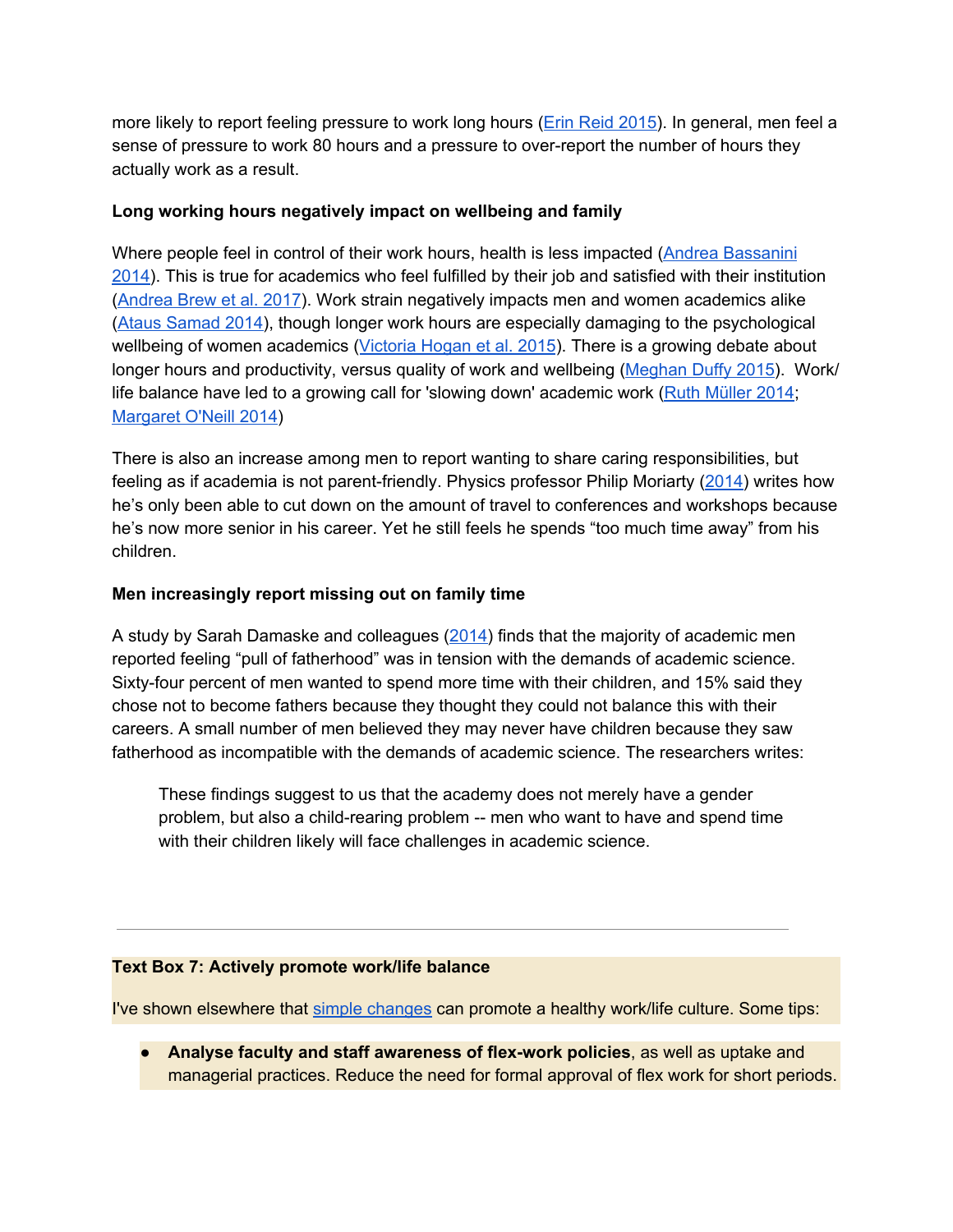Develop teaching timetables in ways that provide flexibility and don't penalise junior staff or carers.

- **Implement core hours.** While this will depend on the business culture of your country, in Australia this might ideally be from 9.30am to 3.30pm, which aligns with dropping off or picking up kids for school. Important meetings and seminars should not be scheduled outside of this time. This ensures people with caring responsibilities do not miss out on activities that will impact their career progression. Do not schedule important meetings on days where part-time staff are out of the office. Vary meeting days to maximise attendance from a broad range of members. Consider timing of meetings so they do not regularly clash with prayer times and religious festivals.
- **No emails or corporate communications to be sent outside business hours,** unless it is an emergency or time-pressured issue. Review circumstances and provide additional support to staff who consistently send emails on the weekend. Exemptions might be made as part of flexible work with a disclaimer, such as *'I am sending this email now as it suits my work/life balance but I do not expect you to respond outside of work hours'.*
- **Promote corporate activities to normalise working flexibly**. For example, **grey out calendars outside of business hours** (9am to 5pm in Australia) to discourage meetings at unfriendly times, and to entice flexibility for start and end times (see [Cindy](https://hbr.org/2017/11/how-we-nudged-employees-to-embrace-flexible-work) [Wiryakusuma](https://hbr.org/2017/11/how-we-nudged-employees-to-embrace-flexible-work) et al. 2017). **'Leaders leaving loudly***'* is a practice where managers and executives have regular positive conversations with staff about the benefits of flex-work and ensuring they model behaviour by making a point to show they leave early.
- **Positively promote working-from-home arrangements**. While some academic workplaces take it as a given that researchers can manage their work hours as they see fit, not all research workplaces implement this. In other cases, it simply leads to overwork. Publicising case studies where staff and students of all genders and backgrounds have accessed flexible work and furthered their careers to show others what possibilities are available.
- **Monitor and address the impact of flex work:** part-time staff are often expected to work the equivalent of full-time staff, and are not given promotions opportunities. Similarly, people with disability are often denied access to flex work options, such as working from home for additional days, and using compressed or varied hours. Institutions should implement checks and balances to ensure part-time staff and people with disabilities have the same rights and opportunities to progress into leadership, including through secondments, acting up and promotion.
- **Vary the times and types of social and corporate events**. Always hosting dinner and drinks at night makes it tough for people with caring responsibilities, and it's especially tough for single parents. Similarly, **minimise breakfast meetings.** These are exclusive to people who cannot afford a paid carer. **Avoid scheduling staff celebrations during important religious or cultural holidays**. Reconsider all-staff events on contentious dates, such as Australia Day (a day of mourning for First Nations), as this is both alienating and directly contradicts equity and inclusion.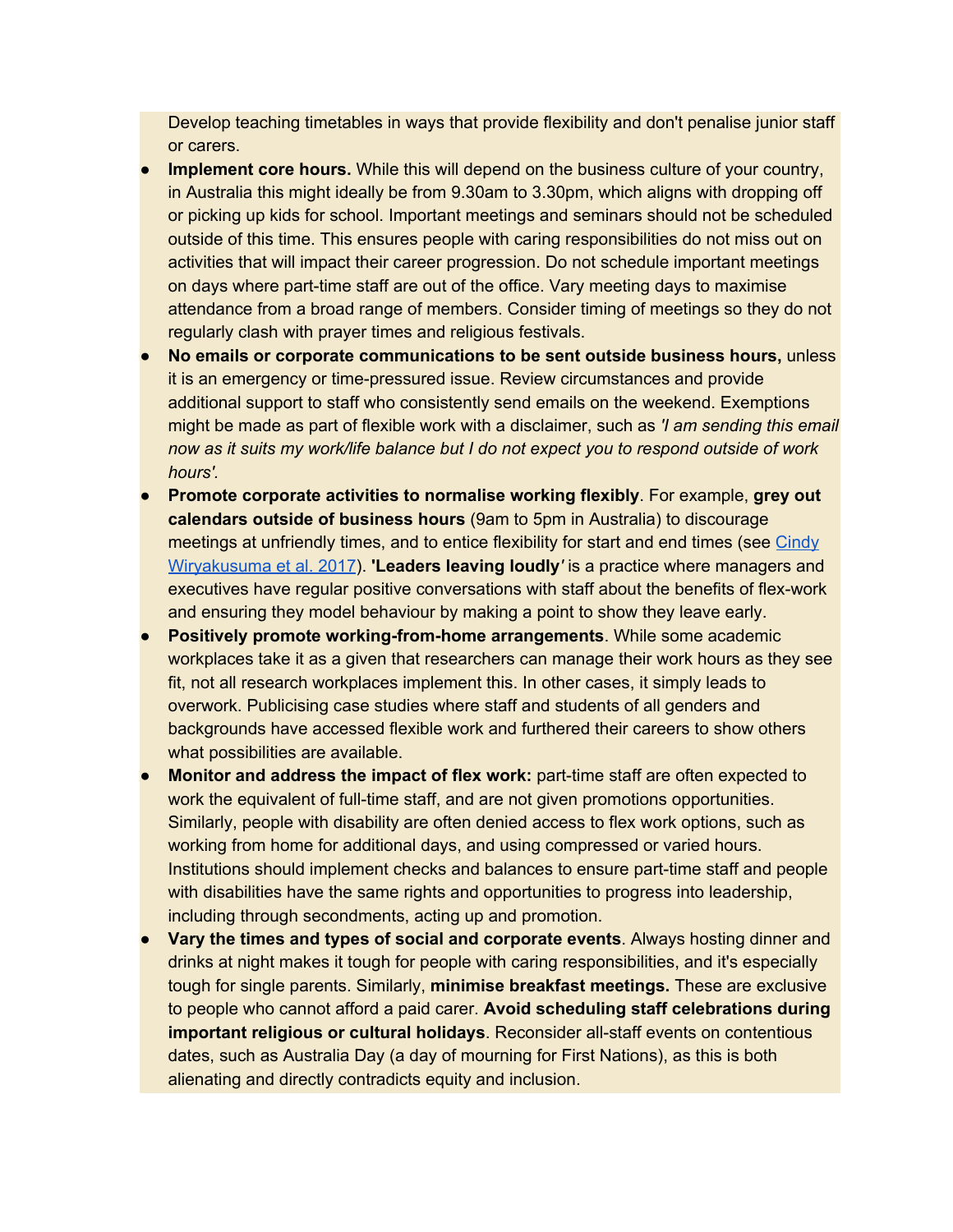● **Provide alcohol-free options**. Corporate celebrations that always involve alcohol are prohibitive for Muslim and other religious minorities as well as staff managing alcohol dependency. For occasional evening events, ensure important speeches and awards are announced early so staff who may be uncomfortable around alcohol can enjoy the key highlights. Offer a fun and tasty range of non-alcoholic drinks, rather than simply just orange juice. If your workplace can afford beer and wine, it can also serve non-alcoholic "mocktails," so that staff abstaining from drinking are not confined to a limited social experience.

## **3. Diversity**

**Diversity** is, at its core, a concept that explains **the** *differences, divisions and categorisations* **of any given phenomena**, including the very people who carry out research, policy and other work about diversity.

Diversity is a common organising principle within and across all scientific disciplines. **Diversity studies** refers to the *categorisation and theoretical interpretations of variety, [balance](http://rsif.royalsocietypublishing.org/content/4/15/707.short) and [disparities](http://rsif.royalsocietypublishing.org/content/4/15/707.short) across the natural, physical and social sciences*. The study of diversity is not simply about acknowledging differences. It is also the *critical reflection* of how we come to understand and value these differences

In a workplace context, diversity emcompasses older notions of Equal Employment Opportunity, though it is now more explicitly about protecting and supporting difference, including gender, age, language, disability, ethnicity, culture, sexuality, religious beliefs and other characteristics that need special protections, such as marital status and caring responsibilities [\(AHRC](https://www.humanrights.gov.au/sites/default/files/document/publication/diversity-strategy-2014.pdf) 2014).

More specifically in higher education workplaces, the concept of diversity allows the systematic exploration of how differences challenge existing modes of knowledge and what we take for granted, as well as how knowledge is in turn responded to, resisted and transformed through understandings of difference.

Diversity impacts the choices educators make in the classroom about what to teach, and what to leave out of their lessons [\(Sonia](https://www.amazon.com/Affirming-Diversity-Sociopolitical-Multicultural-Education/dp/013136734X) Netto and Patty Bode 2011). Training on diversity will affect the images, examples and types of knowledge presented to students. A critical understanding of diversity makes the difference between an educator discussing how the history of racism shapes learning, to ignoring the power of racism in the classroom.

**Feminist research** has shown that having a critical understanding of diversity will positively impact on how we teach, train and carry out research methods (Shulamit [Reinharz](https://www.amazon.com/Feminist-Methods-Research-Shulamit-Reinharz/dp/019507386X) 1992). Diversity knowledge impacts how we approach scientific problems in a study; the types of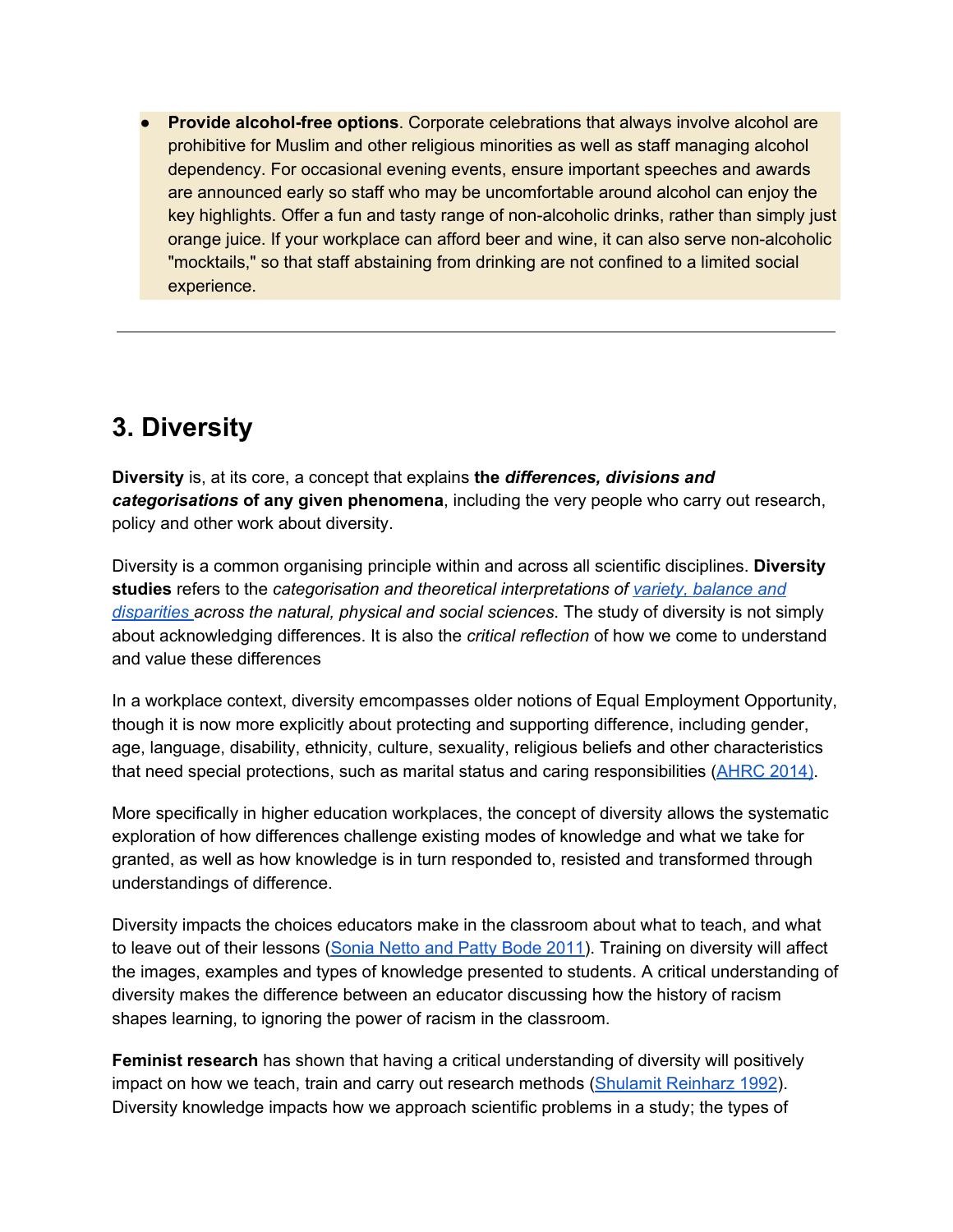questions we ask; and those we ignore. A deep understanding of diversity shapes our writing about science and its "subjects," and it helps us develop a more profound understanding of how people are impacted by research conclusions. In particular, a feminist understanding of diversity in research means having the ability to see that the people we study and those who are impacted by research are not homogeneous.

## **3.1 Workplace culture and bullying**

Workplace bullying costs the Australian workforce \$6 billion annually in missed work and health impacts (Anne [O'Rourke](https://journals.sagepub.com/doi/abs/10.1177/1473779515625009) and Sarah Kathryn Antioch 2016). Research shows that the adversarial culture within academia affects people of different backgrounds in different ways. The percentage of people who have experienced bullying within academic settings is twice as high as national averages (Sam Farley and [Christine](https://www.theguardian.com/higher-education-network/blog/2014/nov/03/why-bullying-thrives-higher-education) Sprigg 2014). Harassment and bullying is highest for Aboriginal employees (DCA [2017;](https://www.dca.org.au/sites/default/files/dca-suncorp_inclusionwork_index_synopsis_final.pdf) [Skinner](https://www.tandfonline.com/doi/full/10.1080/1360080X.2015.1079400#.ViB_xBArJBw) et. al. 2015), other women of colour ([Clancy](https://agupubs.onlinelibrary.wiley.com/doi/abs/10.1002/2017JE005256) et. al. 2017) and LGBTQIA+ people,\* especially bisexual and transgender women ([Atherton](https://www.aps.org/programs/lgbt/upload/LGBTClimateinPhysicsReport.pdf) et. al. 2016; [Davidson](https://www.tandfonline.com/doi/full/10.1080/23311886.2016.1236511) 2016[;](http://www.pid-awei.com.au/content/uploads/2016/08/AWEI_SurveyReport_20161.pdf) Pride in [Diversity](http://www.pid-awei.com.au/content/uploads/2016/08/AWEI_SurveyReport_20161.pdf) 2016). Disabled people also disproportionately experience workplace bullying, with the additional strain of being pathologised as a problem to be managed by the institution when coming forward [\(Duncan](https://link.springer.com/referenceworkentry/10.1007%2F978-981-10-5338-2_15-1) Lewis, Ria Deakin and [Frances-Louise](https://link.springer.com/referenceworkentry/10.1007%2F978-981-10-5338-2_15-1) McGregor 2018).

Furthermore, while the academy promotes values of collegiality, the competitive nature of funding and other aspects of academia can create a "toxic environment" where negative stress becomes the norm.

More academics, especially at minority people and men at junior levels, are speaking up about bullying and other unhealthy dynamics of academia, and supporting the benefits of gender equity for all genders.

Sociologist Dr Eric Anthony Grollman ([2014\)](https://www.insidehighered.com/advice/2014/09/16/essay-giving-academic-stardom) writes about how being a Black, queer man, academia had forced him to work even harder to prove his place, and that this pattern of working long hours and feeling competitive about boosting his CV had a negative impact on his health, leading to increased anxiety. He made the decision to move away from a research-intensive university, even though his peers effectively saw that his choice was a sign of weakness:

"Beyond my health, the lure of academic stardom detracts from what is most important to me: making a difference in the world… When I die, I do not want one of my regrets to be that I worked too hard, or did not live authentically, or did not prioritize my health and happiness as much as I did my job."

Grollman and an increasing number of academics want to be able to work in an environment that nurtures their love of research and teaching, without detracting from their health and family lives.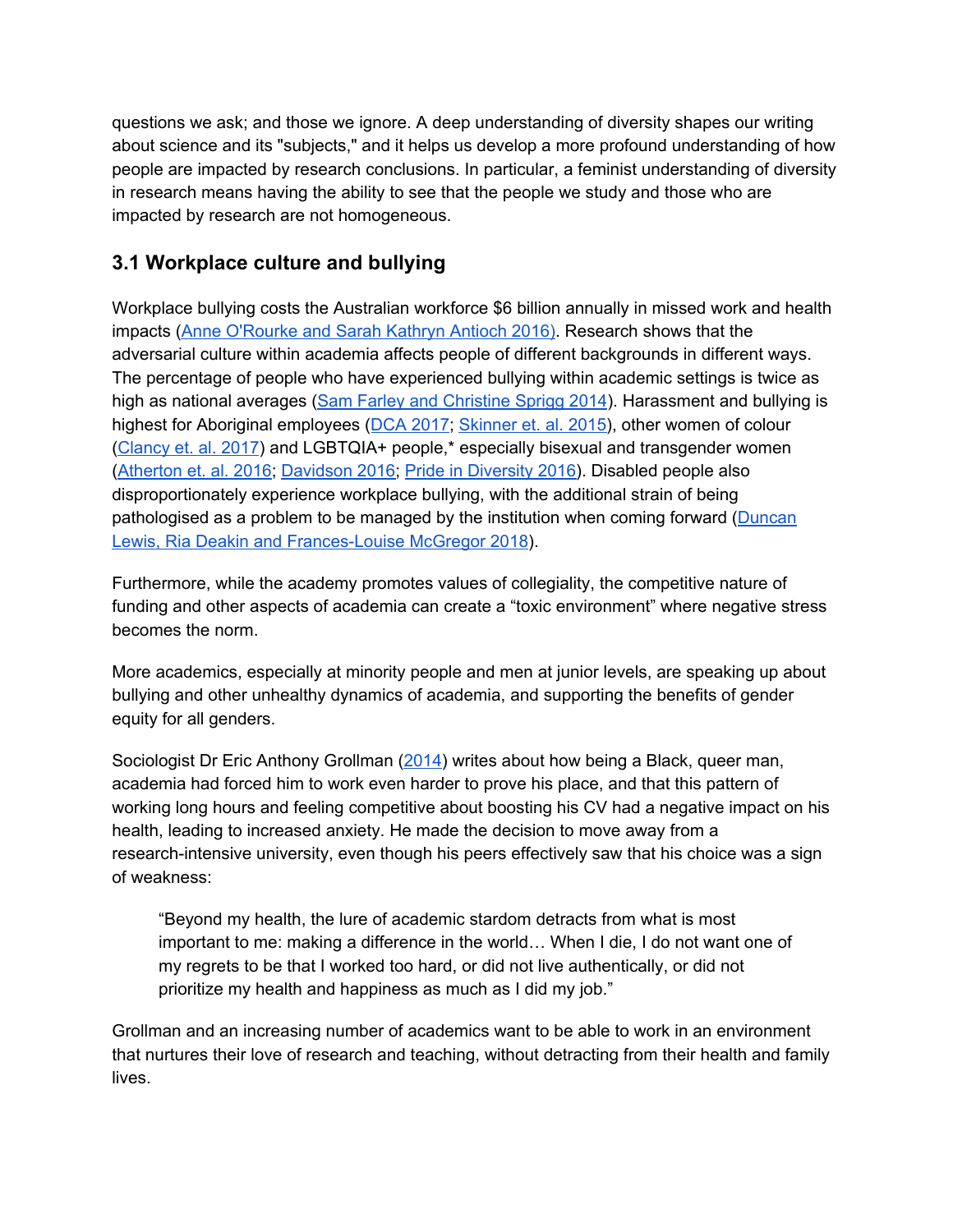#### **Text Box 8: How to create a culture that welcomes diversity**

#### **Prevent harassment and bullying**.

- Build-in anti-harassment and anti-bullying training in core subjects across campus and for all managers and fieldwork supervisors.
- Provide outreach to researchers doing off site training to monitor their safety. Provide online mechanisms to register complaints.
- Establish an online portal for faculty, staff and students to provide confidential feedback. Implement an information escrow for harassment complaints.
- Publicise a fair and swift process for investigating cases.

#### **Review and address gender equity in key decision-making committees and leadership roles**.

So-called "50/50 gender balance" usually means White cisgender able-bodied people. Ensure representation reflects intersectionality.

- Chairs should be trained in ensuring diversity of views are heard during meetings, including bringing in junior minority staff to have an opportunity to contribute on equity policies.
- Rotate roles at least every two years to create new opportunities for minority staff.
- Minutes from equity and diversity committees and related policies should ideally be made accessible on intranet.

#### **Beware of class exclusion**.

Working-class background learners, rural and remote researchers, or first-generation scholars may find the academy alienating.

- Ensure there's visibility of networks and role models with whom they can connect.
- A leadership 'shadowing' program should be made available to help support these scholars, including for navigating professional and social events, as well as applications, and build up their leadership capacity.
- Vary the location of important events, so that these are held on regional campuses. Always include live streaming of large staff meetings and speeches, with live captioning and AUSLAN interpreters. Provide mechanisms for online viewers to submit questions and participate fully from remote regions.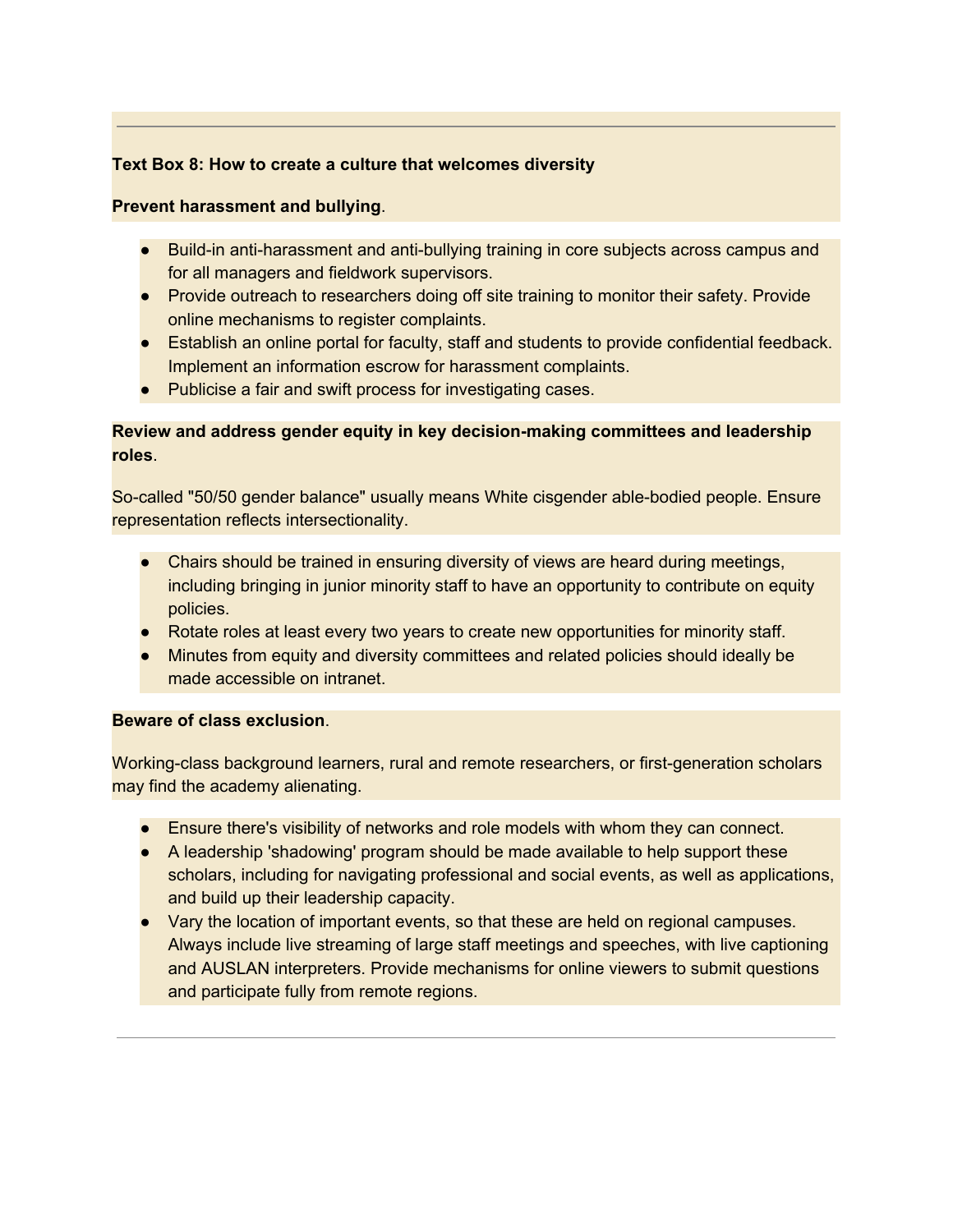## **3.2 Exploitation of precariously employed workers**

Work/life balance is negatively impacted by quality of employment and job insecurity. Abuse of short-term contracts, such as an over-reliance on casual labour and other precarious work arrangements, have made academia untenable for many graduates. This exploitation of labour especially impacts the opportunities for early-to-mid-career workers.

Around half of Australia's academic workforce is classified as 'contingent labour' (49% of academics and 54% of teaching and research staff) (Kristin [Natalier](https://eprints.utas.edu.au/23332/1/TASA-Insecure-workforce-final.pdf) et al. 2016). This is twice the rate of the rest of the Australian labour market (24%). They must 'fish' around from one contract to the next; their pay is sometimes delayed; they are often ineligible for grants, funding and other benefits; they miss out on opportunities to contribute to campus life as they rarely have decision-making roles; and many do not have sick leave and other benefits. Job uncertainty impacts family planning, securing a mortgage, savings, and the ability to plan holidays.

This is a gender equity issue as, 'Women are more likely to be sequestered in precarious employment' ([Veronica](http://journals.sagepub.com/doi/full/10.1177/1035304617690095) Sheen 2017). Academia has changed so rapidly that positive reversal of current trends may seem insurmountable. It isn't! Start by pledging to change at least one thing to improve the work/life balance of precarious workers [\(CASA](https://actualcasuals.wordpress.com/change-one-thing/) 2014).

#### **Text Box 9: Eliminate the exploitation of precarious workers**

Kathleen Butler ([2006](https://journals.sagepub.com/doi/10.1177/1440783306069994)) notes that Aboriginal and Torres Strait Islander people are disproportionately employed on casual contracts, even in fields that are tied to social justice, such as sociology. She notes that they are treated as contingent labour, often roped in to deliver one-off lectures on Aboriginal issues; work that is often disconnected from the rest of the curriculum.

To redress discrimination and exclusion:

- **Audit contracts, including hours and work expectations:** Aboriginal and Torres Strait Islander students and staff should be working across all departments, with a clear plan to increase secure funding and long-term senior appointments in every discipline.
- **Improve working conditions**: funding requirements often hamper the ability for First Nations people to work across disciplines. Publicly invest in technology, infrastructure and cultural competencies to reduce isolation and support community-engaged scholarship and career-building opportunities for Aboriginal researchers (for a model, see [R](http://ecite.utas.edu.au/131651)oxanne [Bainbridge,](http://ecite.utas.edu.au/131651) et. al. 2016).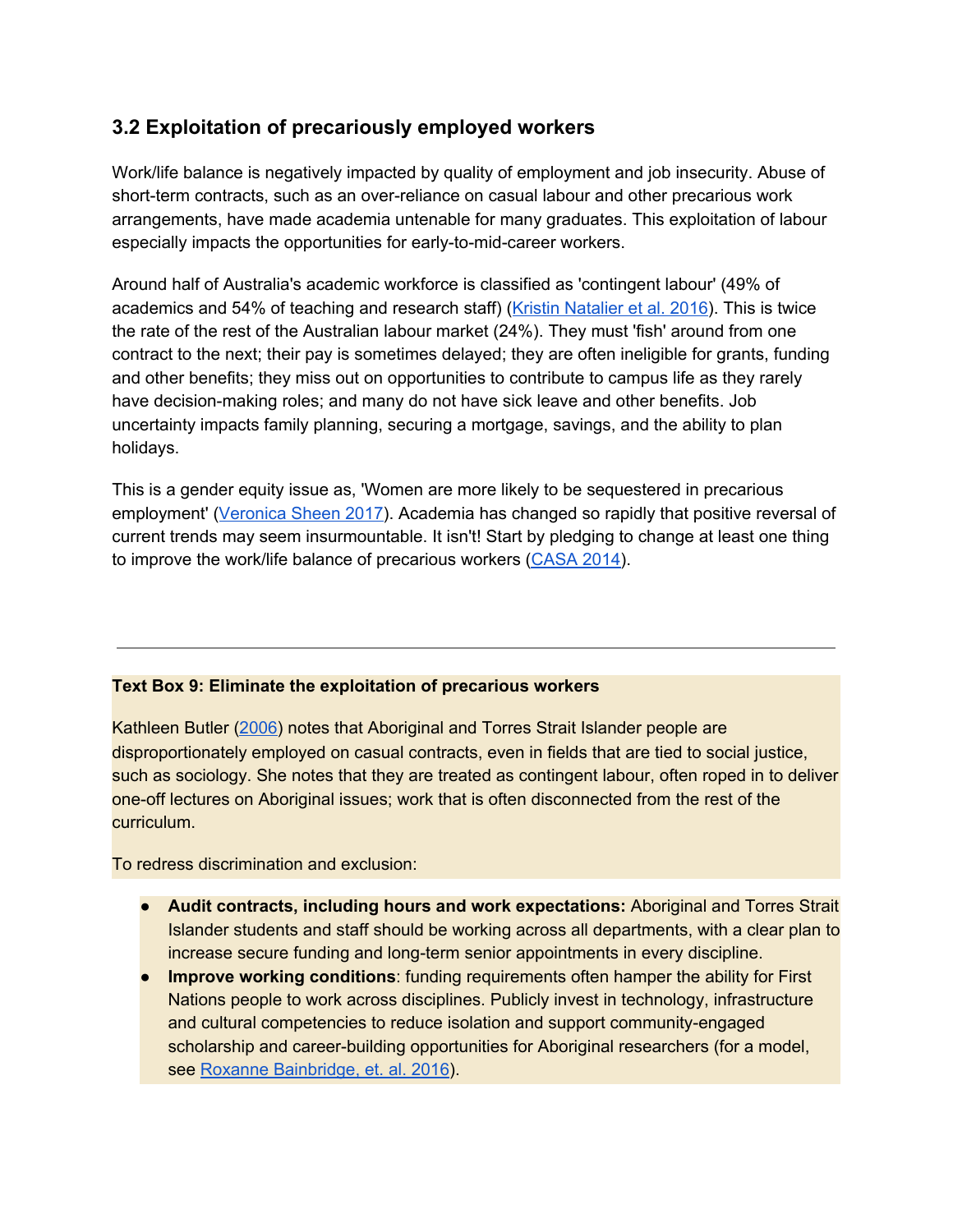Kristin Natalier and colleagues [\(2016\)](https://eprints.utas.edu.au/23332/1/TASA-Insecure-workforce-final.pdf) suggest other ways in which 'equitable and efficient processes' might be achieved for precariously employed staff. Institutions can provide:

- information on their rights and responsibilities,
- access to a union,
- processes to raise HR issues, access to supportive supervision,
- links to academic colleagues and campus networks (including co-location of office space),
- resources and grants,
- clarification of work expectations,
- professional development,
- recognition through awards
- bridging funds and application support for staff nearing the end of a contract.

### **3.3 Support for early-to-mid-career scholars**

The so-called "**leaky pipeline**" is a phrase that implies we lose talent through the education and recruitment process. The solution to date has been to blame the market, as if by producing more graduates and employing them in junior roles will assure the "leak" is plugged up. This is not the case. We have multiple cultural issues that inhibit retention of hardworking early-to-mid-career staff.

Reflecting on the "leaky pipeline" of academia, Profe[s](https://www.amazon.com/Do-Babies-Matter-Gender-Families/dp/0813560802)sor Mason and colleagues [say:](https://www.amazon.com/Do-Babies-Matter-Gender-Families/dp/0813560802)

At its core, this is a values issue. We should support all the talent in our academic pipeline through allowing them to enjoy both satisfying academic careers and family lives.

#### **Text Box 10: Retaining early-to-mid career workers**

Short-term and casual contracts should not be the key way to deliver teaching and administration support. Trapping early-to-mid-career researchers in endless precarious work is both an unethical and untenable model if we are to retain a diverse workforce.

#### **Support early career researchers**.

● Proactively engage postgraduate students in **career planning** discussions and entice them to stay on with fulfilling work options.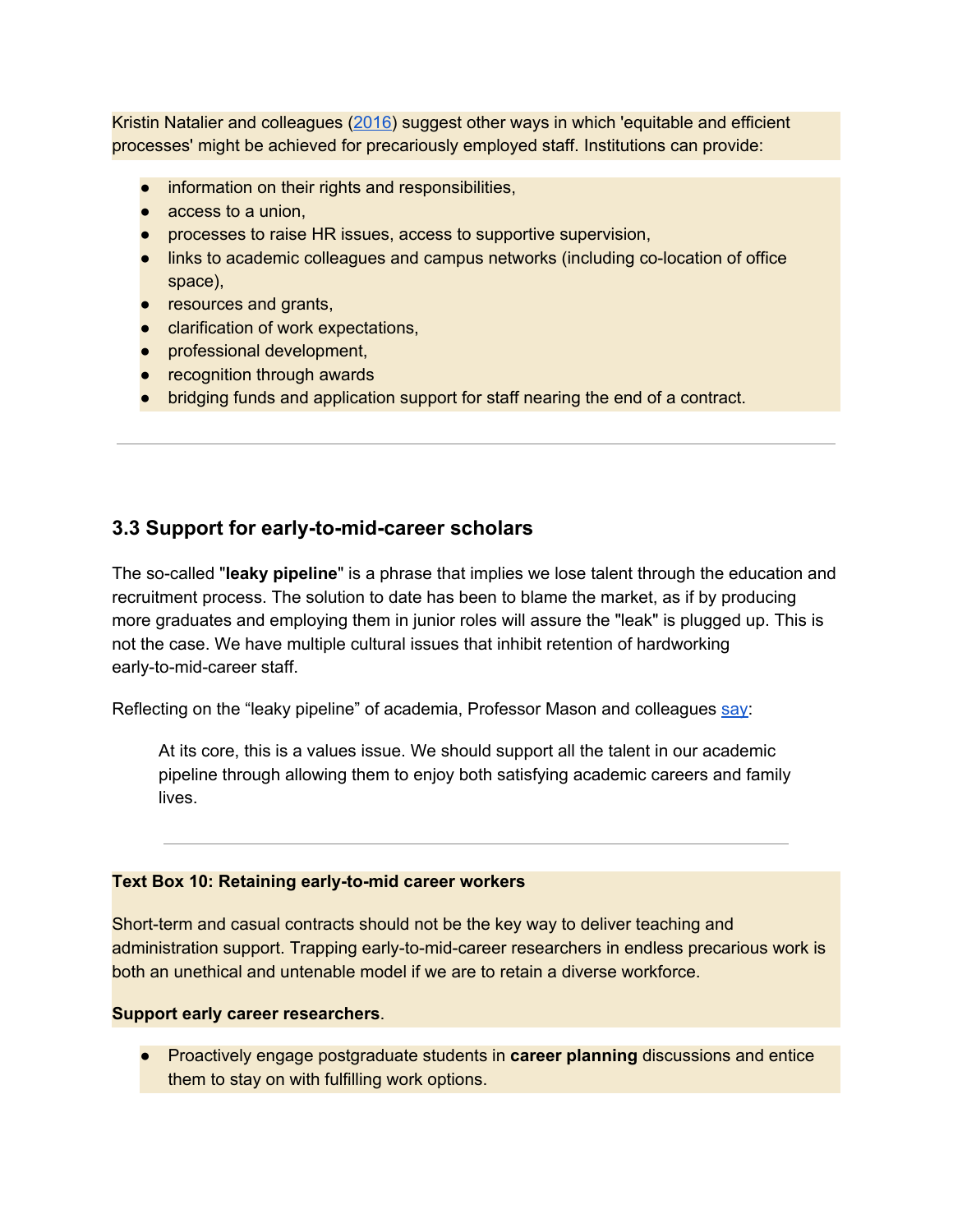- **Explicitly allocate work time** for postdocs to engage in career-building opportunities, such as independent research and publishing.
- **Provide fellowships** for postdocs to transition into permanent roles.
- If an early career researcher makes a decision to leave, survey them to see why they left and where they end up to **monitor and redress dissatisfaction** and make changes accordingly.

**Rebuild the "leaky pipeline," by creating meaningful career pathways for minorities and White women**.

- **Develop leadership skills** through fellowships, mentoring and sponsorship.
- **Regularly survey** *and act* **on staff career satisfaction**, such as by asking if they are thinking of leaving in the next 12 months, and implement avenues to address concerns.
- **Consistently carry out exit surveys** with staff to capture and then target issues to prevent future losses

#### **Provide professional development for all staff at all levels**.

- **Provide online mentoring options.** Take into consideration physical isolation of staff at rural and remote campuses.
- **Fund secondment opportunities** to broaden professional training, with options for part-time staff and people with caring responsibilities.
- **Broaden workplace adjustments to include career building.** Recognise and redress the ways in which disabled scholars are disadvantaged from up-skilling. To access career programs, candidates often have to compete against candidates who haven't had the same institutional barriers. Create opportunities for research work and publishing, so disabled students can build up their resume. Positions should be paid or otherwise recognised for course credit.
- **Targeted roles across all departments.** Correct intergenerational disadvantage faced by Indigenous students. Having actively been kept out of education for around 200 years, Aboriginal scholars need targeted support to flourish. Identified positions should include research assistants and other career opportunities in junior roles, across disciplines, throughout the organisation, not just for specialist projects targeting Aboriginal communities.
- **Conduct an audit of policies and correct disadvantage**. Remove any exclusionary or ambiguous language from funding, leadership and scholarship opportunities that excludes part-time or disabled students and staff. HR systems sometimes discount marginalised people from funding and other opportunities. Review and redress program intake using intersectionality.
- **Promote caring leaders.** Successful mentors who receive favourable feedback from mentees should be considered for promotions, especially along measures of cultural safety, transgender inclusion, and accessibility.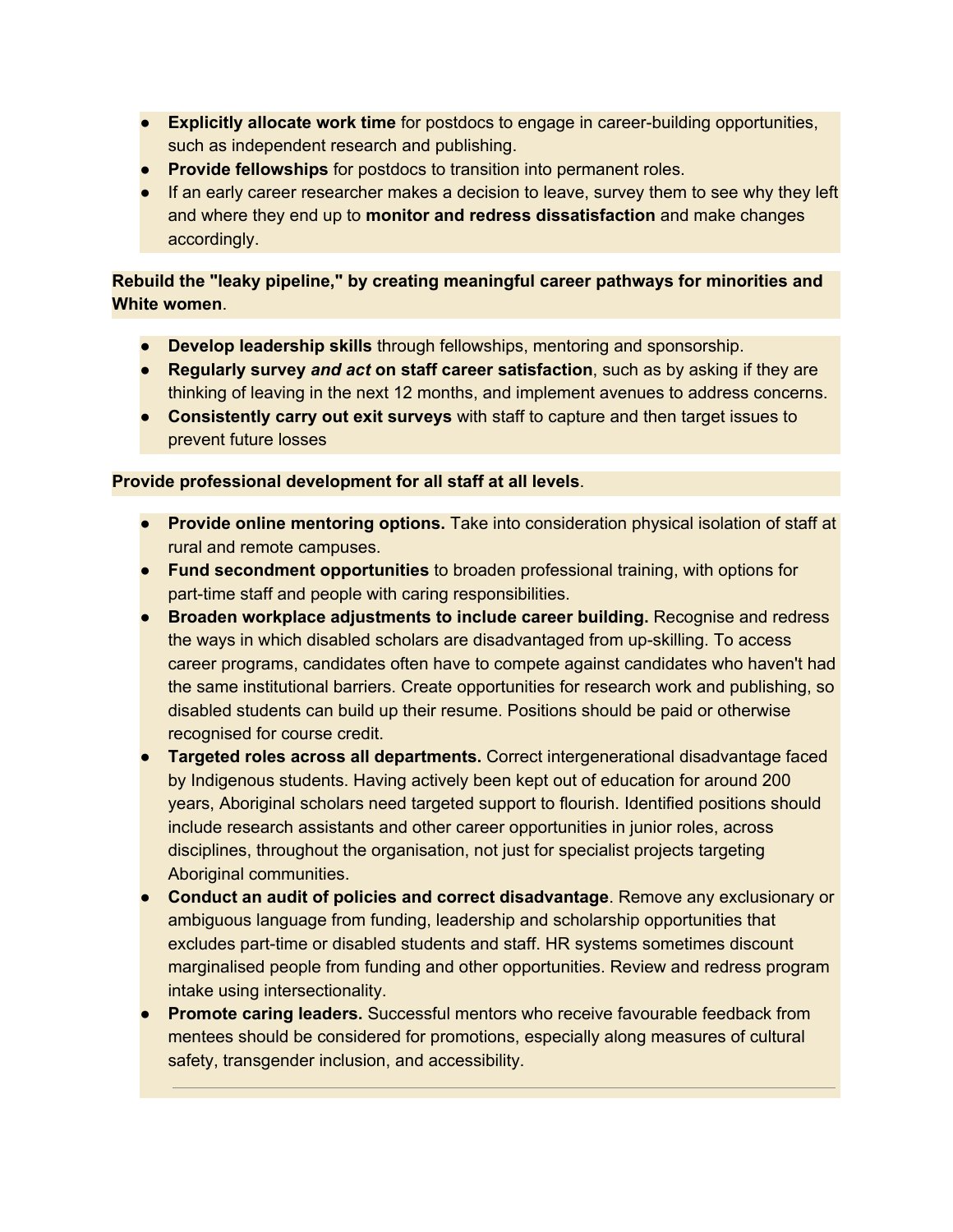## **4. Inclusion**

**[Inclusion](http://www.uhpress.hawaii.edu/p-8563-9780824835262.aspx)** is a term showing how we can active seek out, value and respect differences

## **4.1 LGBTQIA scholars**

Gender and sexual minority staff often face pressure to remain guarded about their personal lives and identities from colleagues and managers. For example, a national survey of 1,600 LGBTI Australian workers finds that only 32% are "out" to everyone at work ([Brown](https://www.dca.org.au/research/project/out-work-prejudice-pride) et. al. 2018). This lack of safety may be particularly pronounced in workplaces with low gender parity. Companies that have gender diverse CEOs and boards have more inclusive policies for LGBT staff, though women CEOs without a diverse board lead to mixed results [\(Alison](http://journals.sagepub.com/doi/abs/10.1177/0018726715611734?journalCode=huma) Cook and [Christy](http://journals.sagepub.com/doi/abs/10.1177/0018726715611734?journalCode=huma) Glass 2016).

#### **A significant minority of academic workers believe their organisation doesn't support inclusion**

Another study by Pride in Diversity ([2016\)](http://www.pid-awei.com.au/content/uploads/2016/08/AWEI_SurveyReport_20161.pdf) surveyed over 13,200 Australian workers, finding the not-for-profit (NFP) sector has the greatest measures of LGBTI inclusion (91% people feel supported). While individuals employed in higher education had the highest personal belief LGBTI initiatives are important to their institution (89%), and reporting having a high personal understanding (90%) and personal support for inclusion (95%), higher education employees do not believe their organisation guenuinely shares their support for LGBTI inclusion (81% compared to 91% for NFP sector). Higher education workers' lack of institutional confidence on inclusivity is lower than the private and NFP sectors (though the public sector was the worst). For example, only 77% of higher education employees think senior managers truly support LGBTI inclusion, and similarly for their managers and team leaders (76%). This is at least 10 percentage points lower than the NFP sector.

Gender and sexual minority staff may also lack awareness about the support available to them, and how workplace policies and programs apply to them, such as family benefits or anti-harassment policies. Again, the Pride in Diversity study shows a stark disconnect between practice and higher education workers' personal desire for inclusion. Only around half think their organisation does a good job communicating LGBTI inclusion policies (56%) and 68% would know where to get this information. This leaves a significant minority in the dark about where to seek help. This is troubling on many levels, especially since LGBTI workers are five times more likely to experience or witness workplace bullying and harassment (16% LGBTI vs 5% non-LGBTI).

LGBTI staff report feeling afraid to come forward to seek support because of the potential backlash from managers. Bisexual women and men are less likely to be "out" at work in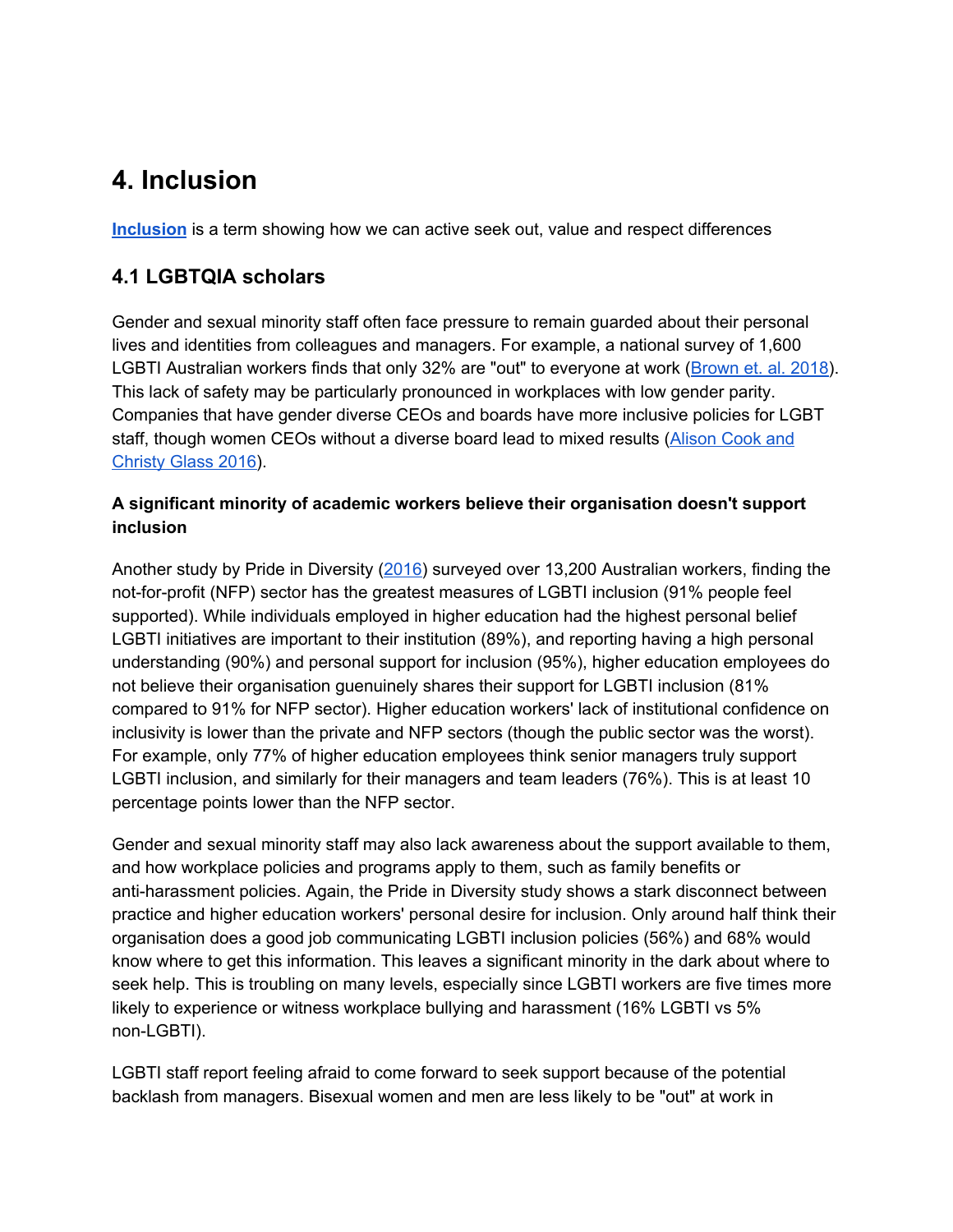organisations with poor inclusion (65% men and 74% women), in comparison to gay men (76%) and lesbians (83%). The higher education sector and NFP sectors had the lowest proportion of LGBTI people "out" to their managers (66% and 65% respectively). These people don't wish to be "labelled," feel uncomfortable or are unsure about the repercussions of coming out to their managers. Only around 80% of lesbian, gay and bisexual staff felt confident their managers would manage inappropriate behaviour directed at them. Those who have experienced **workplace bullying** say they didn't report it because it would be career-limiting or they feel they need to "just put up with it." Younger LGBTI respondents are the most likely to experience this bullying.

#### [https://www.facebook.com/othersociologist/photos/a.336317393104598/681915275211473/?typ](https://www.facebook.com/othersociologist/photos/a.336317393104598/681915275211473/?type=3)  $e=3$

#### **Inclusive workplaces increase engagement with work**

Staff in work environments perceived as supportive are more likely to be open about their identities and feel comfortable and welcome in their workplace. Workplaces that are proactive about inclusion can better ensure that gender and sexual minorities experience increased job satisfaction, improved mental health and wellbeing, and reduced feelings of marginalisation. Workplaces that value, encourage and recognise gender and sexual diversity increase productivity and research effectiveness.

Here are some starting points to increase LGBTQIA+ inclusion:

- **Raise awareness of gender and sexual diversity** among faculty, staff and students through seminars, presentations and facilitated discussions. Incorporate LGBTQIA+ inclusion as part of existing training, including in unconscious bias, mentoring programs, and leadership and funding committees.
- **Adequately resource LGBTQIA+ networks** for faculty, staff, students and allies (rather than relying on volunteer labour). Ensure these are inclusive of intersectionality, including Aboriginal and Torres Strait Islander leadership, and meets the spiritual needs of religious minorities, as well as addressing disabled people's sexual and gender diversity.
- **Recognise and reward the contributions** of gender diverse faculty and staff through seminars, presentations or physical installations (such as photographic series or posters of diverse queer role models).
- **Celebration of important cultural events** such as local Pride days, ensuring Aboriginal and Torres Strait Islander people and other people of colour are well-represented and made to feel safe and welcome.
- **Increase public accountability** on anti-homophobia and anti-transphobia in the broader academic community, as well as racism and ableism within LGBTQIA+ networks. This might be through audits that critically analyse visual and promotional material, to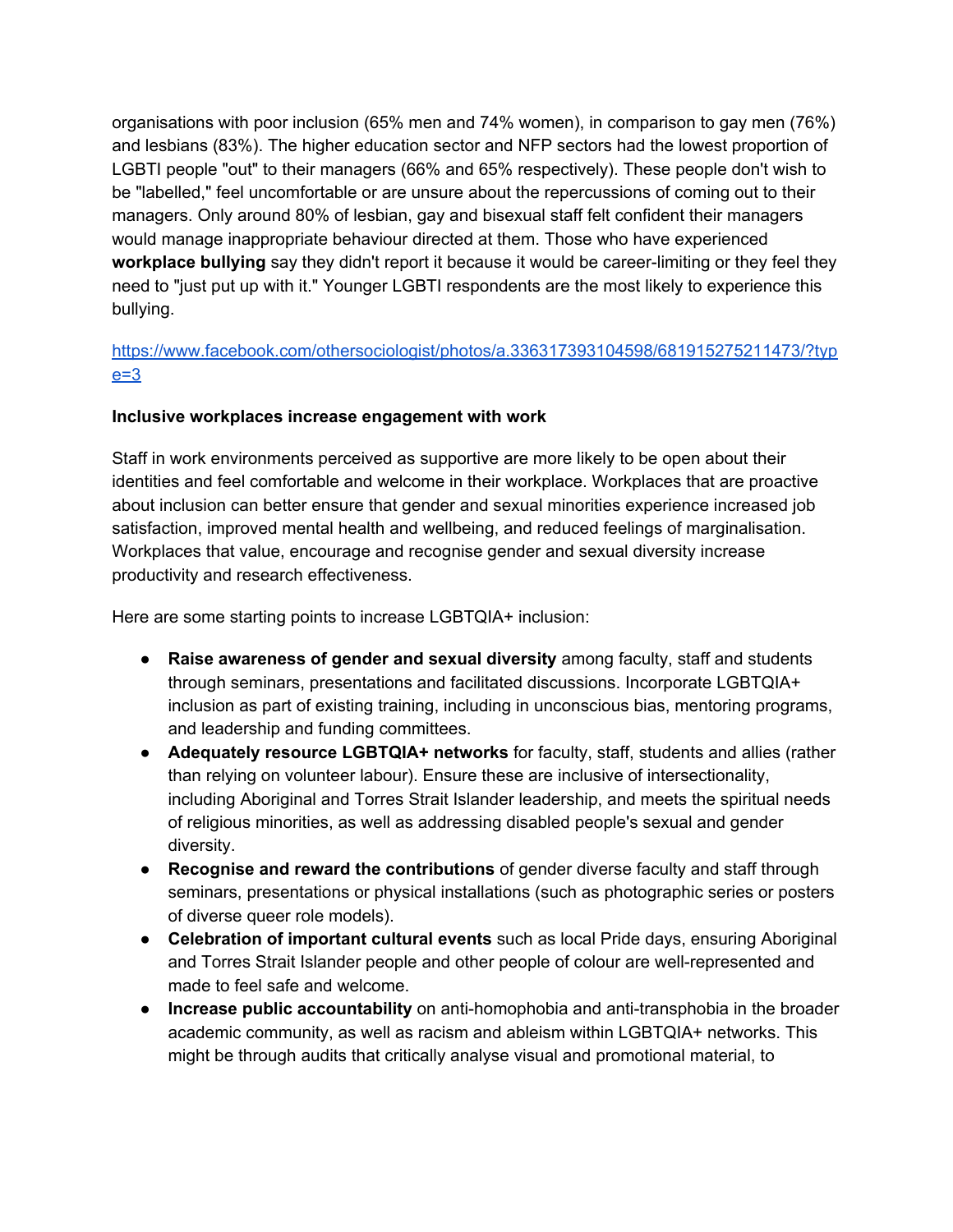examine how effectively they embrace gender and sexual diversity, and to ensure language is inclusive of intersectionality.

See the text box below for more ideas on how to evaluate and improve on policies.

#### **Text Box 11: How to evaluate & improve policies for LGBTQIA+ staff**

Collaborate with LGBTQIA+ staff, students and experts to better measure the effectiveness of policies. This might include:

- **Survey LGBTQIA+ staff and students** about their awareness of gender equity policies available to them. Seek the input of specialist services run by LGBTQIA+ experts, such a[s](http://www.prideinclusionprograms.com.au/) Pride in [Diversity](http://www.prideinclusionprograms.com.au/)
- **Provide training for managers** on inclusive policies and on maintaining confidentiality.
- **Ensure wording is inclusive** of all genders on forms, surveys and marketing. E.g. using phrases such as "What gender do you identify as?" and freeform text options for people to write in their gender identity. Conversely, do not ask for gender data if you're not going to meaningfully analyse gender differences to aid workforce policies or other research outcomes.
- **Review family policies**, to ensure benefits, caring arrangements and carer's leave for LGBTQIA+ staff.
- **Make explicit leave policies** for people with medical needs. related to *bodily diversity* (e.g. the needs of people who are intersex).
- **Consider the distinct needs of LGBTQIA+ minorities** of ethnic, religious and other minority backgrounds. For example are prayer rooms and chaplains welcoming? Is information provided in accessible formats for disabled LGBTQIA+ people? Refer to culturally appropriate mental health services for Aboriginal and Torres Strait Islander LGBTQIA+ people, such a[s](http://www.blackrainbow.org.au/) Black [Rainbow.](http://www.blackrainbow.org.au/)
- **Develop swift and fair processes** for responding to inappropriate workplace behaviours such as inappropriate comments, 'jokes' or intentional misgendering (consistently referring to or about someone by anything other than their preferred gender pronoun).
- **Evaluate reporting procedures** of discrimination, harassment or abuse. These should be robust, accessible, responsive, and safeguard LGBTQIA+ staff. For example, not forcing people to 'out' themselves, or creating additional stress on the physical and emotional safety of staff and students.
- **Assess work-related social activities** are inclusive of all staff, both during work hours and out-of-hours events, family days and holiday programs. Do invitations have gender-neutral language (e.g. 'plus ones' are not phrased as 'Mr/Mrs')? Are venues for external events safe for LGBQTQIA people?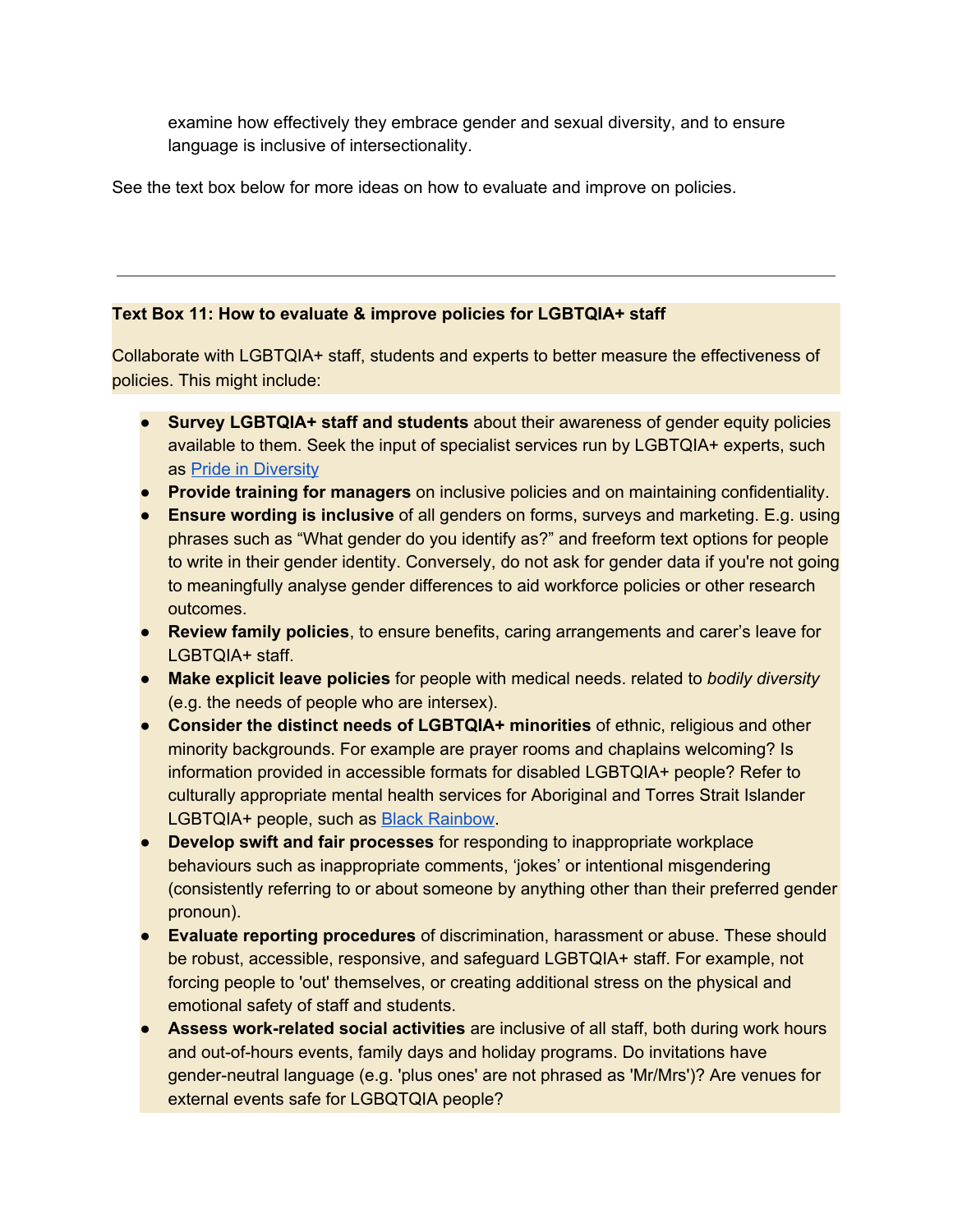● **Condut an audit of facilities** to ensure inclusivity, such as unisex toilets, safe spaces for LGBTQIA+ staff and students.

### **4.2 Transgender staff and students**

Transgender women can lose a third of their income after transitioning, which is not as pronounced as for transgender men (Schilt and [Wiswall](https://www.degruyter.com/view/j/bejeap.2008.8.1/bejeap.2008.8.1.1862/bejeap.2008.8.1.1862.xml) 2008), with transgender women of colour experiencing even greater workplace losses. A study of almost 5,000 transgender and nonbinary people found that transgender women have the poorest work outcomes due to gender discrimination, from higher unemployment, to greater underemployment, job loss, denial of promotions ([Davidson](https://www.tandfonline.com/doi/full/10.1080/23311886.2016.1236511) 2016). The *motherhood penalty*, lack of recognition of service and other gendered dynamics in academia are therefore likely to be even more pronounced for transgender women (especially racial minorities), with additional institutional barriers.

Research by Catherine Connell ([2010\)](http://journals.sagepub.com/doi/abs/10.1177/0891243209356429) and Kristen Schilt ([2006,](http://journals.sagepub.com/doi/abs/10.1177/0891243206288077) [2010\)](http://press.uchicago.edu/ucp/books/book/chicago/J/bo9743256.html) finds that transgender people are subjected to various forms of discrimination and exclusion. This ranges from constantly receiving unsolicited advice and intrusive questions, to being shouted at and physically c[o](http://othersociologist.com/2014/12/01/transgender-women-inequality-work/)erced (see also [Zevallos](http://othersociologist.com/2014/12/01/transgender-women-inequality-work/) 2014). Employers rarely have action plans in place to support transgender employees (Anna [O'Dea](https://agencyiceberg.com.au/2017/05/3-keys-creating-transgender-inclusive-workplace/) 2017).

Transgender people often experience other forms of silencing and marginalisation in employment contexts. They are often subject to **[microaggressions](http://othersociologist.com/2017/07/15/where-are-you-from-racial-microaggressions/)** at work, such as inappropriate language, discriminatory "jokes", and **[misgendering](http://www.oxforddictionaries.com/definition/english/misgender)** (being addressed by the wrong name or gender pronoun). This is on top of other, more direct, abuse ([Nordmarken](https://read.dukeupress.edu/tsq/article/1/1-2/129/91709/Microaggressions) [2014\)](https://read.dukeupress.edu/tsq/article/1/1-2/129/91709/Microaggressions). The cumulative effect of these experiences can be debilitating to mental health, wellbeing and career progression. This is especially pronounced for **disabled transgender people** (Ballan, [Romanelli](https://www.tandfonline.com/doi/abs/10.1080/19359705.2011.582073) and Harper 2011).

#### **Using correct gender pronouns is vitally important**

Gender pronouns are a basic human right, not simply because they reflect a person's identity, but also because our names are a routine part of our professional lives. More care needs to be taken on improving institutional records on gender. Forms that specify only options for "male", "female" or "other" can marginalise those who do not fit these categories. (Female is a biological category and should be avoided regardless.) In many cases, the "other" label may also reduce accuracy, as cisgender people concerned about anonymity or who do not wish to have their gender specified may choose the *other* category.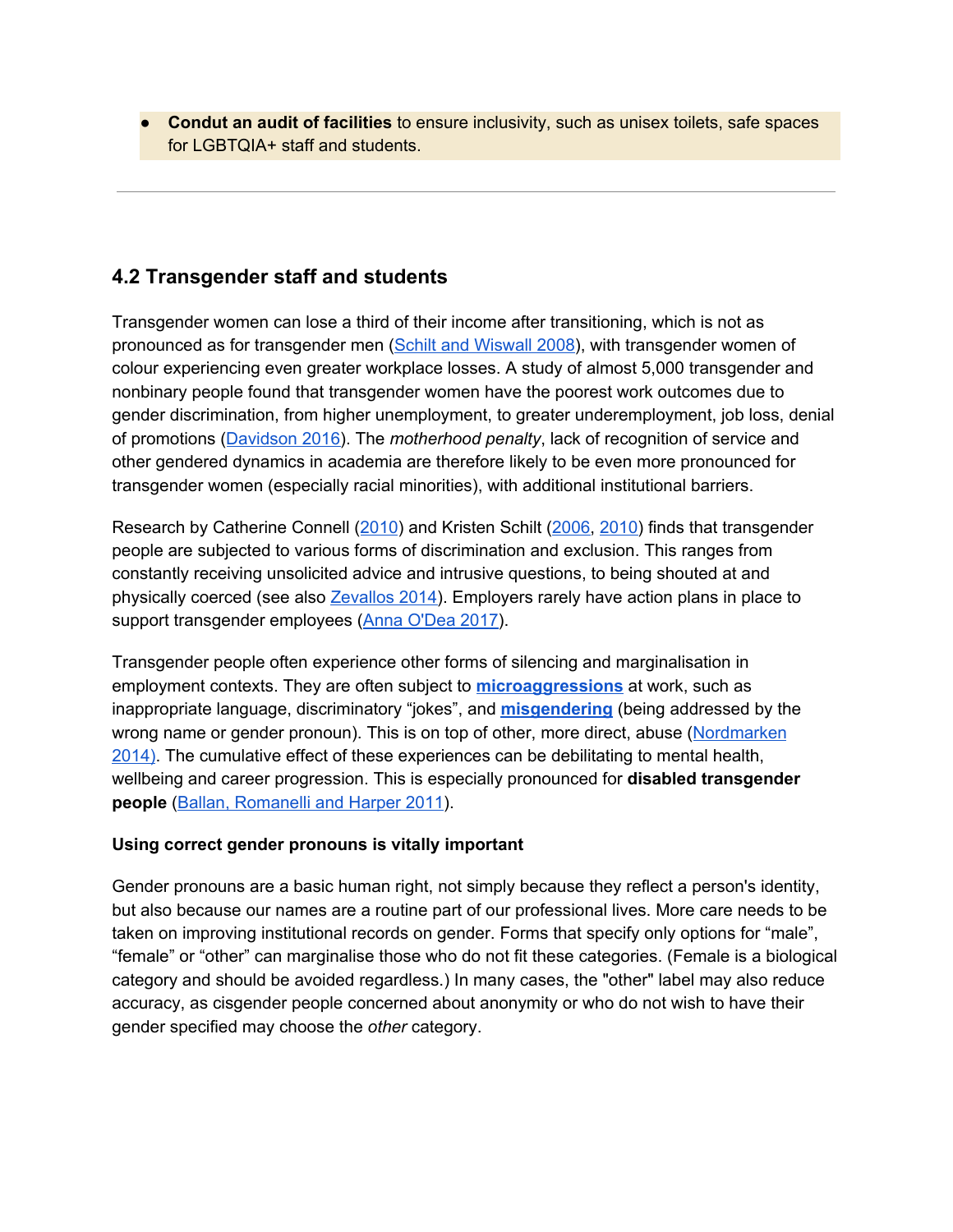Best practice is to provide staff and students control over how their gender data are recorded and stored. This includes provisions for excising of previous gender data (prior to transition) across institutional systems.

#### **Intersectionality broadens inclusion policies and practices**

The singular focus on "women" found in traditional gender equity and diversity policies has deep impact on transgender people, especially **transgender women**, who experience sexism alongside transphobia (and other forms of discrimination if they belong to multiple minority backgrounds). The "fix the women" approaches which centre White cisgender women are therefore even more damaging. Women-only universities are no less likely to embrace policy changes needed to make transgender people safe and welcome (Ruth [Padawer](https://www.nytimes.com/2014/10/19/magazine/when-women-become-men-at-wellesley-college.html) 2014). Feminists do not easily accept that transgender women faculty and staff have the same caring responsibilities and career concerns as other women [\(Raewyn](http://www.jstor.org/stable/10.1086/664478) Connell 2012). Intersectionality is a framework that overcomes exclusionary approaches.

Like other transgender people of colour, **Indigenous transgender people** have unique cultural and spiritual needs (Sistergirls and [Brotherboys](https://vimeo.com/101206852) Australia 2015). Aboriginal and Torres Strait Islander transgender women ("**sistergirls**") and men ("**brotherboys**") navigate both racism and transphobia in broader society, as well as in LGBTQIA+ organisations; plus, they face potential exclusion from their cultural communities. For example, some brotherboys and sistergirls will retain knowledge of secret men's or women's business that they would not ordinarily have about another gender. This is because they may have previously participated in gendered community rituals prior to their transition. They may require a supportive liaison to help elders understand this transition if they want to go back on Country. Sacred gender knowledge is part of the **lived experience** for Indigenous transgender people that non-Indigenous transgender people do not have. How can managers, human resources, and LGBTQIA+ groups on campus help with these community and spiritual requirements of Indigenous transgender staff and students?

Sistergirls and brotherboys also have cultural responsibilities to maintain, as well as dealing with intercultural trauma of racist policies [\(Margaret](http://www.abc.net.au/news/2016-11-21/sistergirls-and-brotherboys-unite-to-strengthen-spirits/8040928) Burin 2016). Despite these challenges, the research excellence, pedagogy, spirituality, connection to Country and various knowledges they have accumulated makes the contribution of Indigenous transgender people vital to multiple disciplines across the full rubric of research and teaching.

So how do we take pre-emptive steps to ensure the equity, diversity and inclusion of transgender academics and students?

#### **Use intersectionality to craft proactive policies**

By law, most countries will have anti-bullying, anti-harassment and anti-discrimination policies in place. These do not always work to prevent exclusion, as in many cases, academics do not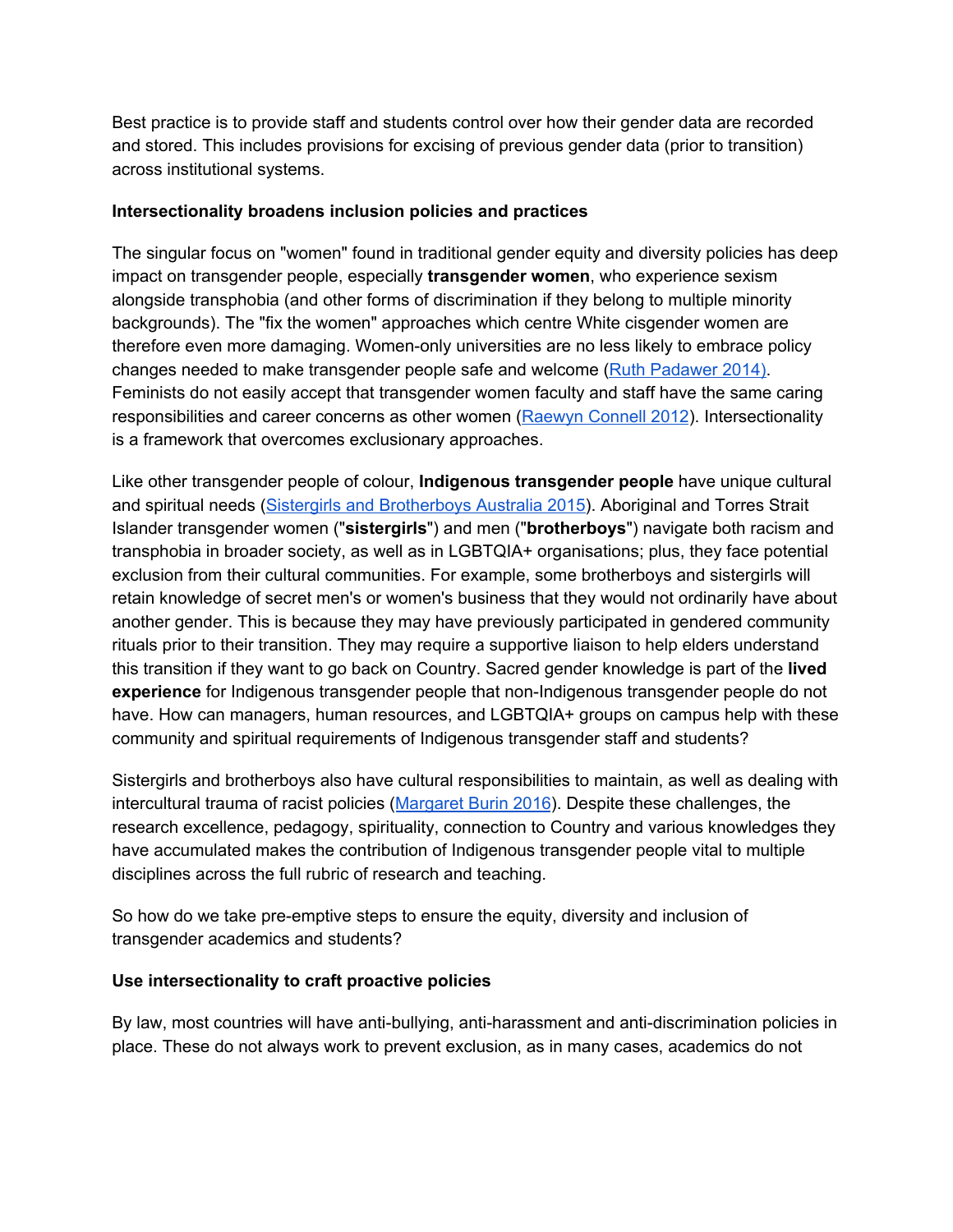understand the policies or where to go for help. To make a start on an inclusive culture, consider the following:

- **Using inclusive messages in recruitment** materials and institutional publicity that are co-designed with Aboriginal and Torres Strait Islander transgender people, to better attract Indigenous talent.
- **Prominently recognising** of the contributions of diverse transgender people in curriculum, speaking engagements, awards, funding and other career-enhancing opportunities.
- **Addressing intersectionality in representation** of transgender role models and symbols in buildings, websites, promotional material and other areas, bearing in mind race, disability, religion and other minority transgender people deserve to be featured.
- **Incorporating transgender awareness** into diversity training is imperitive, with tailored and practical advice for institutional leaders, line managers and staff members. Presentations and facilitated discussions might routinely raise awareness transgender inclusion.
- **Specific policies and practices** should be easily available with plain-langauge scenarios to address inappropriate language, including deliberate misgendering of transgender staff (being addressed by names or pronouns other than their preferred name/pronouns).
- **Examining potential disadvantage in career expectations** is pivotal to promotion of transgender people, such as biased expecations of linear career progression or lack of flexibility around unaccounted for gaps in CVs or documents (transition can significantly affect publications records and funding opportunities).
- **Appropriate consultation** in the evaluation and monitoring of policies and programs is key to inclusion. For example, ensuring all major policies are reviewed by representative transgender staff and students, or external experts who are transgender with training in intersectionality.

Additionally create opportunities for advancement and leadership:

- **Fund positive mentoring, leadership training** and career development for transgender academics, especially students and early career academics who are people of colour, disabled and from other culturally, linguistically and religiously diverse groups.
- **Ensure committee representation** of transgender staff at executive levels and in leadership roles. To avoid burnout, invite outside experts from diverse community organisations to provide expertise and coach junior transgender staff to take up these opportunities in future.

See the text-box below for more tips to help your organisation boost inclusion of transgender academics during transition.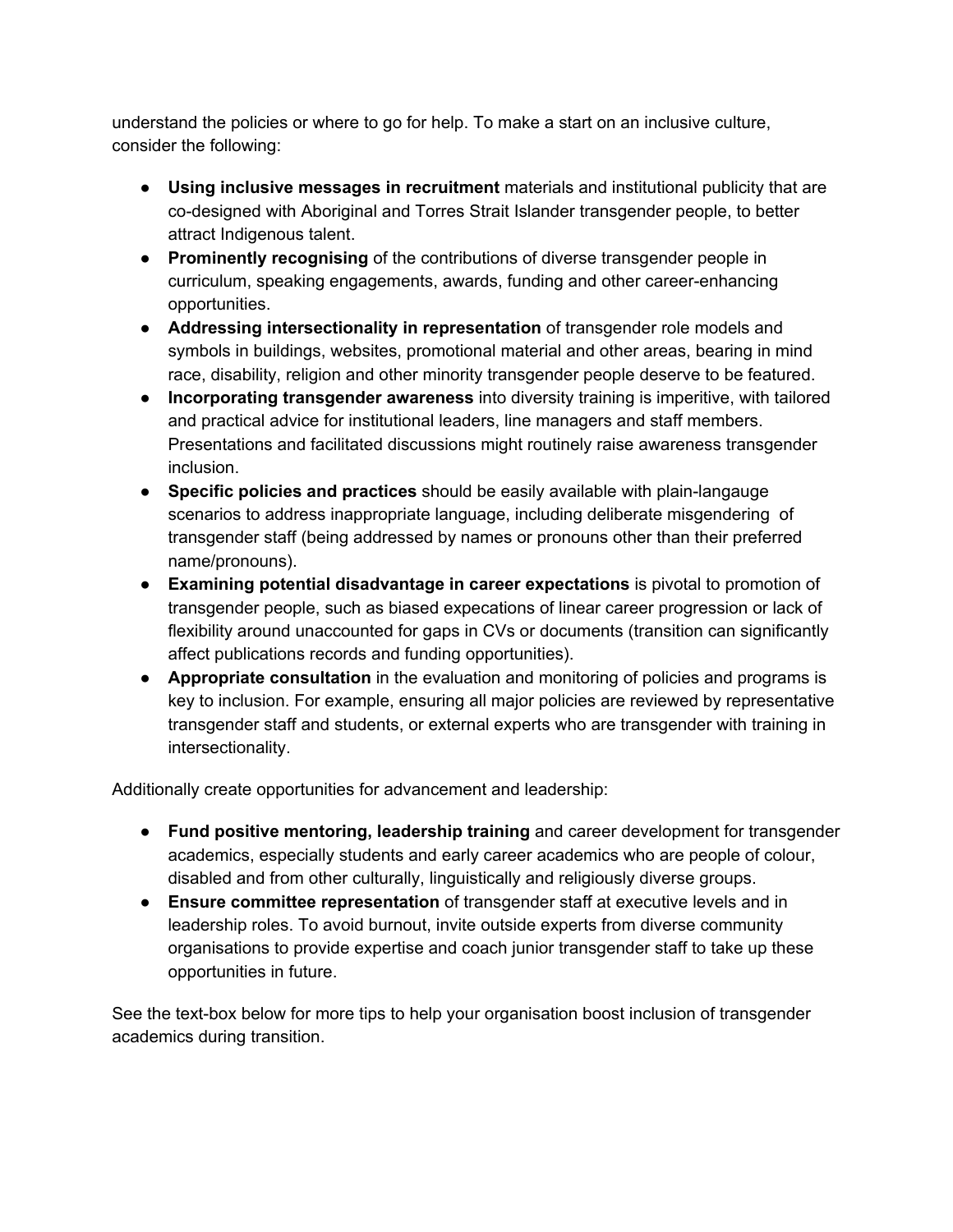#### **Text Box 12: How to support transition**

- **Promote leave arrangements** supporting gender transition. This includes extension of grants, funding, programs of study, periods of review and other time-sensitive practices, to account for any career break required.
- **Streamlined processes for changing gender records** and other documents and systems without requiring elaborate or intrusive forms of 'proof.' Compassionate handling of staff and student record changes, preserving privacy, dignity and confidentiality. Expedite conferral of name change for degrees, liaising with other higher education institutions as required.
- **Strict processes to preserve confidentiality,** including complete removal of outdated name and gender information and a single point of contact who is the only person aware of the change of name, gender and/or other identifying records.
- **Provide options for support services**, such as counselling and mental health services if needed. Encourage unions to advocate for the industrial rights of transgender staff and students.
- **Culturally sensitive advocate** for Aboriginal transgender staff and students, who will likely deal with additional community responsibilities, or other spiritual support for other religious minorities.
- **Co-design a plan to maintain institutional contact** during and after transition/ leave. For example, where desired by the academic or student, a single point of contact to liaise with liaise with relevant managers, HR or other areas.
- **Communication plan to announce changes**. This minimises the need to explain personal details to many people. Take into consideration the timing, manner and language of communication with other staff regarding transition, new name (if any), gender pronouns, and how they wish to be re-incorporated, for example, with public acknowledgement or instead, more quietly.

## **5. Access**

**[Access](https://www.amazon.com/Access-Equity-Comparative-Perspectives-Eggins/dp/9460911846)** is about creating, measuring and redesigning opportunities to enhance participation by underrepresented groups. In this resource, I focus on disability accommodations and recognition.

The Convention on the Rights of Persons with Disabilities identifies that disabled people deserve the same rights and opportunities as others, which includes **dignity, respect and**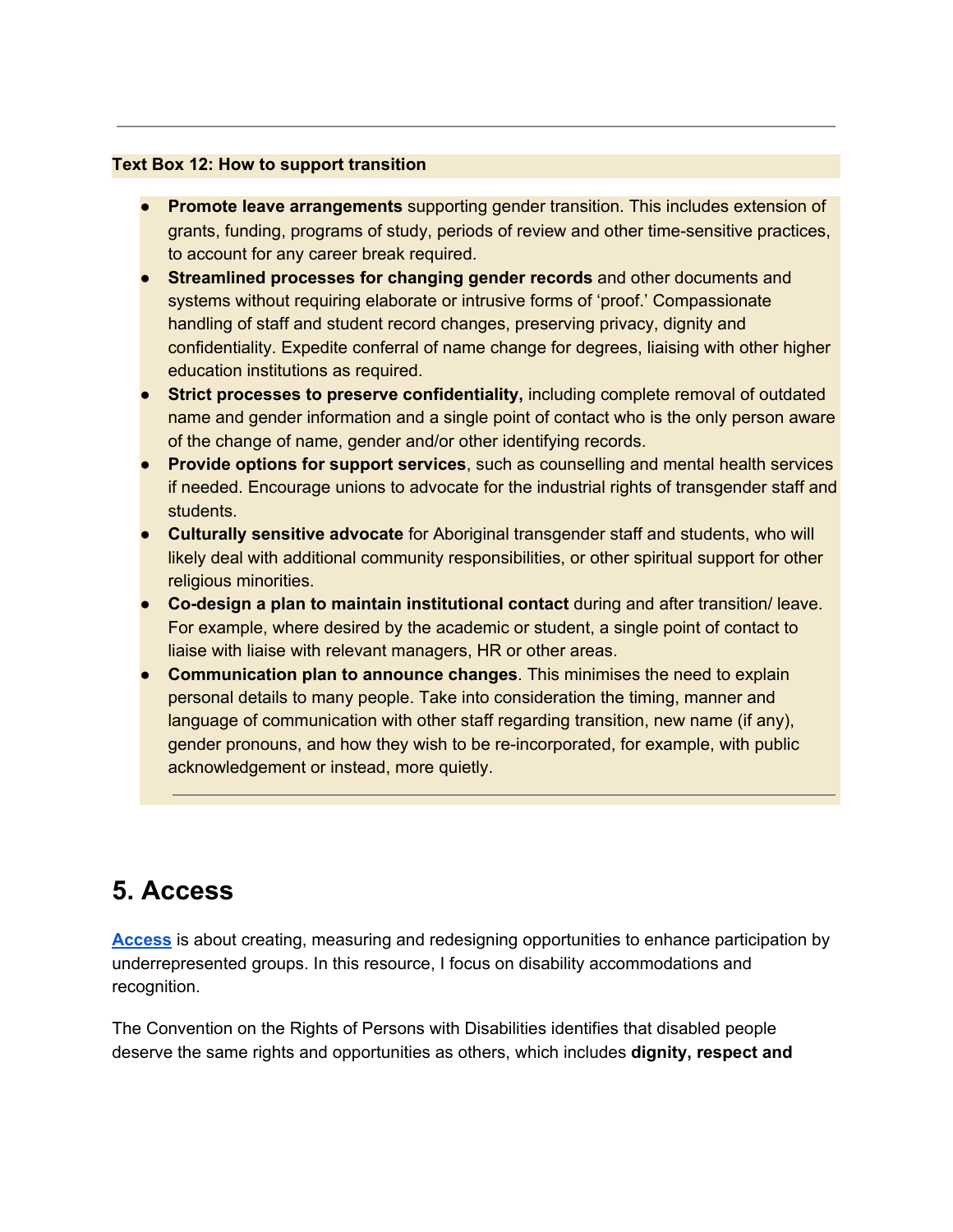**autonomy.** However, in academia (and other workplaces), processes and systems are built to exclude and deny these rights to disabled people.

From lacking or [inconsistent](https://www.humanrights.gov.au/publications/access-education-students-disability-barriers-and-difficulties) resources and gaps in curriculum, research from Australia shows that [o](https://www.theaustralian.com.au/national-affairs/education/one-in-five-students-has-a-disability-confidential-data/news-story/a3b1360c2185890344aa79e7f9097c73)ne in five students in public schools have a [disability,](https://www.theaustralian.com.au/national-affairs/education/one-in-five-students-has-a-disability-confidential-data/news-story/a3b1360c2185890344aa79e7f9097c73) yet less than 14% receive assistance and only 6% receive funding. This shows there is a connection betwee[n](https://theconversation.com/report-sparks-concern-about-how-schools-support-students-with-disabilities-78753) learning [disadvantages](https://theconversation.com/report-sparks-concern-about-how-schools-support-students-with-disabilities-78753) at [school](https://theconversation.com/report-sparks-concern-about-how-schools-support-students-with-disabilities-78753) and university success. This includes curriculum that is delivered in ways that make accessibility a problem, to being excluded from excursion and practical class exercises, students with disabilities and chronic illness have much to contribute, but are often left behind, despite policies that supposedly address their needs.

## **5.1 Accommodations for student accessibility**

In 2017, a senior White male academic in the USA made headlines because he refused to make his lecture slides available [electronically](https://www.insidehighered.com/news/2017/09/15/atmospheric-scientist-illinois-leave-after-refusing-provide-lecture-slides-student) to a disabled student. He argued he did not favour special treatment and that making his slides available would negatively impact class attendance. Ignorance alongside discriminatory attitudes make students less willing to [disclose](https://www.insidehighered.com/news/2014/04/02/students-disabilities-frustrated-ignorance-and-lack-services) their [disability](https://www.insidehighered.com/news/2014/04/02/students-disabilities-frustrated-ignorance-and-lack-services) status or seek help.

Making lecture materials available is only one small but practical example of the myriad of issues that students with physical disability, chronic illness and learning disabilities face in academia. Other examples include timetabling that makes it physically impossible to attend classes; having to continually and explain to individual lecturers and teaching assistants their needs and then justify adjustments to make the classroom more inclusive.

While there are policies and there may be programs to help disabled faculty and students, the research shows that professors [d](https://files.eric.ed.gov/fulltext/EJ896246.pdf)on't [understand](https://files.eric.ed.gov/fulltext/EJ896246.pdf) how to help disabled students, and disabled learners often don't [always](https://www.researchgate.net/publication/292366922_Requesting_classroom_accommodations_Self-advocacy_and_conflict_resolution_training_for_college_students_with_disabilities) know how or where to go for help on funding opportunities and support with courses. Disability policies often have more emphasis on some forms of disability (usually physical disabilities), but not on others that ar[e](https://eric.ed.gov/?id=EJ1107472) less [visible](https://eric.ed.gov/?id=EJ1107472) (notabl[y](https://www.theguardian.com/education/2014/apr/04/students-mental-health-where-to-get-help) [mental](https://www.theguardian.com/education/2014/apr/04/students-mental-health-where-to-get-help) health and learning [disabilities\)](https://www.tandfonline.com/doi/abs/10.1080/09518398.2011.590158). People with disabilities require flexibility, which is often tokenised and framed as special accommodation, rather than what it is: levelling the playing field for groups that face multiple disadvantages.

This story is not uncommon, as ableism is rife in academia and research organisations.

## **5.2 Discrimination of faculty**

Professor Vera Chouinard ([1995](https://www.questia.com/library/journal/1P3-448880061/like-alice-through-the-looking-glass-accommodation)) first wrote about the difficulties of negotiating accommodations as a White Canadian disabled woman academic in the mid-1990s. From having to fight for a sense of belonging, to constantly being told she was "below par" in her academic performances, it was clear that she was not being fairly evaluated for her academic performance.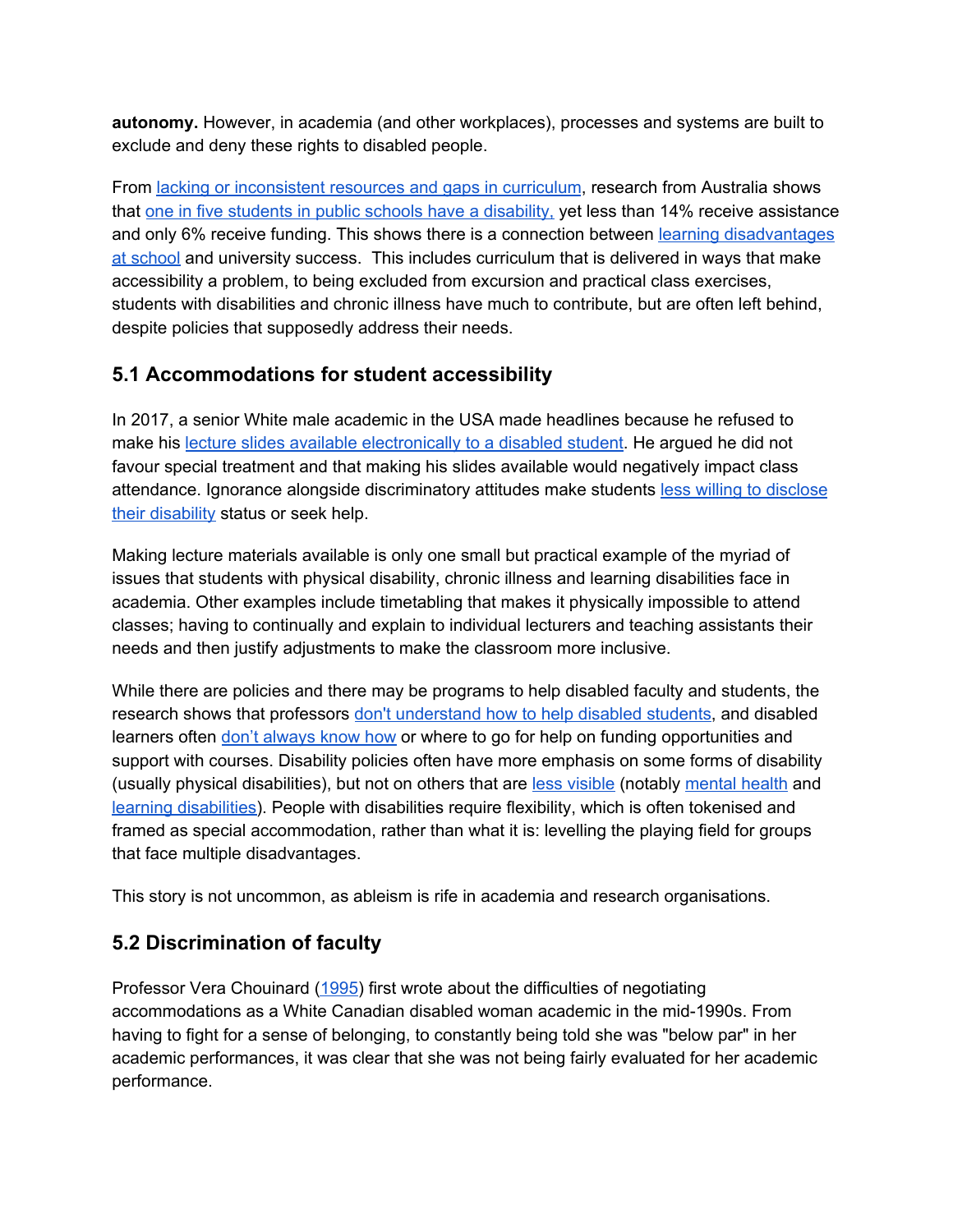Reflecting more than two decades later, (2018: [320-338\)](https://books.google.com.au/books?id=FcNWDwAAQBAJ&lpg=PP1&pg=PP1#v=onepage&q&f=false) Chouinard remembers that striking a more equitable agreement with her the director of her academic unit was no easy feat, as the dean of science (who supported the agreement), was criticised for the perception that a "special deal" was letting Chouinard off easy (this was not the case!). The backlash from peers continued to play out in other areas, as Chouinard was effectively left out of social events held in places that she could not physically access with her motorised scooter (from Christmas parties to welcome-to-term events). By 1998, even when promoted to full Professor, Chouinard's salary remained frozen at a lower level. One year later, after Chouinard's formal complaint, the institution's response was not favourable and forced her to take legal action. It took another year to reach a settlement and she felt she continued to be punished for speaking up. Chouinard's fight continued until late 2003, with the negotiation of a more inclusive accommodation plan—two decades after the first agreement was implemented. Unfortunately, discrimination continues to the present-day, as Chouinard's salary potential is hampered by having "slower scholarship," despite having physical and mental impairments that include pain, fatigue and mental distress.

## **5.3 Curriculum, skills and support**

Lauren Lindstrom and colleagues ([2018\)](https://www.researchgate.net/profile/Lauren_Lindstrom2/publication/325341771_Learning_to_Be_Myself_Paths_2_the_Future_Career_Development_Curriculum_for_Young_Women_With_Disabilities/links/5b364e780f7e9b0df5d99139/Learning-to-Be-Myself-Paths-2-the-Future-Career-Development-Curriculum-for-Young-Women-With-Disabilities.pdf) ran a randomised control trial testing a specialised curriculum to bolster young disabled women's education and job outcomes. Teachers received training on delivering the practical-skills-based modules to young girls. The study tracked the outcomes of 49 mostly-White (81%) disabled girls who participated in the learning program as part of the intervention group (the trial had a total sample of 136 participants). The girls mostly had learning or intellectual disabilities, and half were additionally experiencing difficult family circumstances or mental health issues, 47% had no paid work or volunteering experience, and around one-third had chronic absences from school or were behind on credits towards graduation. Most of the girls participated in focus groups and completed a survey to examine their learning outcomes. The disability curriculum centres on:

- *self-awareness* in academic settings, such as practising critical thinking for post-school success, decision-making and teamwork;
- *disability knowledge*, building an understanding of different disabilities, how to make informed career choices, and their legal rights to accommodation in education and employment;
- *gender identity* in the workplace, including role models, strategies for finding work/life balance, awareness of the gender pay gap and traditional vs non-traditional career pathways;
- *career readiness*, such as identifying personally meaningful goals, planning a pathway to university and the paid workforce, job-seeking skills, finding work experience post-school, and managing a career long-term.

Girls enrolled in the specialised curriculum showed statistically significant improvement on disability and gender awareness, self-realisation and vocational self-efficacy, and some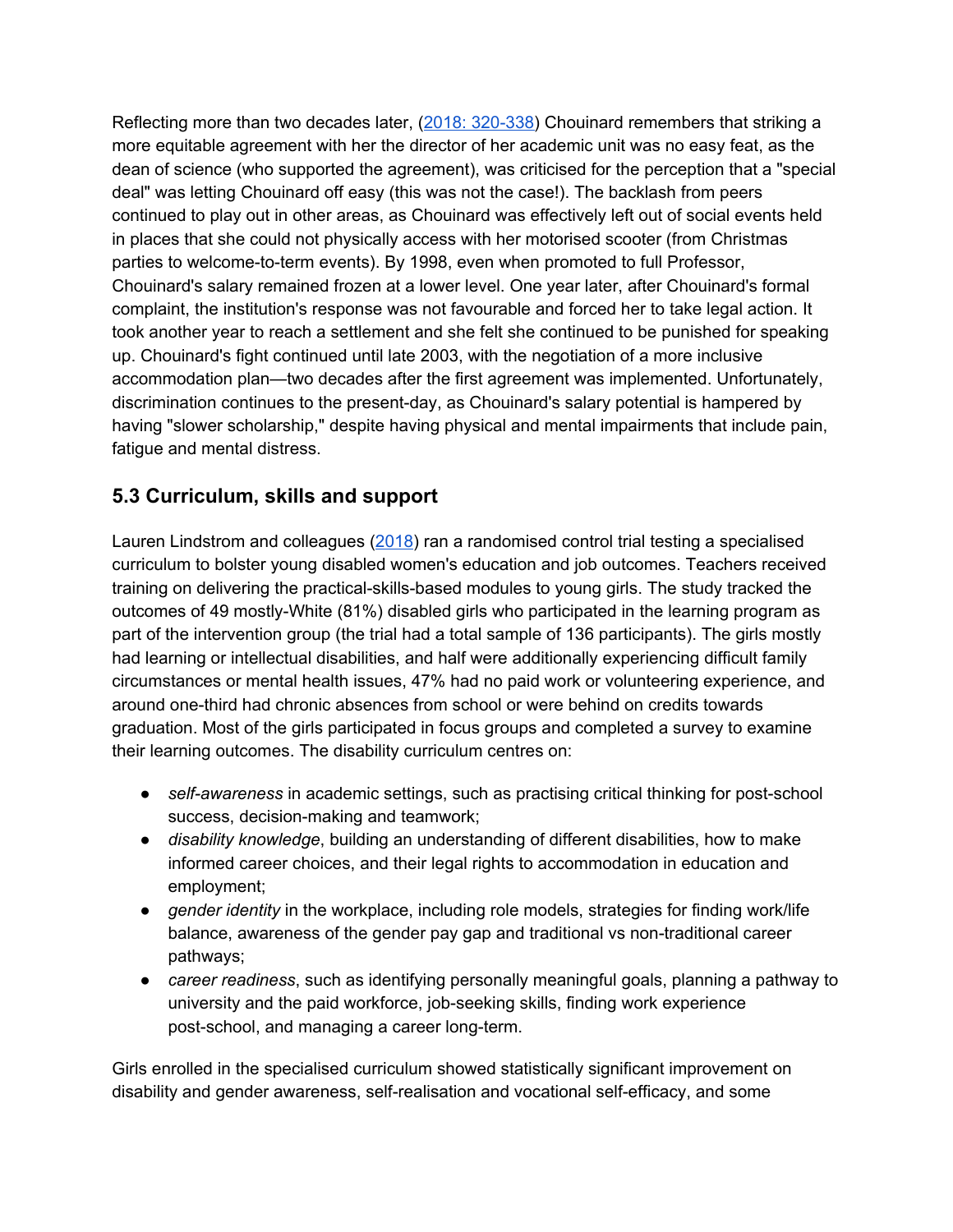improvement on career development. The curriculum did not lead to improvement on other measures such as autonomy, career outcome expectations, student engagement and self-advocacy.

The focus groups showed that the girls felt more empowered, especially having the opportunity to practice their newfound skills in classes with other girls (no boys), and seeing clear examples of the varied career choices available to them as disabled students. One girl said:

"I found my voice even more and being able to understand how many doors are actually open to me. Not just the few doors that I had seen, but now more doors have opened."

This study reinforces the need for educators in higher education to build-in vocational development specific to disabled learners, including disabled role models, knowledge, skills and advocacy as part of curriculum.

### **5.4 Disabled women of colour**

Disabled women, especially women of colour, are often economically disadvantaged. This makes intersectionality an important framework to address inclusion.

In their review of disability critical race theory (DisCrit), Subini Ancy Annamma, Beth Ferri and David Connor ([2018](http://journals.sagepub.com/doi/abs/10.3102/0091732X18759041)) show how children of colour are overrepresented in special education, achievement gap, the school-to-prison pipeline, and other inequalities in graduation, employment and higher education. Scholarship exploring race and disability can be traced back to 1943, with over 18,000 academic articles, books and chapters, though DisCrit as a specialised subfield yields only 31 papers available through online databases. These academic sources identify the links between race, disability and intersectionality, such as the politics of care, the need for intersectionality in teaching and undoing teacher beliefs and attitudes, microaggressions, and policy reform. DisCrit illustrates how Black disabled students are positioned differently than White disabled students, with teachers lowering their expectations of disabled students of colour, and exhibiting open disdain. In one study a teacher said to a student of colour, 'You make me sick,' when they were unable to take a test.

<https://twitter.com/VilissaThompson/status/731491207122178048>

#### **Text Box 13: How to begin addressing accessibility**

Apart from an equity and diversity strategy, institutions will have policies covering bullying, sexual harassment, racism and other recruitment or empoloyment grievances. This approach often essentialises experiences of disadvantage, atomising race from gender from disability and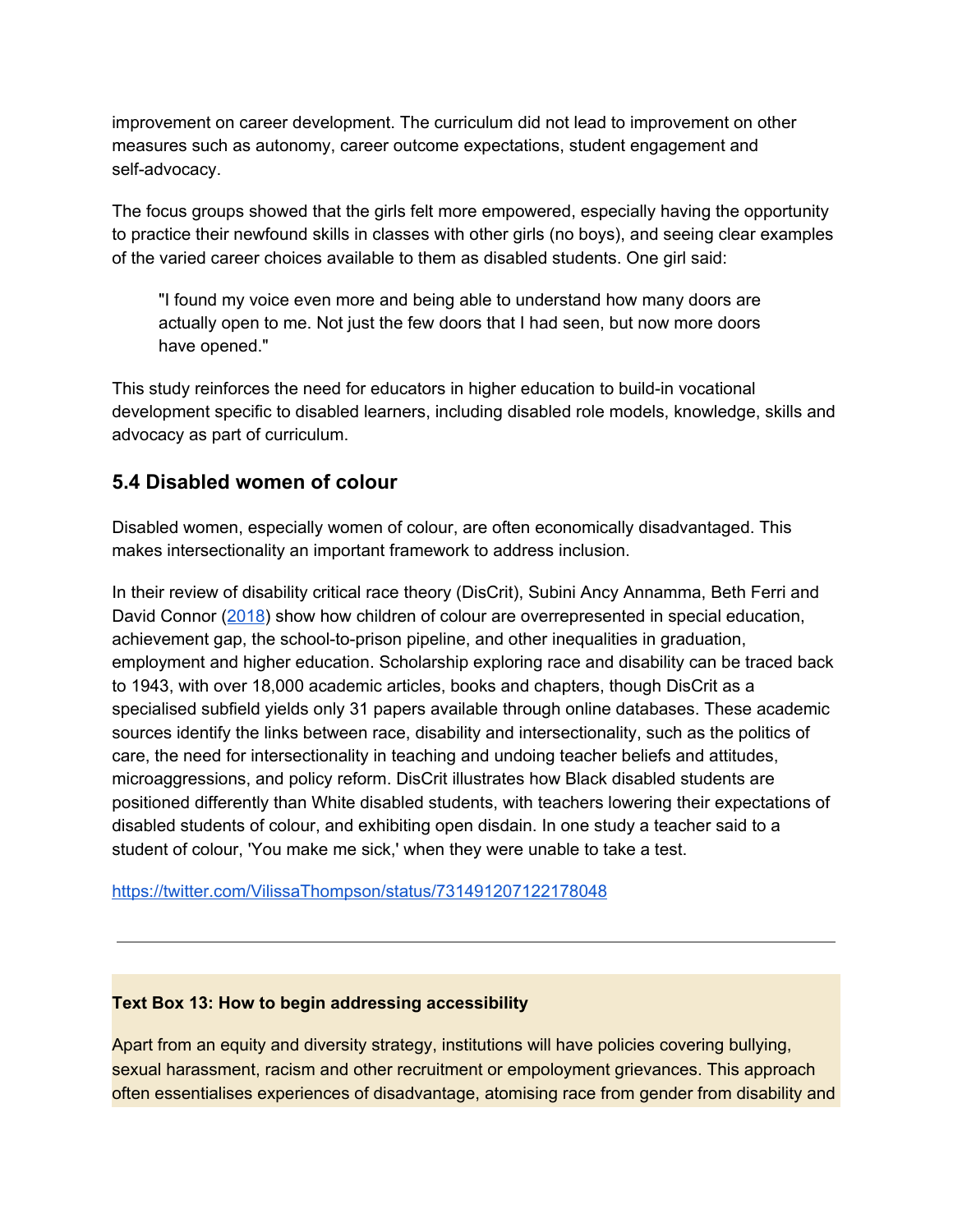other forms of inequity. This is the antithesis of intersectionality, which is an attempt to understand the interlocking aspects of structural inequalities.

Here are some ideas to start reviewing your organisation's equity and diversity strategic plan so it has accessible at its core:

- **User testing and inclusive design:** when undertaking building planning, purchasing software, designing systems and other physical and online environments, ensure that contractors will meet accessibility requirements. Payroll systems, including timesheets, and managerial programs are often built in ways that are not necessarily accessible. If people with disability cannot easily apply for jobs, access course materials, carry out performance management and other daily duties, then systems are contravening disability rights. Ensure all built environments include disabled people in key decision-making roles, that systems are user tested by people with diverse disabilities, and that IT, buildings and other assets are regularly reviewed by people with disabilities to ensure their needs are being met, so they can concentrate on research and learning.
- **Ensure curriculum, online environments and resources meet accessibility standards:** Australian law requires information to meet accessibility [requirements.](https://www.humanrights.gov.au/our-work/disability-rights/world-wide-web-access-disability-discrimination-act-advisory-notes-ver) In academia, where excellence is a primary pursuit, we should not merely seek to meet the basics, but exceed best practice. This includes using research software and packages that are accessible – many are not. Lecture slides and other materials should be made available online prior to class. Workshop materials, including by outside facilitators, should also be made available in an accessible electronic format prior to the course.
- **Analyse faculty and staff awareness of flex-work policies**, **as well as uptake and managerial practices**. Flex work is often promoted in terms of supporting parents. Disabled workers can be parents (or not) and may still need additional leave to manage long-term illness or routine check ups. As such, disabled people may benefit from working from home more regularly, or being able to vary their hours. However, they are often prevented from accessing such arrangements due to negative attitudes that they are receiving special privileges. Flexibility is an accessibility issue. Executives should be responsive to the leave, working hours and other arrangements of people with disability, and monitor the connection between flexible work, career satisfaction and promotion.
- **Make workplace adjustments easier:** disabled people often waste a lot of time having to tell multiple managers, in different parts of the organisation, about their disability, accessibility needs and agreed reasonable adjustments. Often, this means copious and repetitive paperwork, plus excessive medical examinations. This is inefficient and often humiliating, as the expectation is that disabled people need to keep proving their disability. Having an opt-in, centralised record of agreed workplace adjustments that travel with the employee or student as they move from departments or roles might be a better way. For example, see the The [Reasonable](https://www.apsc.gov.au/reasonable-adjustment-passport-guide) Adjustment Passport and its use by the [Australian](https://www.and.org.au/news.php/274/australian-taxation-office-innovates-through-workplace-adjustments) Taxation Office.
- **Fund inclusion:** just as organisations invest in regular IT upgrades, new furniture and better facilities, accessibility requires capital investment. [T](https://www.business.gov.au/Grants-and-Programs/Employment-Assistance-Fund)he [Employment](https://www.business.gov.au/Grants-and-Programs/Employment-Assistance-Fund) Assistance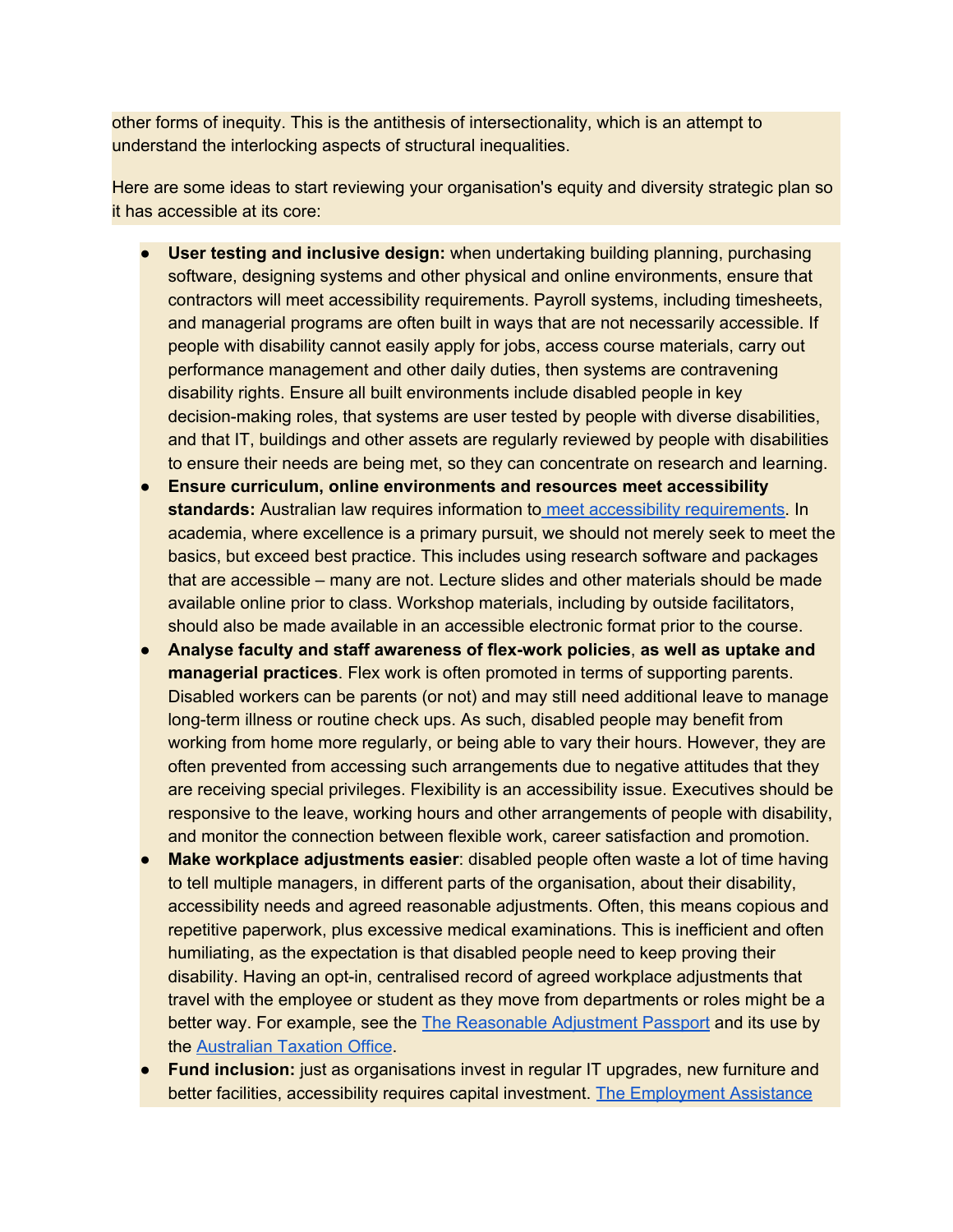[Fund](https://www.business.gov.au/Grants-and-Programs/Employment-Assistance-Fund) provides employers with some (limited) funding to make workplace adjustments. In addition, research organisations should make available **centralised funding** to enhance disability inclusion, including through inclusive recruitment practices, role modifications, specialist equipment, scholarships and other bursaries to support disabled scholars at every stage of their career, from student to Executive. **Bear in mind intersectionality**; structure identified roles so that First Nations and other disabled people of colour, LGBTQIA disabled people, and disabled people from rural and remote regions are benefiting from funded programs and other career opportunities.

## **Notes**

This is a living document. I may add to it from time to time.

\*Throughout, I use the full acronym LGBTQIA+ to refer collectively to lesbian, gay, transgender, queer, intersex, asexual and other gender minorities. Where I use a shortened form (e.g. LGBT), this matches the specific study I've cited.

## **Learn more**

Read more of my work on equity, diversity, inclusion and intersectionality in academia.

- 2018: [H](http://othersociologist.com/how-to-support-equity-and-diversity-in-academic-and-science-events/)ow to Support Equity and Diversity in [Academic](http://othersociologist.com/how-to-support-equity-and-diversity-in-academic-and-science-events/) and Science Events
- 2018: Challenging the March for Science: [Intersectionality](https://othersociologist.com/2018/04/14/challenging-the-march-for-science-intersectionality-at-the-coal-face/) at the Coal Face
- 2017: [Interview:](http://othersociologist.com/2017/07/11/interview-many-women-of-colour-feel-unsafe-working-in-science/) Many Women Of Colour Feel Unsafe Working In Science
- 2016: [W](http://othersociologist.com/2016/06/23/ways-to-enhance-gender-equity-and-diversity-in-stemm/)ays to [Enhance](http://othersociologist.com/2016/06/23/ways-to-enhance-gender-equity-and-diversity-in-stemm/) Gender Equity and Diversity in STEMM
- 2016: [H](http://othersociologist.com/2016/02/06/how-to-stop-the-sexual-harassment-of-women-in-science-reboot-the-system/)ow to Stop the Sexual [Harassment](http://othersociologist.com/2016/02/06/how-to-stop-the-sexual-harassment-of-women-in-science-reboot-the-system/) of Women in Science: Reboot the System
- 2015: [Addressing](http://othersociologist.com/2015/05/05/addressing-sexism-in-science-publishing/) Sexism in Scientific Publishing
- 2015: [T](http://othersociologist.com/2015/04/16/myth-about-women-in-science/)he Myth About Women in Science? Bias in the Study of Gender [Inequality](http://othersociologist.com/2015/04/16/myth-about-women-in-science/) in [STEM](http://othersociologist.com/2015/04/16/myth-about-women-in-science/)
- 2015: [Sociology](http://othersociologist.com/2015/01/19/sociology-gender-bias-science/) of Gender Bias in Science
- 2014: [S](http://othersociologist.com/2014/11/01/royal-society-fellowship-gender-bias-stem/)cience [Fellowships](http://othersociologist.com/2014/11/01/royal-society-fellowship-gender-bias-stem/) and Institutional Gender Bias in STEM
- 2014: [E](http://othersociologist.com/2014/04/12/everyday-sexism-in-academia/)veryday Sexism in [Academia](http://othersociologist.com/2014/04/12/everyday-sexism-in-academia/)
- 2012: [G](http://othersociologist.com/2012/09/30/google-glass-ceiling/)oogle's Glass Ceiling: A Case Study of Why [Organisations](http://othersociologist.com/2012/09/30/google-glass-ceiling/) Lose Innovative [Women](http://othersociologist.com/2012/09/30/google-glass-ceiling/)